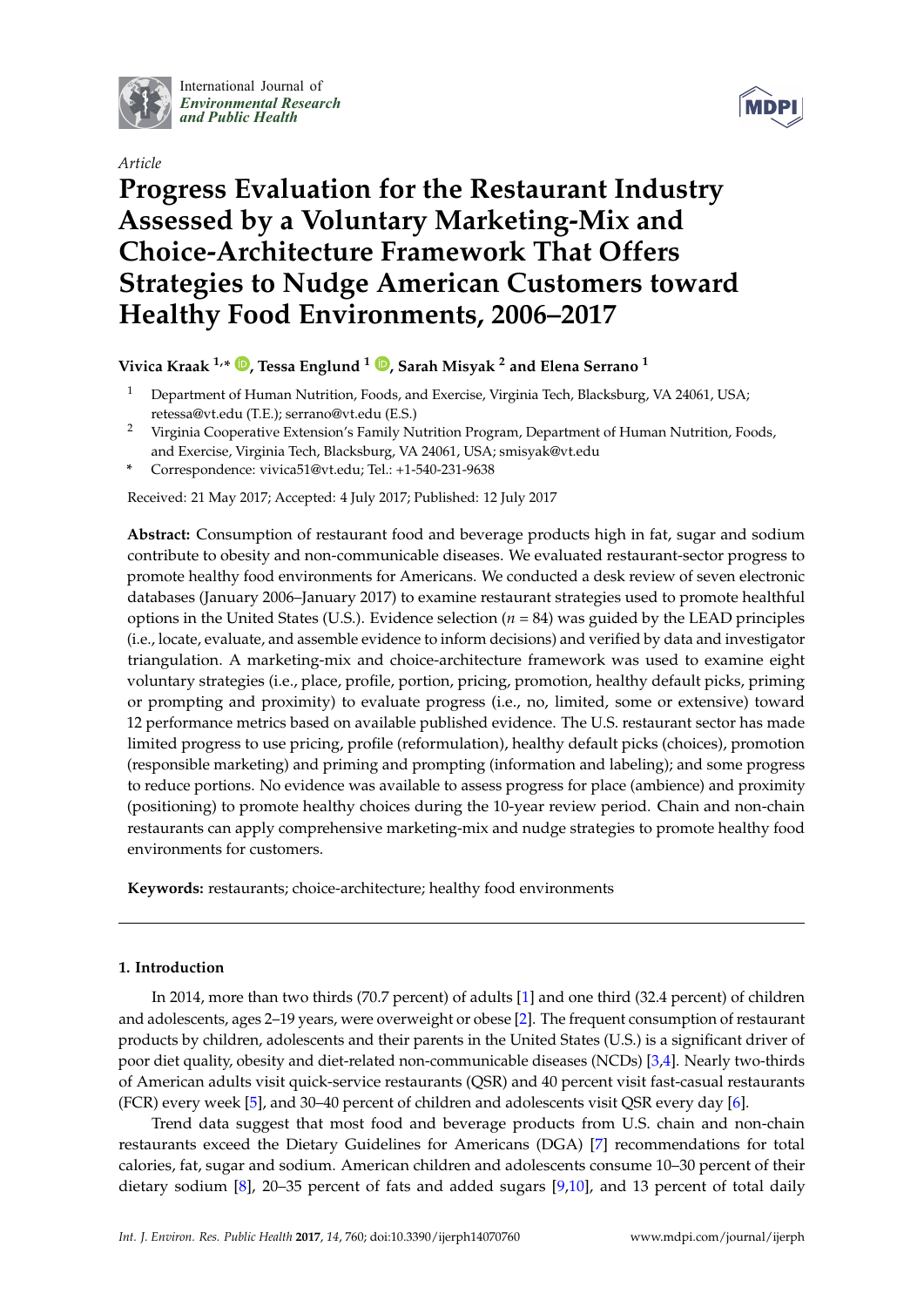calories from burgers, pizza, fries, dairy desserts, and sugar-sweetened beverages (SSBs) purchased at restaurants [\[6–](#page-22-5)[10\]](#page-22-9). For example, young Americans who purchase an SSB with a QSR bundled meal consume about 179 more calories [\[11\]](#page-22-10) and are more likely to exceed the DGA recommendation of  $\leq$ 25 grams ( $\leq$ 6 teaspoons) of added sugars/person/day [\[7\]](#page-22-6).

Some data show that American children and adolescents, ages 4–19 years, reduced their fat, sugar and sodium consumption at QSR chains between 2003 and 2010 [\[12\]](#page-22-11). Nevertheless, the average daily sodium intake of Americans, ages 2 and older, was 3409 milligrams (mg) in 2013–2014, which exceed the Healthy People 2020 recommended target of 2300 mg/person/day, and the source of foods with the highest sodium density (mg sodium/1000 calories) consumed by children were full-service restaurants [\[13\]](#page-22-12). Efforts aimed at reducing the frequency and amount of purchasing and consuming food, beverage and meal products high in fat, sugar and sodium (HFSS) at chain and non-chain restaurants may be facilitated through behavioral economics strategies to help reduce obesity and NCD rates [\[14\]](#page-23-0).

Choice architecture is an approach used to design choices in various environments to influence people's decisions and behaviors [\[15\]](#page-23-1). Nudge or nudging are used to describe different forms of choice architecture. Nudging is defined by Thaler and Sunstein [\[16\]](#page-23-2) as "*Any aspect of choice* architecture that alters people's behavior in predictable ways without restricting any options or significantly *changing their economic incentives*" such as time or money. Nudge theory, based on decades of psychology and behavioral economics research, advances the concept of libertarian paternalism that favors using cognitive biases and "rules of thumb" to facilitate people's decision-making in the marketplace. However, nudge actions alone are limited because they exclude pricing strategies that are recognized as a powerful intervention to reduce obesity risk and health disparities among low-income populations [\[17](#page-23-3)[,18\]](#page-23-4).

The U.S. restaurant sector could encourage healthy choices by combining marketing-mix strategies (i.e., product, place, price and promotion) [\[19,](#page-23-5)[20\]](#page-23-6) and choice-architecture strategies (i.e., place, healthy default picks, promotion, priming or prompting and proximity) [\[21,](#page-23-7)[22\]](#page-23-8). A companion paper describes a three-step process whereby we developed a novel marketing-mix and choice-architecture framework for the U.S. restaurant sector to promote healthy food environments. Step one involved conducting a systematic evidence review of various choice-architecture typologies and taxonomies used to categorize strategies that cue healthy behaviors in microenvironments [\[23\]](#page-23-9). Of the five typologies identified, three were adapted and combined with marketing-mix principles to highlight eight strategies (i.e., place, profile, portion, pricing, promotion, healthy default picks, prompting or priming and proximity) [\[23\]](#page-23-9).

This "proof of concept" framework had some overlap between certain strategies (e.g., place) that appeared in both the marketing mix and choice architecture with regard to changing the internal or external features (e.g., atmosphere or ambience) of a setting or place [\[23\]](#page-23-9). The need to combine the strategies was evident due to the limitations of nudge strategies that explicitly exclude pricing manipulations, which are a classic feature of the conventional commercial marketing mix. Pricing strategies are a powerful intervention to reduce socioeconomic inequities associated with obesity and diet-related NCDs [\[24\]](#page-23-10). Step two involved conducting a comprehensive evidence review between January 2006 and December 2016 to identify U.S. recommendations for the restaurant sector organized by strategy. Step three entailed developing 12 performance metrics for the eight strategies to promote healthy food environments. No evaluation has yet examined how the U.S. restaurant sector has combined and used these marketing-mix and choice-architecture strategies to promote healthy food environments for Americans in relation to recommendations issued by industry, government and public health authoritative bodies [\[23\]](#page-23-9).

#### *Study Purpose*

The question that guided this research was: *What progress was made by U.S. chain and non-chain restaurants and the restaurant sector to create healthy food environments for American children, adolescents and parents between 2006 and early 2017?* Healthy food environments are defined as the economic, policy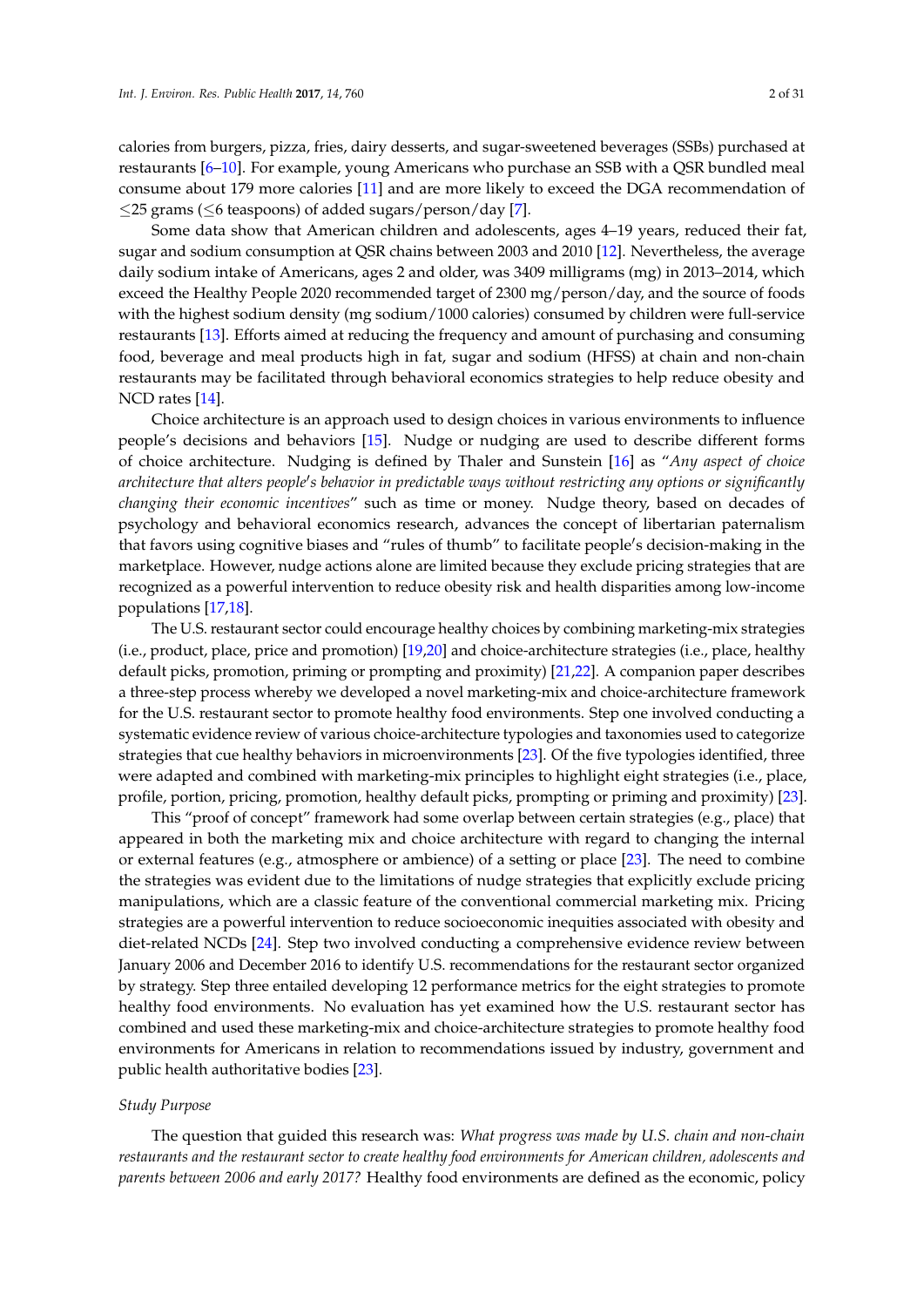and sociocultural conditions, sectors and settings that offer people access to healthy and affordable foods and beverages to prevent or help reduce obesity and diet-related NCDs [\[25\]](#page-23-11). The restaurant industry's use of marketing-mix and choice-architecture or nudge strategies are important components to create and promote a healthy food environment. We use the results to suggest future policies and actions that individual restaurants and the U.S. restaurant sector could take to promote healthy food environments for Americans.

## **2. Materials and Methods**

## *2.1. Literature Search Strategy and Evidence Review*

Table [1](#page-4-0) summarizes eight strategies (i.e., place, profile, portion, pricing, promotion, healthy default picks, priming or prompting and proximity) and 12 performance metrics used to evaluate the U.S. restaurant sector's collective actions. We accessed eight electronic databases for published peer-reviewed studies; gray-literature reports and websites (e.g., industry, government, non-governmental organization and foundations); and media stories. Table [2](#page-7-0) summarizes the search strategy based on the LEAD principles (i.e., *locate*, *evaluate* and *assemble* evidence to inform *decisions*), including the methods used to acquire, select, categorize and analyze the evidence [\[26\]](#page-23-12). The review was conducted starting 1 January 2006 through 30 January 2017. The evidence sources (*n* = 84) are summarized in three supplemental evidence tables: peer-reviewed articles  $(n = 49)$ ; gray-literature reports (*n* = 18); and relevant media stories (*n* = 27) used to evaluate U.S. restaurant progress for each strategy in the framework. Table [3](#page-8-0) provides definitions for and examples of different types of U.S. chain and non-chain restaurants. We used the National Restaurant Association (NRA) [\[27\]](#page-23-13) and Technomic, Inc. [\[5\]](#page-22-4) definitions for various restaurant sub-categories including: limited-service restaurants (LSR), which represent QSR and FCR; and full-service restaurants (FSR). Table [4](#page-9-0) summarizes the recommendations for the U.S. restaurant sector issued by 16 authoritative government, industry and public health bodies [\[23\]](#page-23-9).

### *2.2. Evidence Analysis*

The evidence acquired was analyzed by the investigators between 1 December 2016 and 15 March 2017 using five qualitative research criteria [\[28\]](#page-23-14) and verified by data and investigator triangulation. The criteria used to evaluate progress toward each of 12 performance metrics developed from a review of 16 authoritative reports [\[23\]](#page-23-9) listed in Table [4.](#page-9-0) The performance metrics summarized in Table [1](#page-4-0) were based on the following criteria: *none* (no evidence of actions), *limited* (evidence of 1–2 specific actions), *some* (evidence of 3–4 specific actions) and *extensive* (evidence of 5 or more actions). Given the qualitative nature of the evidence reviewed, we reviewed progress based on the range and median actions taken by individual restaurants and the restaurant sector for each marketing-mix and nudge strategy.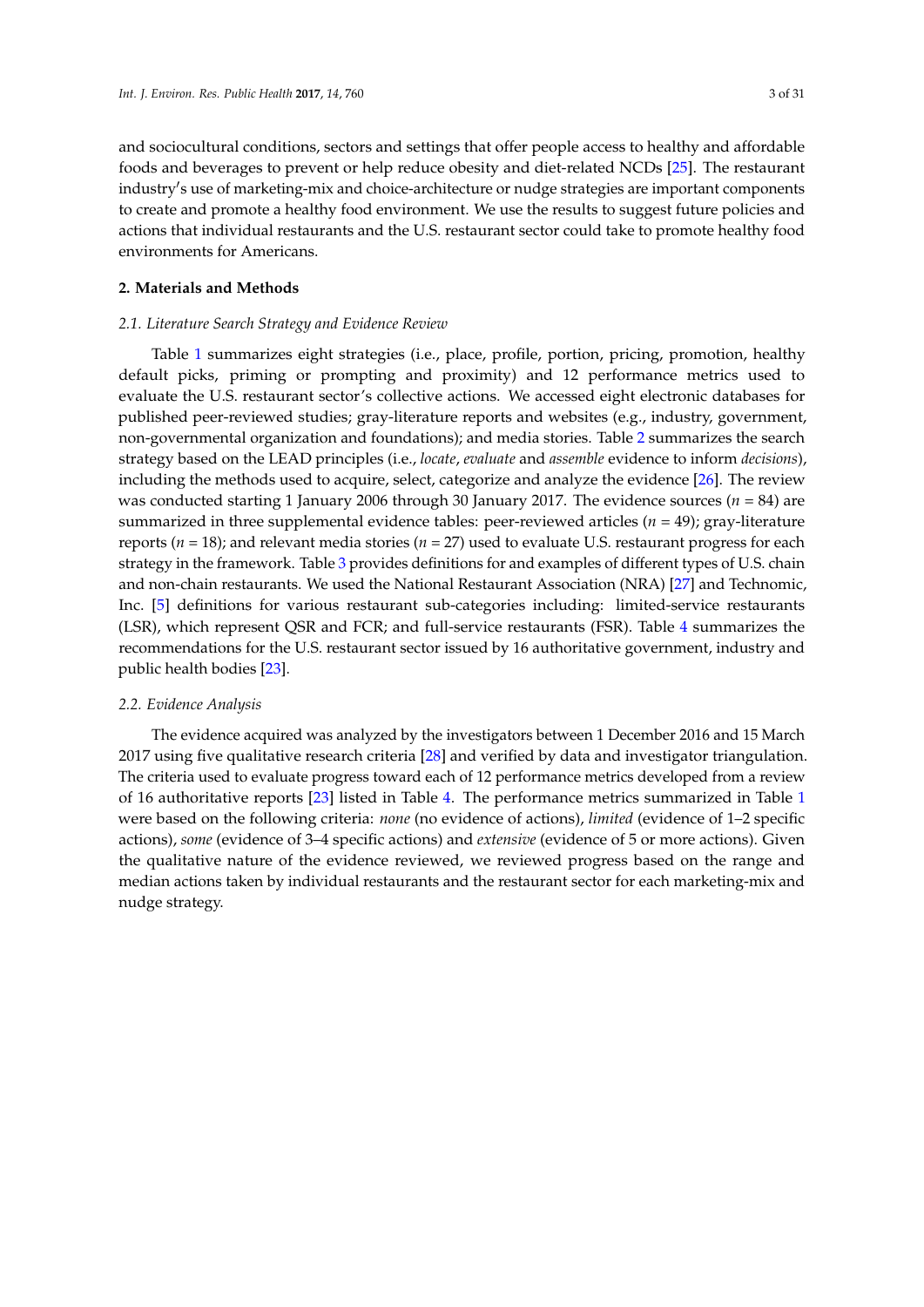**Table 1.** Marketing-mix and choice-architecture framework used to evaluate U.S. restaurant-sector progress to promote healthy food environments for American children, adolescents and parents, 2006–2016.

| Category                                                                                                                                                                                             | <b>Strategy</b>                                                                                                                                                                                                                                                                | <b>Performance Metrics</b>                                                                                                                                                                                                                                                                                                                                                                                                                                                                                                                                                                                                                                                                                  |
|------------------------------------------------------------------------------------------------------------------------------------------------------------------------------------------------------|--------------------------------------------------------------------------------------------------------------------------------------------------------------------------------------------------------------------------------------------------------------------------------|-------------------------------------------------------------------------------------------------------------------------------------------------------------------------------------------------------------------------------------------------------------------------------------------------------------------------------------------------------------------------------------------------------------------------------------------------------------------------------------------------------------------------------------------------------------------------------------------------------------------------------------------------------------------------------------------------------------|
|                                                                                                                                                                                                      | 1. Place<br>Change the internal setting (i.e., lighting or visual cues)<br>to influence customers' expectations about the<br>ambience or atmosphere to highlight food and beverage<br>products that support healthy dietary guidelines *.                                      | Restaurant has used lighting or visual cues to create an ambience or<br>atmosphere that highlights food and beverage products that support<br>healthy dietary guidelines and a healthy food and eating environment.                                                                                                                                                                                                                                                                                                                                                                                                                                                                                         |
| Voluntary changes made to the <i>properties</i> of the<br>restaurant environment and/or food, beverage<br>and meal products served and sold in the<br>restaurant environment to influence customers' | 2. Profile<br>Change the nutritional profile, quality, smell, taste,<br>texture and flavor of food and beverage products that<br>meet recommended nutrient targets to support healthy<br>dietary guidelines *.                                                                 | Restaurant has reformulated or developed new products to improve the<br>$\bullet$<br>nutritional profile, quality, smell, taste, texture and flavor of food and<br>beverage products that meet recommended nutrient targets to support<br>healthy dietary guidelines.<br>Restaurant offers entrees, value and bundled meals with side dishes that<br>$\bullet$<br>meet recommended nutrient targets for energy $(\leq 600 \text{ calories/} \text{meal}$ for<br>children and $\leq$ 700 calories/meal for teens and adults), fat ( $\leq$ 35% total<br>calories), saturated fat ( $\leq$ 10% total calories), added sugars ( $\leq$ 35% total<br>calories) and sodium ( $\leq$ 210 mg to 410 mg/meal item). |
| purchasing and consumption behaviors                                                                                                                                                                 | 3. Portion<br>Reduce and/or standardize the portion size of food and<br>beverage products that meet recommended nutrient<br>targets to influence customers' expectations about<br>single servings and appropriate portions to support<br>healthy dietary guidelines *.         | Restaurant has reduced and/or standardized the portion size of food<br>$\bullet$<br>and beverage products that meet recommended nutrient targets for<br>energy ( $\leq$ 600 calories/meal for children and $\leq$ 700 calories/meal for<br>adolescents and adults), fat $(\leq 35\%$ calories/item), saturated fat<br>$(\leq 10\%$ calories/item), sugar ( $\leq 35\%$ calories/item) and sodium<br>(<210 milligrams/item to 450 milligrams/item).                                                                                                                                                                                                                                                          |
|                                                                                                                                                                                                      | 4. Pricing<br>Use pricing strategies (i.e., proportionate pricing for<br>smaller portions and limiting price promotions on large<br>portions) to increase sales and revenue for products that<br>meet recommended nutrient targets to support healthy<br>dietary guidelines *. | Restaurant has used pricing strategies to promote smaller portions that<br>$\bullet$<br>are competitively priced compared to energy-dense and nutrient-poor<br>options sold in larger portions and package sizes.<br>Restaurant has tracked sales and revenue for smaller-portion products<br>$\bullet$<br>that meet recommended nutrient targets to support healthy<br>dietary guidelines.                                                                                                                                                                                                                                                                                                                 |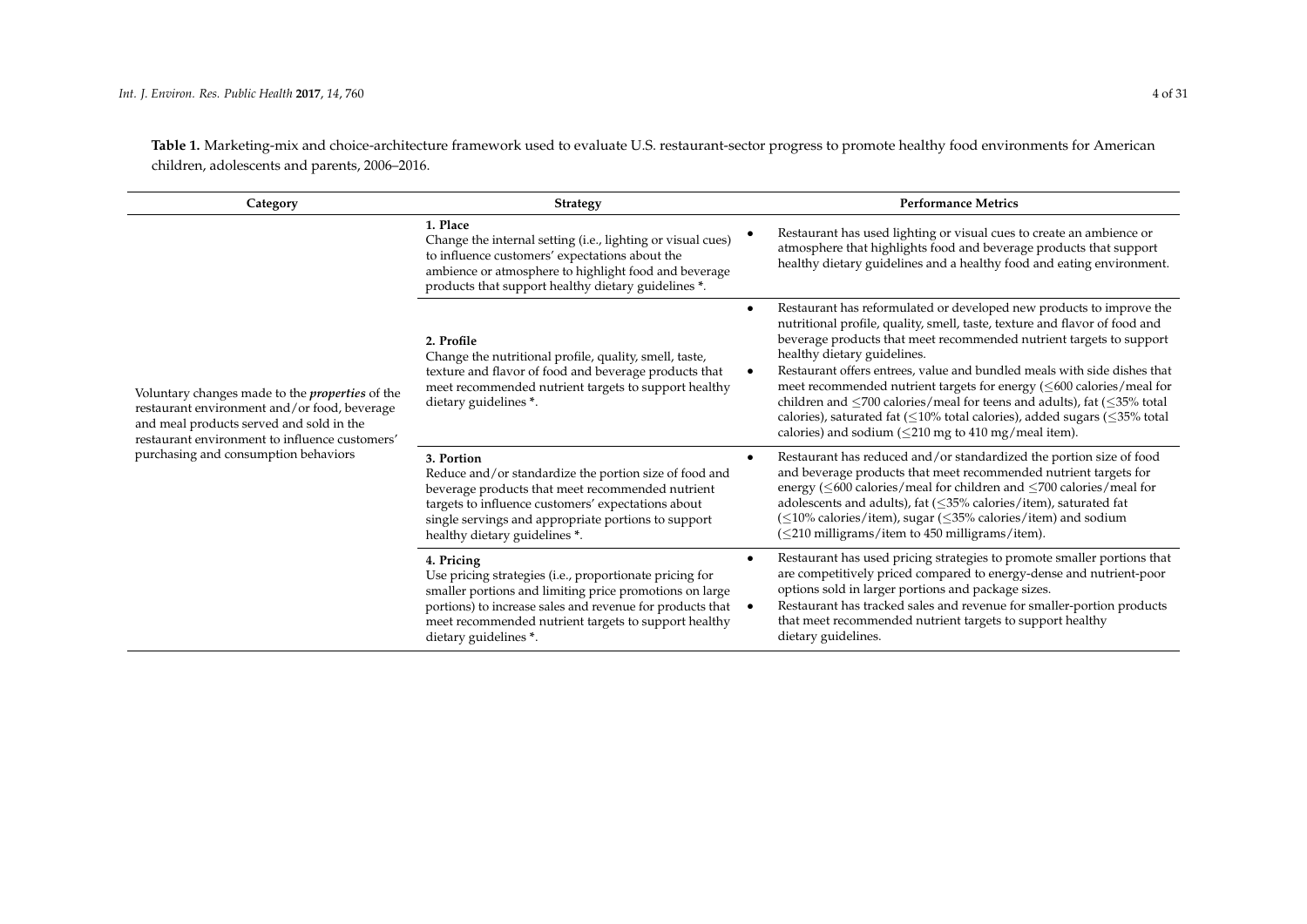| Table 1. Cont. |  |  |
|----------------|--|--|
|----------------|--|--|

<span id="page-4-1"></span>

| Category                                                                                                                                    | <b>Strategy</b>                                                                                                                                                                                                                                                                                                        |   | <b>Performance Metrics</b>                                                                                                                                                                                                                                                                                                                                                                                                                                                                                                                                                                                                                                                                                |
|---------------------------------------------------------------------------------------------------------------------------------------------|------------------------------------------------------------------------------------------------------------------------------------------------------------------------------------------------------------------------------------------------------------------------------------------------------------------------|---|-----------------------------------------------------------------------------------------------------------------------------------------------------------------------------------------------------------------------------------------------------------------------------------------------------------------------------------------------------------------------------------------------------------------------------------------------------------------------------------------------------------------------------------------------------------------------------------------------------------------------------------------------------------------------------------------------------------|
|                                                                                                                                             | 5. Promotion<br>Use responsible food and beverage marketing practices<br>(i.e., colorful packaging for smaller portions; changing<br>the name, appearance of food or beverage product,<br>appeal and attractiveness of products) that meet<br>recommended nutrient targets to support healthy<br>dietary guidelines *. |   | Restaurant has implemented and enforced a policy to use<br>responsible food and beverage marketing practices to promote<br>products that meet healthy dietary guidelines to children,<br>adolescents and parents.<br>Restaurant has used menu design principles (i.e., graphics and<br>placement) to emphasize fresh, seasonal, and minimally processed<br>food and beverage products for all customers.<br>Restaurant has implemented and enforced a policy to restrict the<br>promotion of high fat, sugary and salty food and beverage products<br>to young people through television advertising, toy premiums,<br>licensed media characters, celebrity endorsement, mobile and<br>digital marketing. |
| Voluntary changes made to the <i>placement</i> of food,                                                                                     | 6. Healthy Default Picks<br>Use environmental cues that are convenient, accepted<br>and expected to socially normalize healthy default<br>choices for side dishes and beverages for children,<br>adolescents and parents.                                                                                              |   | Restaurant has implemented and enforced a policy to offer healthy<br>default side dishes (e.g., fruits and vegetables) with bundled meals;<br>healthy beverages (e.g., low-fat or non-fat milk, 100% juice and<br>water); and whole grains with all meals sold to children, adolescents<br>and parents.                                                                                                                                                                                                                                                                                                                                                                                                   |
| beverage and meal products served and sold in<br>the restaurant environment to influence customers'<br>purchasing and consumption behaviors | 7. Priming or Prompting<br>Use information (e.g., menu labeling and contextual<br>information) to help customers make healthy decisions<br>at point-of-choice and point-of-purchase.                                                                                                                                   |   | Restaurant has fully implemented and complied with the Food and<br>Drug Administration's menu-labeling regulations prior to the<br>mandatory start date in May 2018 to help inform customers' healthy<br>choice purchases.                                                                                                                                                                                                                                                                                                                                                                                                                                                                                |
|                                                                                                                                             | 8. Proximity<br>Place healthy choices at eye level and physically closer<br>to customers at point-of-choice and point-of-purchase.                                                                                                                                                                                     | ٠ | Restaurant has placed fruits, vegetables, salads and whole grains<br>closer to customers' point-of-choice (i.e., buffet lines) and<br>point-of-purchase (cash register) locations.                                                                                                                                                                                                                                                                                                                                                                                                                                                                                                                        |

<span id="page-4-0"></span>\* Dietary Guidelines for Americans 2015–2020 and other expert recommendations (i.e., USDA's Smart Snacks in School Standards, School Meal Standards, and Healthy Eating Research Healthy Beverage Guidelines.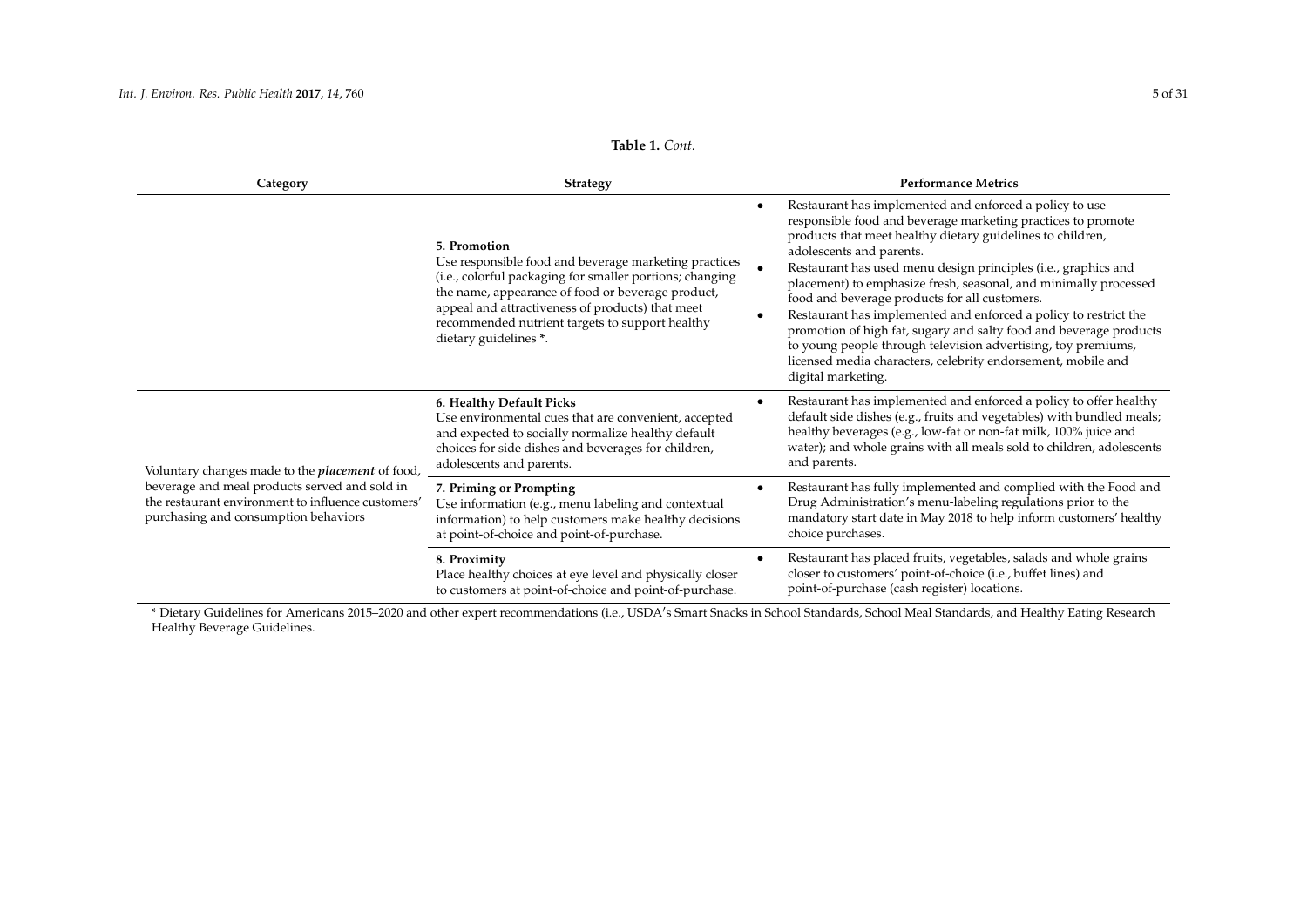**Table 2.** Approach for acquiring and organizing the evidence to evaluate U.S. restaurant-sector progress, December 2006–January 2017.

#### **The LEAD Principles (i.e.,** *Locate***,** *Evaluate* **and** *Assemble* **Evidence to Inform** *Decisions***) were Used to Establish the Search Strategy**

#### *Search terms*

Search syntax: "Restaurant," "Food" (MeSH terms) OR diet OR nutrition OR health OR sustainable OR sustainability AND "diet quality" (MeSH terms) OR calories OR fat OR salt OR sodium OR sugar OR portion size OR promotion OR advertising OR marketing OR priming OR proximity OR prompting OR policy OR guideline OR standard OR regulation.

#### *Inclusion criteria*

Peer-reviewed journal articles that were descriptive (i.e., cross-sectional or longitudinal), experimental studies, and systematic reviews conducted between 2006 and early 2017 for U.S. restaurants that reported on results for one or more of eight nudge strategies used in the marketing-mix and choice-architecture framework (Table [1\)](#page-4-1). Gray literature reports, and media stories or news releases regarding restaurant use of one of eight nudge strategies between 1 January 2006 and 30 January 2017.

#### *Exclusion criteria*

Non-U.S. information sources.

Interventions or strategies that did not align with the marketing-mix or choice-architecture strategies in the framework.

Individual restaurant company documents or proprietary restaurant sector-documents that were not available in the public domain.

#### *Evidence selection criteria*

Qualitative-research criteria (i.e., data relevance, research-design quality, professional judgment, contextual relevance and credibility by data verification). Investigator and data triangulation were used for evidence convergence.

|                        | A literature review was conducted between 1 January 2006 and 30 January 2017 using the following sources:                           |
|------------------------|-------------------------------------------------------------------------------------------------------------------------------------|
|                        | Eight electronic databases (i.e., ABI/INFORM, Business Source Complete, CINAHL, Communication & Mass Media, Health Source, Medline, |
|                        | PsycInfo and PubMed)                                                                                                                |
| <b>LOCATE Evidence</b> | Websites of the top 20 limited-service, fast-casual and full-service U.S. restaurant companies                                      |
|                        | Studies or reports released by government, industry, NGOs, private foundations and academic institutions                            |
|                        | Media stories, press and news releases                                                                                              |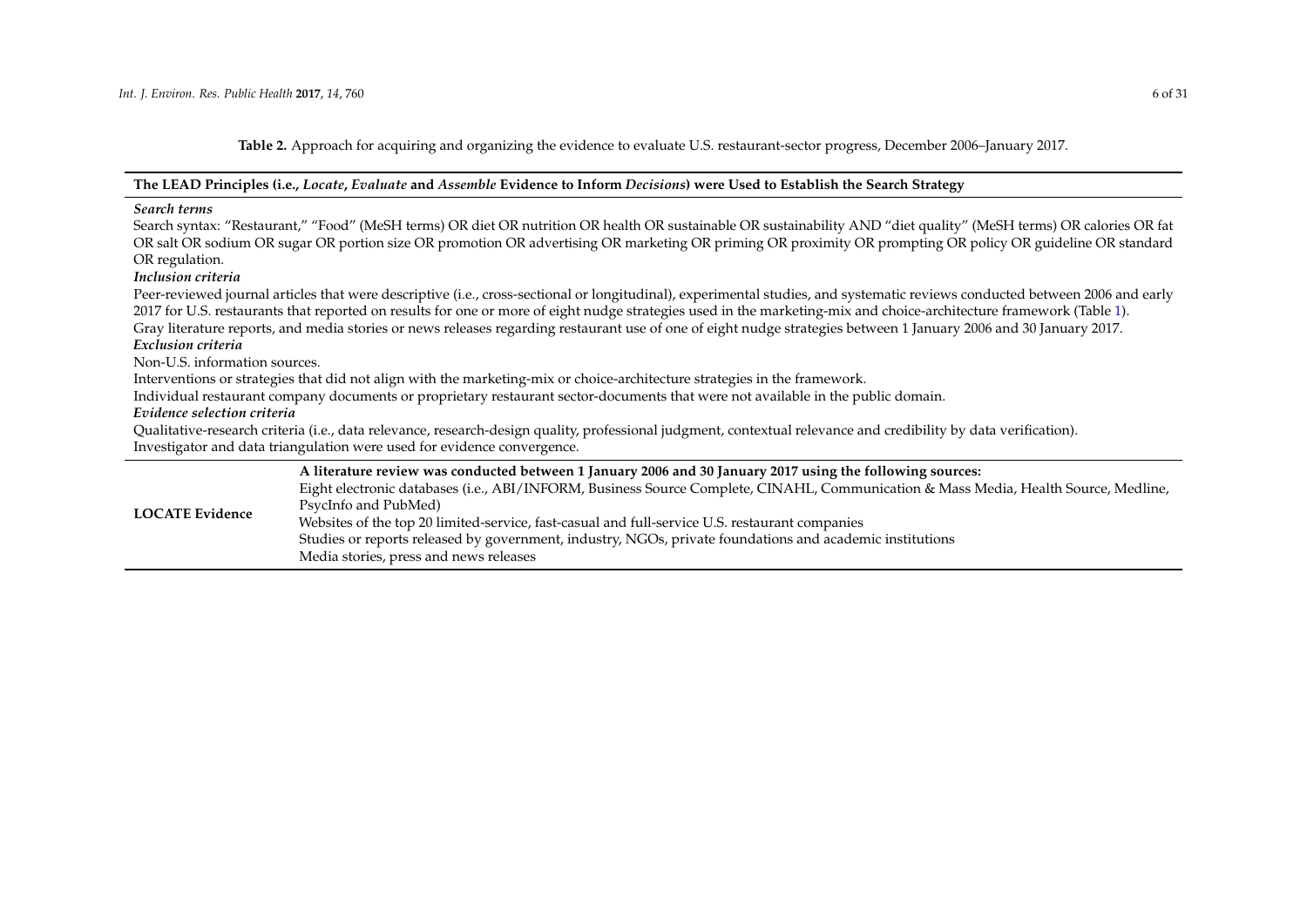# **Table 2.** *Cont.*

| <b>EVALUATE Evidence</b> | The investigators selected and categorized evidence sources $(n = 84)$ into three evidence tables described below.<br>Table S1 summarizes the peer-reviewed articles ( $n = 49$ ) and Table S2 summarizes the gray-literature reports ( $n = 18$ ) compiled to evaluate the<br>U.S. restaurant-sector progress using the eight marketing-mix or nudge strategies:<br>Lead author, year, reference number<br>➤<br>Data collection period and study design (e.g., cross-sectional, longitudinal or descriptive).<br>➤<br>Data sources (e.g., Menustat database, USDA nutrient database, University of Minnesota's food and nutrient database, What We Eat in America<br>➤<br>survey, and information from restaurant websites, menus or customers' receipts).<br>Assessment tools (e.g., Healthy Eating Index 2005 and 2010 or the Children's Menu Assessment).<br>➤<br>Dietary standards (e.g., Dietary Guidelines for Americans or the NRA nutrition criteria).<br>➤<br>Restaurant chains sampled and study location (e.g., city, state or national).<br>➤<br>Results and outcomes measured.<br>➤<br>Table S3 summarizes relevant media stories or press or news releases ( $n = 27$ ) organized chronologically (2006 through early 2017):<br>Source and date<br>➤<br>Title<br>➤<br>Description<br>➤<br>Criteria used to assign a progress score is based on the number of actions taken toward the specific performance metric:<br>none: no evidence of any action<br><b>limited</b> : evidence of $1-2$ specific + actions that exceed $-$ actions<br>some: evidence of $3-4$ specific + actions that exceed $-$ actions<br>extensive: evidence of $5$ or more + actions that exceed $-$ actions |
|--------------------------|-----------------------------------------------------------------------------------------------------------------------------------------------------------------------------------------------------------------------------------------------------------------------------------------------------------------------------------------------------------------------------------------------------------------------------------------------------------------------------------------------------------------------------------------------------------------------------------------------------------------------------------------------------------------------------------------------------------------------------------------------------------------------------------------------------------------------------------------------------------------------------------------------------------------------------------------------------------------------------------------------------------------------------------------------------------------------------------------------------------------------------------------------------------------------------------------------------------------------------------------------------------------------------------------------------------------------------------------------------------------------------------------------------------------------------------------------------------------------------------------------------------------------------------------------------------------------------------------------------------------------------------------------------------------------------------------------------|
| <b>ASSEMBLE Evidence</b> | The marketing-mix and choice-architecture framework was used to organize the evidence based on the 8 strategies and 12 performance metrics.<br>The strategies included: (1) place, (2) profile, (3) portion, (4) pricing, (5) promotion, (6) healthy default picks, (7) priming or prompting, and (8)<br>proximity.                                                                                                                                                                                                                                                                                                                                                                                                                                                                                                                                                                                                                                                                                                                                                                                                                                                                                                                                                                                                                                                                                                                                                                                                                                                                                                                                                                                 |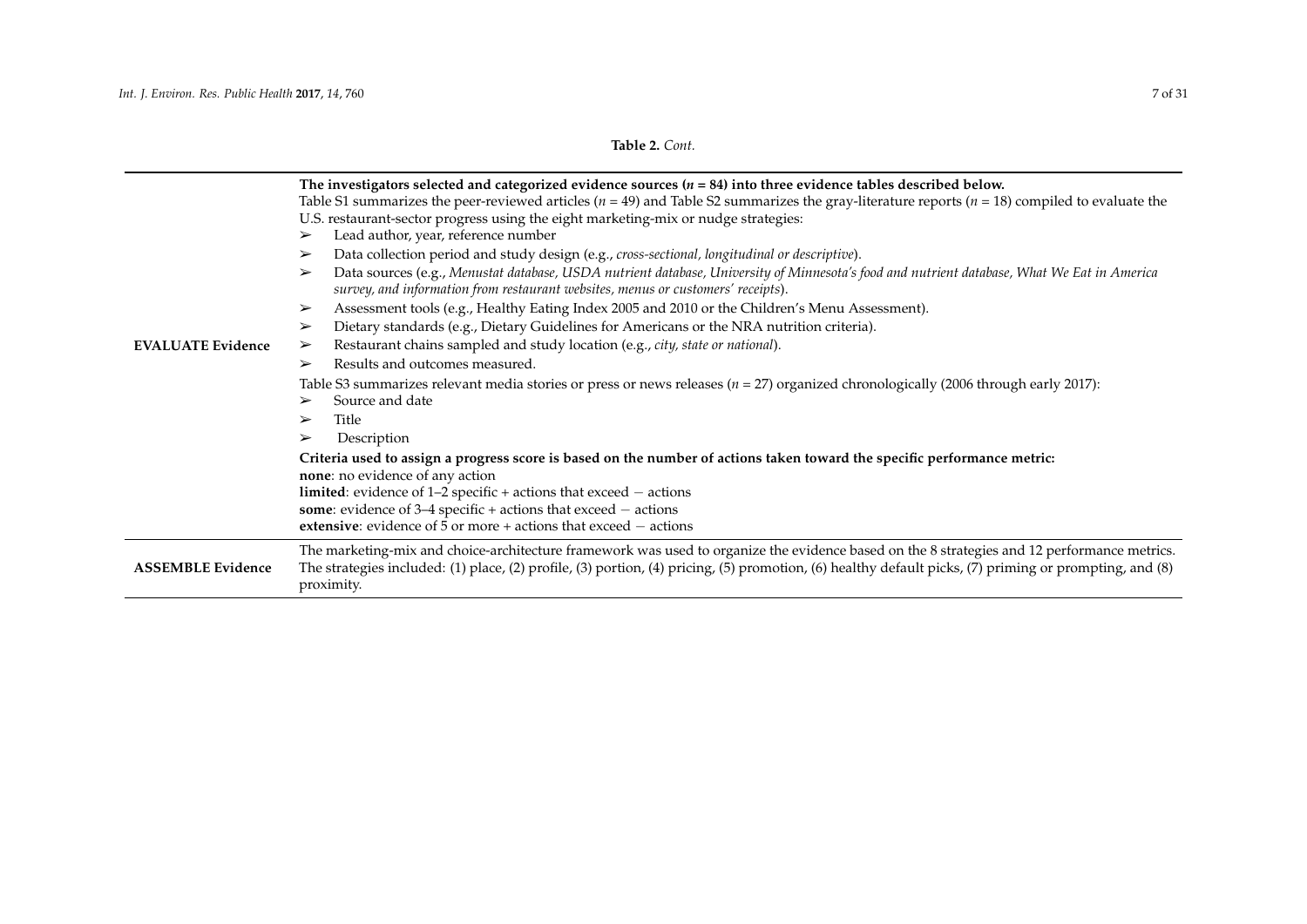<span id="page-7-0"></span>

|                         | Table 4 summarizes actions that individual chain and non-chain restaurants (i.e., QSR, FCR and FSR) and the restaurant sector could take to<br>promote healthy food environments for American customers. Actions are drawn from the recommendations issued by 16 authoritative bodies: |  |  |  |
|-------------------------|----------------------------------------------------------------------------------------------------------------------------------------------------------------------------------------------------------------------------------------------------------------------------------------|--|--|--|
|                         | Institute of Medicine's Committee on Food Marketing to Children and Youth (2006)<br>➤                                                                                                                                                                                                  |  |  |  |
|                         | Food and Drug Administration's Keystone Center's Forum on Away-From-Home Foods (2006)<br>$\blacktriangleright$                                                                                                                                                                         |  |  |  |
|                         | Federal Trade Commission's first evaluation report of industry marketing practices to children and teens (2008)<br>$\blacktriangleright$                                                                                                                                               |  |  |  |
|                         | White House Task Force on Childhood Obesity (2010)<br>$\blacktriangleright$                                                                                                                                                                                                            |  |  |  |
|                         | National Salt Reduction Initiative (2010)<br>➤                                                                                                                                                                                                                                         |  |  |  |
|                         | National Restaurant Menu Labeling legislation (2010)<br>$\blacktriangleright$                                                                                                                                                                                                          |  |  |  |
|                         | Federal Interagency Working Group on Foods Marketed to Children (2011)<br>➤                                                                                                                                                                                                            |  |  |  |
| <b>Inform Decisions</b> | National Restaurant Association Kids LiveWell program (2011)<br>$\blacktriangleright$                                                                                                                                                                                                  |  |  |  |
|                         | Institute of Medicine's Committee on Accelerating Progress to Prevent Obesity (2012)<br>➤                                                                                                                                                                                              |  |  |  |
|                         | Federal Trade Commission's second evaluation report of industry marketing practices to children and teens (2012)<br>$\blacktriangleright$                                                                                                                                              |  |  |  |
|                         | National Institutes of Health and RAND Corporation's expert panel report for restaurants (2013)<br>$\blacktriangleright$                                                                                                                                                               |  |  |  |
|                         | Culinary Institute of America and President and Fellows of Harvard College release Menus of Change Principles for restaurants (2013)<br>➤                                                                                                                                              |  |  |  |
|                         | Children's Food and Beverage Advertising Initiative's (CFBAI's) uniform criteria for restaurant members (2014)<br>$\blacktriangleright$                                                                                                                                                |  |  |  |
|                         | Robert Wood Johnson Foundation's Responsible Food Marketing to Children and Adolescents (2015)<br>➤                                                                                                                                                                                    |  |  |  |
|                         | Dietary Guidelines Advisory Committee Report (2015)<br>$\blacktriangleright$                                                                                                                                                                                                           |  |  |  |
|                         | FDA's final labeling guidelines for chain restaurants selling away-from-home foods (2016)<br>➤                                                                                                                                                                                         |  |  |  |
|                         |                                                                                                                                                                                                                                                                                        |  |  |  |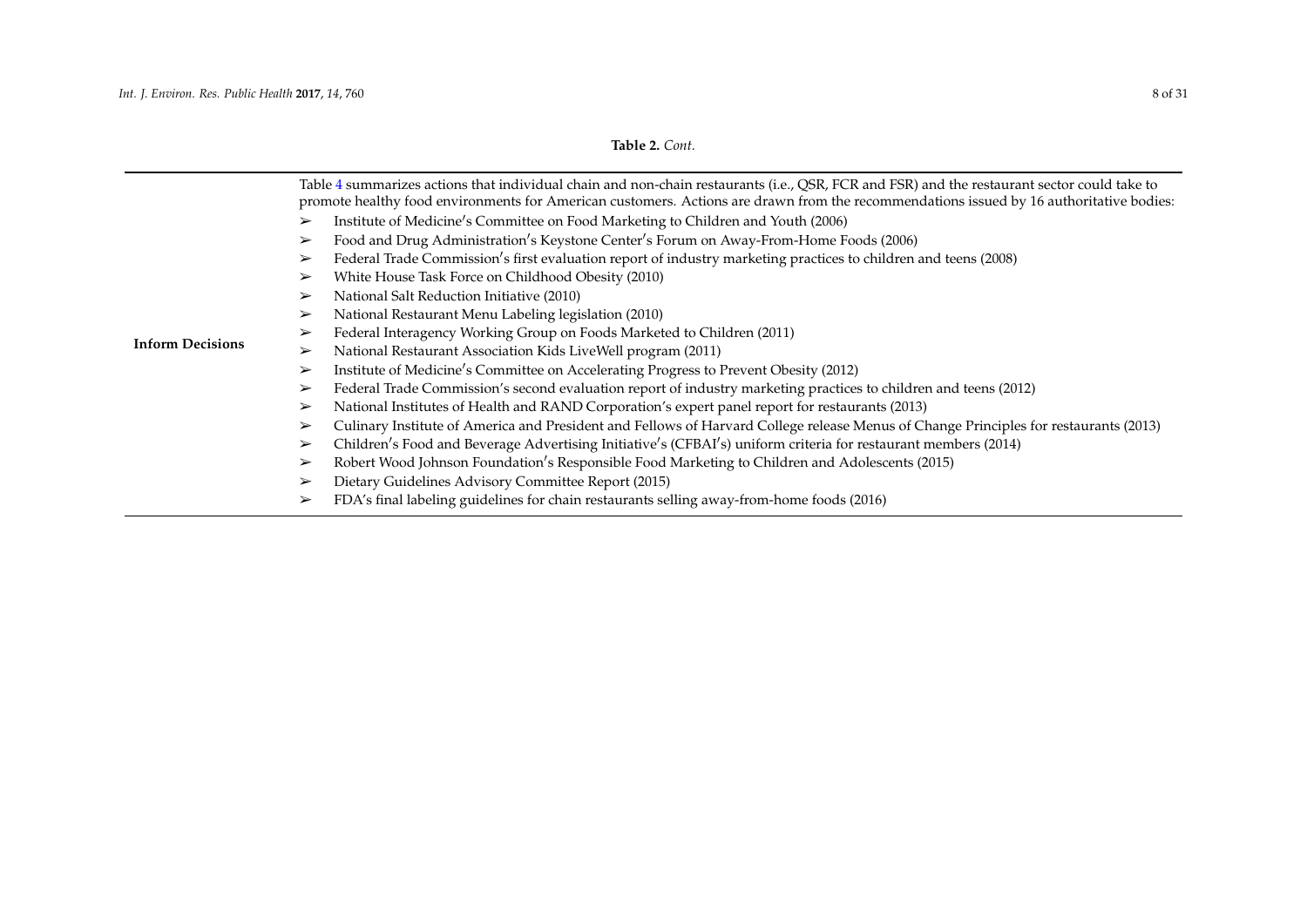<span id="page-8-0"></span>

| Category                                   | Definition                                                                                                                                         | Examples                                                                                                           |
|--------------------------------------------|----------------------------------------------------------------------------------------------------------------------------------------------------|--------------------------------------------------------------------------------------------------------------------|
| Chain restaurants                          | Businesses operated at more than 20 locations under shared<br>corporate ownership or franchising agreements in the United<br>States (U.S.).        | All restaurants featured below                                                                                     |
| Non-chain restaurants                      | Businesses that are owned and operated independently at<br>fewer than 20 U.S. locations.                                                           |                                                                                                                    |
| Limited-service restaurants                | Includes quick-serve restaurants (QSR) and fast-casual<br>restaurants (FCR).                                                                       |                                                                                                                    |
| Fast-food or quick-serve restaurants (QSR) | Restaurants with minimal service where food and beverages<br>are ordered and received quickly.                                                     | Arby's, Burger King, Carl's Jr., Dairy Queen, KFC,<br>McDonald's, Popeyes, Sonic, Subway, Taco Bell<br>and Wendy's |
| Fast-casual restaurants (FCR)              | Restaurants that offer limited table or self-service and upscale<br>décor than LSRs, and higher-priced checks between \$8/meal<br>and $$15/$ meal. | Au Bon Pain, Chipotle, Cosi Dominoes, Five Guys,<br>Panera Bread, Qdoba and Starbucks                              |
| Full-service restaurant (FSR)              | Restaurants that offer full table service, are family friendly,<br>and offer entrée prices usually under \$20 per person.                          | Applebees, Olive Garden and Silver Diner                                                                           |

# **Table 3.** U.S. restaurant categories, definitions and examples.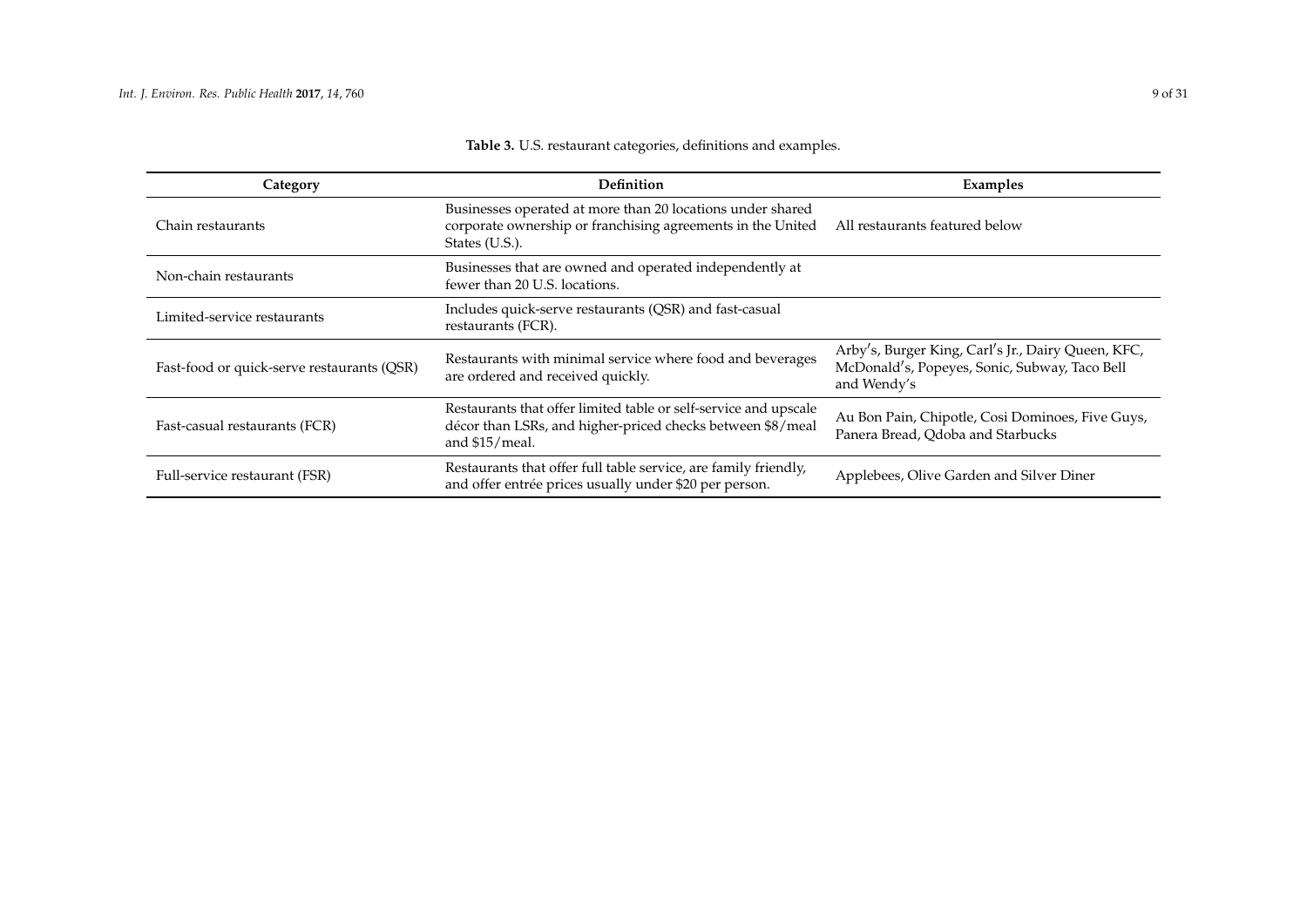<span id="page-9-1"></span>**Table 4.** Recommendations issued by authoritative bodies for the U.S. restaurant sector to promote healthy food environments to American customers, 2006–2016.

| Year | <b>Authoritative Body</b>                                                                                                                |
|------|------------------------------------------------------------------------------------------------------------------------------------------|
| 2006 | IOM released an expert committee report on Food Marketing to Children and Youth                                                          |
| 2006 | FDA and the Keystone Center released a report of the interdisciplinary Forum on Away-From-Home Foods                                     |
| 2008 | FTC released the first monitoring report on industry marketing practices to children and adolescents                                     |
| 2010 | White House Task Force on Childhood Obesity released a multi-federal agency report to reverse obesity rates                              |
| 2010 | National Salt Reduction Initiative released sodium targets for the packaged and restaurant industries                                    |
| 2010 | U.S. Congress passed the National Restaurant Menu Labeling Law (Section 4205 of Public Law 111-148 (H.R. 3590))                          |
| 2011 | Federal Interagency Working Group on Foods Marketed to Children released draft guidelines for healthy food marketing to children         |
| 2011 | National Restaurant Association and Healthy Dining launched the Kids Live Well Program                                                   |
| 2011 | CBBB released the CFBAI's uniform nutrition criteria for members including restaurant companies                                          |
| 2012 | IOM released an expert committee report on Accelerating Progress to Prevent Childhood Obesity                                            |
| 2012 | FTC released a second monitoring report on industry marketing practices to children and adolescents                                      |
| 2013 | NIH and RAND Corporation's expert panel released an expert report to establish restaurant standards                                      |
| 2013 | Culinary Institute of America and President and Fellows of Harvard College released Menus of Change Principles for the restaurant sector |
| 2015 | RWJF's Healthy Eating Research expert panel released recommendations for responsible food marketing to children                          |
| 2015 | Dietary Guidelines Advisory Committee Report released with specific recommendations for the restaurant sector                            |
| 2016 | FDA released the final labeling guidelines for chain restaurants selling away-from-home foods                                            |

<span id="page-9-0"></span>Abbreviations: Children's Food and Beverage Initiative (CFBAI), Council of the Better Business Bureaus (CBBB), Food and Drug Administration (FDA), Federal Trade Commission (FTC), Institute of Medicine (IOM), National Institutes of Health (NIH), National Restaurant Association (NRA), Research and Development (RAND) Corporation and Robert Wood Johnson Foundation (RWJF). Note: In 2016, the IOM was renamed the Health and Medicine Division (HMD) of the National Academies of Sciences, Engineering and Medicine.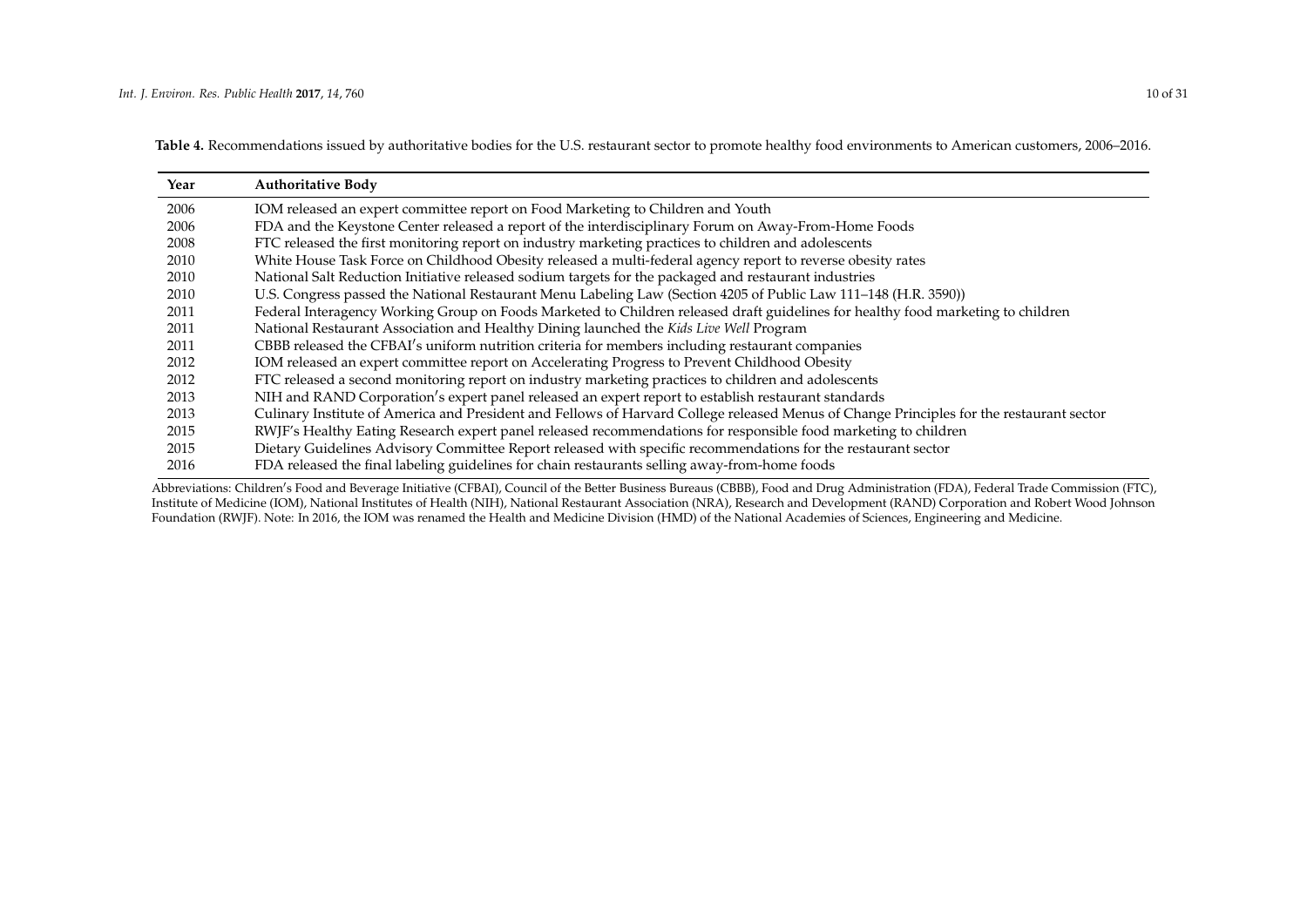### **3. Results**

Summarized below and in Table [5](#page-13-0) are the results for whether and how restaurants applied each marketing-mix or nudge strategy to promote healthy food environments between 2006 and early 2017. Supplemental Table S1 summarizes the peer-reviewed articles (*n* = 49); Table S2 summarizes the gray-literature reports (*n* = 18); and Table S3 summarizes the relevant media stories (*n* = 27) used to evaluate U.S. restaurant progress for each strategy in the marketing-mix and choice-architecture framework during the designated time frame.

#### *3.1. Strategy 1: Place—No Evidence to Assess Progress*

Place involves restaurants changing the ambience or atmosphere (e.g., music or lighting) of the premises to make healthy choices more visually or aesthetically appealing to customers. No evidence was identified to assess progress made by QSR, FCR or FSR chains to use place to promote healthy choices for customers during the review period.

#### *3.2. Strategy 2: Profile—Limited Progress*

Profile represents changes to improve the nutritional composition, smell, taste, texture and flavor of food and beverage products that meet recommended nutrient targets. Limited progress was made by the restaurant sector based on a review of 32 studies (*n* = 25 peer-reviewed articles) and (*n* = 7 gray-literature reports) that examined U.S. restaurants' reformulation, with a special emphasis on improving healthy offerings for children and adolescents. The studies described below examined changes in two domains: (1) changes in nutrient profiles of products for total calories, fat, saturated fat, sugar and sodium; and (2) changes in menu quality to meet recommended healthy criteria or guidelines during the review period.

#### 3.2.1. Nutrient-Profile Changes to Restaurant Offerings

Eighteen of 25 studies [\[29–](#page-23-15)[46\]](#page-24-0) found that QSR, FCR and FSR chains made either a modest or no reduction in total calories, fat and saturated fat or products between 2006 and 2015. In 2006, Serrano and Jedda [\[29\]](#page-23-15) found that children's meals sold at non-chain restaurants offered a higher percentage of calories from total fat and saturated fat compared to QSR meals. In 2007, Dumanovsky et al. [\[30\]](#page-23-16) documented that New York City (NYC) customers purchased about 827 calories/meal, and some QSR provided more than 930 calories/meal, well above the recommended  $\leq$ 700 calories/meal [\[24\]](#page-23-10) (Table [1\)](#page-4-0). Bruemmer et al. [\[31\]](#page-23-17) found that between 2009 and 2010, LSR and FSR chains had lowered the energy content of meals by about 19 calories/item and 73 calories/item, respectively, though restaurants still exceeded the calorie and saturated fat targets half of the time [\[31\]](#page-23-17).

Between 2006 and 2010, Bauer et al. [\[32\]](#page-23-18) found no change in the calorie content of entrées and beverages, a decrease in calories for side-item dishes, and an increase in calories for desserts. In 2010, Urban et al. [\[33\]](#page-23-19) found that the QSR, FCR and FSR chain offerings across three states contained at least 100 calories/portion more than the stated energy content [\[34\]](#page-23-20). In 2010, Wu and Sturm [\[35\]](#page-24-1) found that restaurants not offering voluntary menu labeling or nutrition information for children's meals had higher fat and saturated fat content. Wu and Sturm [\[36\]](#page-24-2) found no significant change in the energy content of children's meals one year after enactment of the 2010 national restaurant menu-labeling law.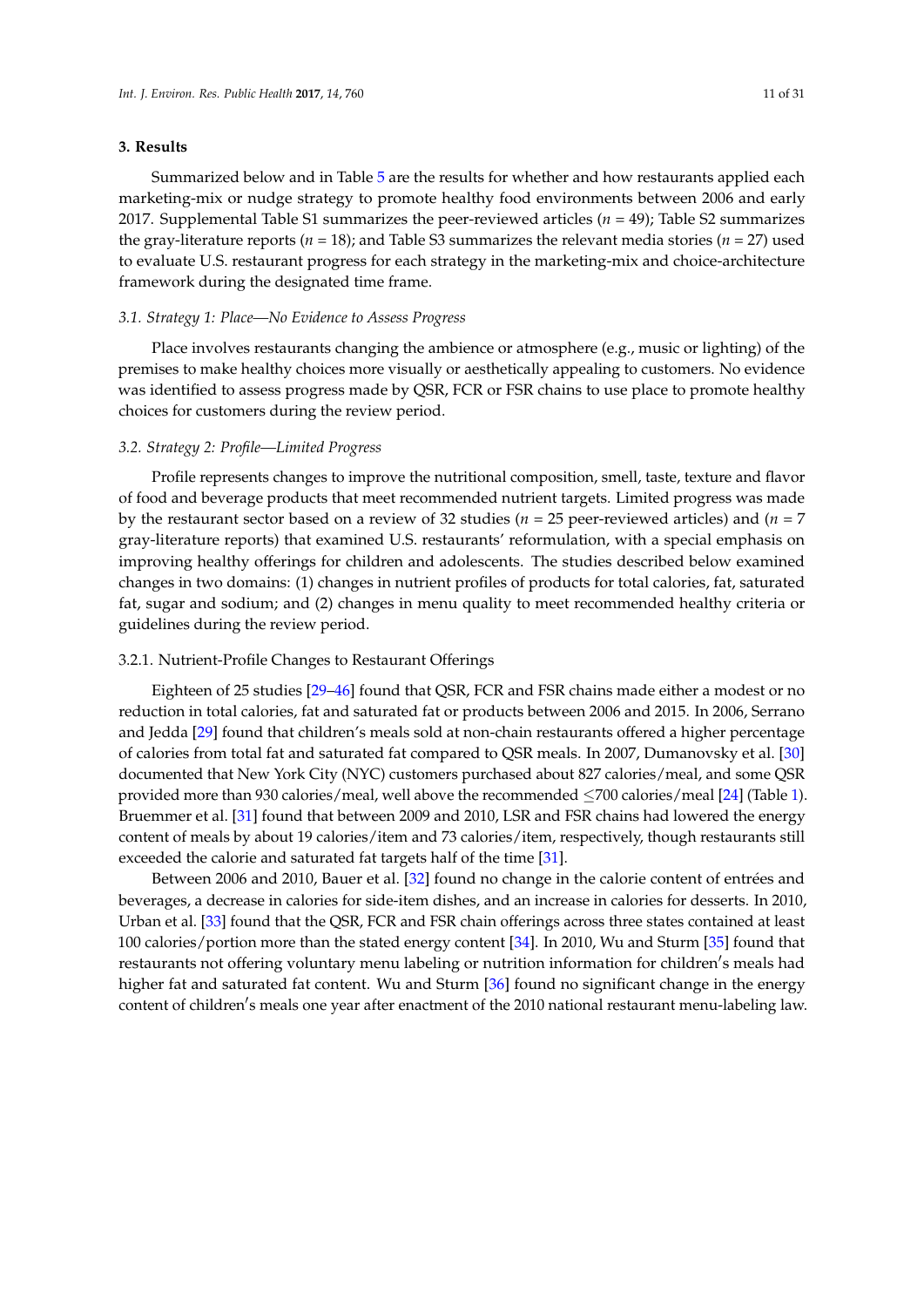Table 5. Progress scores and priority actions suggested for the U.S. restaurant sector to nudge American children, adolescents and parents toward healthy food environments.

|   | <b>Strategy</b> | <b>Progress Score</b><br>$(2006 - 2016)$ | Justification                                                                                                                                                                                                                                                                                                                                                                                                                                                                                                                                  | Priority Actions for Chain and Non-Chain Restaurants                                                                                                                                                                                                                                                                                                                                                                                                                                                   |
|---|-----------------|------------------------------------------|------------------------------------------------------------------------------------------------------------------------------------------------------------------------------------------------------------------------------------------------------------------------------------------------------------------------------------------------------------------------------------------------------------------------------------------------------------------------------------------------------------------------------------------------|--------------------------------------------------------------------------------------------------------------------------------------------------------------------------------------------------------------------------------------------------------------------------------------------------------------------------------------------------------------------------------------------------------------------------------------------------------------------------------------------------------|
|   | Place           | None                                     | No evidence to evaluate progress                                                                                                                                                                                                                                                                                                                                                                                                                                                                                                               | Create an ambience or atmosphere that encourages healthy<br>$\bullet$<br>food and beverage choices and consumption<br>Use lighting and visual cues to make healthy choices appealing<br>$\bullet$<br>to children, teens and parents                                                                                                                                                                                                                                                                    |
|   | Profile         | Limited                                  | $N = 32$ studies or gray-literature reports<br>18 of 25 studies showed either a <i>modest calorie reduction</i> $(+)$ <i>, no calorie</i><br>$reduction$ ( $-)$ or no meaningful changes in fat, saturated fat and added<br>sugars $(-)$<br>9 studies or reports showed either a <i>modest reduction</i> $(+)$ <i>, no reduction</i><br>$(-)$ or an increase in the sodium content of menu offerings $(-)$<br>3 studies or reports showed that 1-13 percent of meals met healthy dietary<br>criteria recommended by authoritative bodies $(-)$ | Reformulate 100% of entrees, value meals, side dishes and<br>$\bullet$<br>desserts for children, teens and parents that meet<br>recommended nutrition targets including:<br>calories: children's meals (<600 kcal/meal) and teen and adult<br>$\bullet$<br>meals $(< 700$ kcal/meal)<br>fat ( $\leq$ 35 percent calories) and saturated fat ( $\leq$ 10<br>$\bullet$<br>percent calories)<br>added sugars ( $\leq$ 35 percent calories)<br>$\bullet$<br>sodium ( $\leq$ 210 mg to 450 mg)<br>$\bullet$ |
| 3 | Portion         | Some                                     | $N = 4$ studies<br>2 studies showed that a reduction of meal or side dish portions led to<br>$\bullet$<br>fewer calories purchased or consumed by children (+)<br>2 studies showed that restaurant owners who participated in healthy<br>$\bullet$<br>restaurant programs were receptive to changes including reduced<br>portions for children's meals (+)                                                                                                                                                                                     | Reduce and standardize 100% of portions for all entrees, value<br>meals, side dishes and desserts for children, teens and parents<br>that meet recommended nutrition targets including:<br>calories: children's meals (<600 kcal/meal) an teen and adult<br>$\bullet$<br>meals $(< 700$ kcal/meal)<br>fat ( $\leq$ 35 percent calories), saturated fat ( $\leq$ 10 percent calories)<br>$\bullet$<br>added sugars $(\leq 35$ percent calories)<br>sodium ( $\leq$ 210 mg to 450 mg)                    |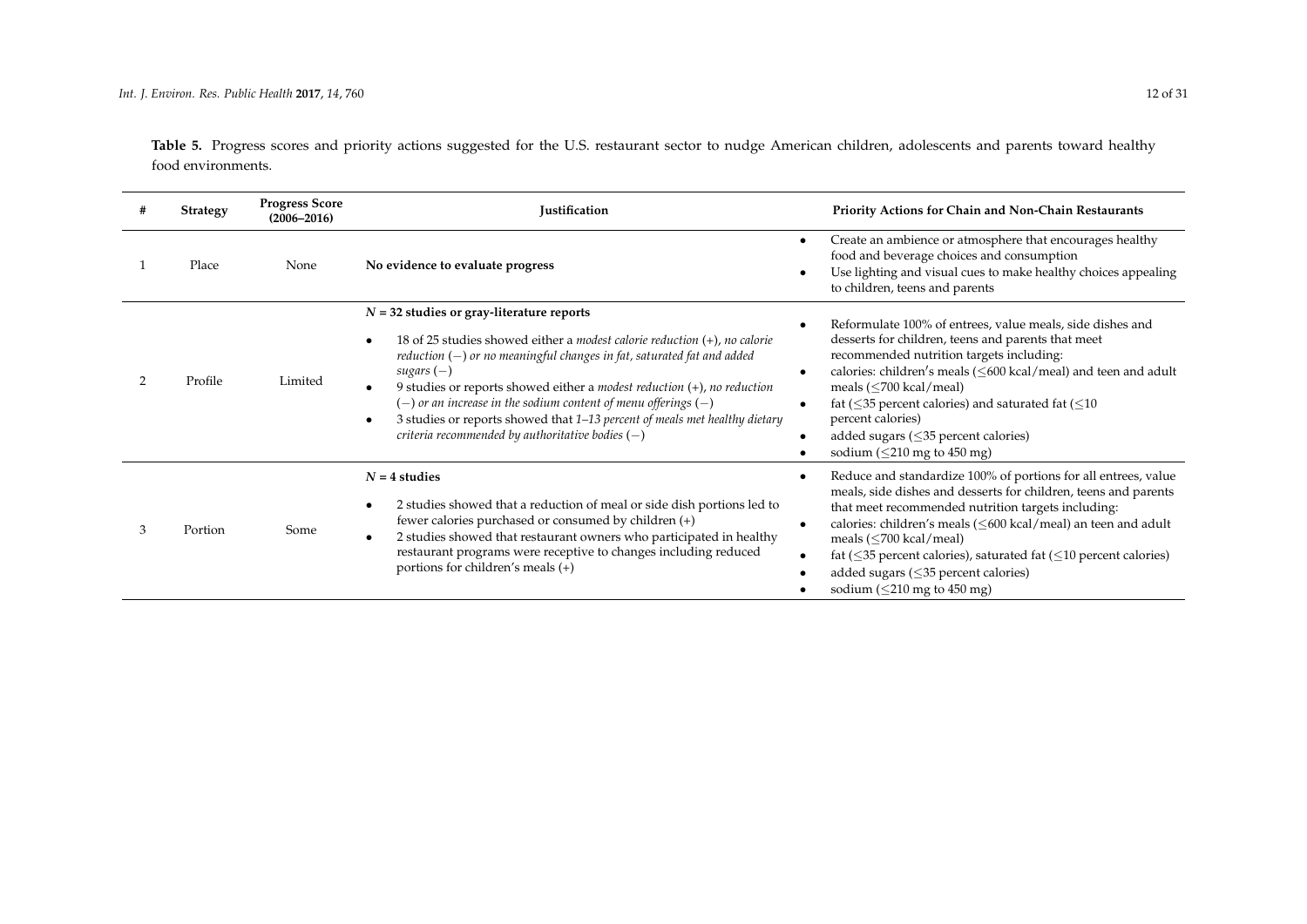| $\mathbf{r}$ , $\mathbf{r}$ , $\mathbf{r}$ , $\mathbf{r}$ , $\mathbf{r}$ , $\mathbf{r}$ , $\mathbf{r}$ , $\mathbf{r}$ , $\mathbf{r}$ |  |
|--------------------------------------------------------------------------------------------------------------------------------------|--|
|                                                                                                                                      |  |
|                                                                                                                                      |  |
|                                                                                                                                      |  |
|                                                                                                                                      |  |
|                                                                                                                                      |  |
|                                                                                                                                      |  |

| <b>Table 5. Cont.</b> |  |  |
|-----------------------|--|--|
|-----------------------|--|--|

| # | Strategy  | <b>Progress Score</b><br>$(2006 - 2016)$ | Justification                                                                                                                                                                                                                                                                                                                                                                                                                                                                                                                                                                                                                                                                                                                                                                                                                                                                                           | Priority Actions for Chain and Non-Chain Restaurants                                                                                                                                                                                                                                                                                                                                              |
|---|-----------|------------------------------------------|---------------------------------------------------------------------------------------------------------------------------------------------------------------------------------------------------------------------------------------------------------------------------------------------------------------------------------------------------------------------------------------------------------------------------------------------------------------------------------------------------------------------------------------------------------------------------------------------------------------------------------------------------------------------------------------------------------------------------------------------------------------------------------------------------------------------------------------------------------------------------------------------------------|---------------------------------------------------------------------------------------------------------------------------------------------------------------------------------------------------------------------------------------------------------------------------------------------------------------------------------------------------------------------------------------------------|
| 4 | Pricing   | Limited                                  | $N = 4$ studies or reports<br>The studies showed that increasing the quality and cost of healthy<br>children's meals did not affect restaurant revenues or<br>customer orders $(+)$<br>No evidence to show progress made by leading QSR, FCR or FSR<br>$\bullet$<br>chains to reduce price promotions on large portions and package sizes<br>$(-)$ and use of competitive pricing to encourage healthy meals $(-)$<br>Changes were made by one FSR chain to reduce calories in children's<br>$\bullet$<br>meals but total energy still exceeded the recommended $\leq 600$<br>calories/meal $(-)$                                                                                                                                                                                                                                                                                                       | Use pricing strategies to competitively price healthy products<br>that meet recommended nutrition criteria and reduce price<br>promotions on larger portions and package sizes to remove the<br>financial incentive of choosing larger options                                                                                                                                                    |
| 5 | Promotion | Limited                                  | $N = 12$ studies, gray-literature reports and media releases<br>In 2011, the NRA launched the Kids LiveWell Program that established<br>nutrition criteria for children's meals (+) but no guidelines for<br>proportion of meals (e.g., 50%) that should meet the criteria for<br>participating restaurants $(-)$<br>Between 2012 and 2015, McDonald's made implemented and achieved<br>$\bullet$<br>several pledges to improve the nutritional quality and marketing of<br>children's meals $(+)$<br>Racially diverse teens were disproportionately targeted by restaurant<br>advertising for unhealthy choices $(-)$<br>Restaurants continued to use marketing practices not covered by<br>٠<br>voluntary pledges to promote foods and beverages that did not meet<br>nutrition targets including toy premiums $(-)$ , licensed media<br>characters $(-)$ , brand mascots $(-)$ and celebrities $(-)$ | Adopt responsible food and beverage marketing policies and<br>practices that only promote healthy menu offerings<br>Restrict the promotion of HFSS foods and beverages to young<br>$\bullet$<br>people through all forms of integrated marketing<br>communications especially TV advertising, toy premiums,<br>licensed media characters, celebrity endorsement, mobile and<br>digital marketing. |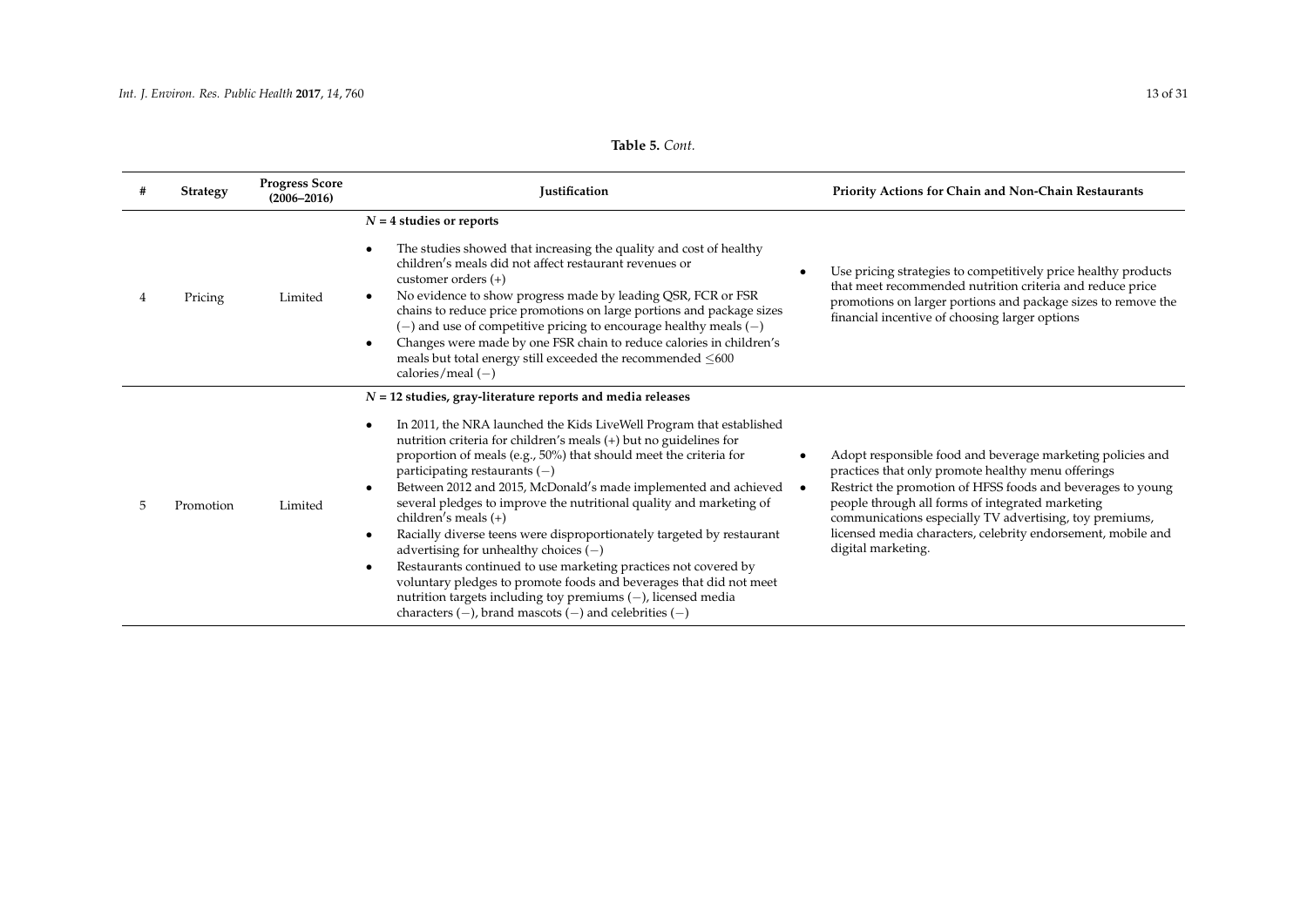# **Table 5.** *Cont.*

|                | <b>Strategy</b>             | <b>Progress Score</b><br>$(2006 - 2016)$ | Justification                                                                                                                                                                                                                                                                                                                                                                                                                                                                                                                                                                                                                                                                                                                                                                                                                                                                           | Priority Actions for Chain and Non-Chain Restaurants                                                                                                                                                                                                                                                                                                                                          |
|----------------|-----------------------------|------------------------------------------|-----------------------------------------------------------------------------------------------------------------------------------------------------------------------------------------------------------------------------------------------------------------------------------------------------------------------------------------------------------------------------------------------------------------------------------------------------------------------------------------------------------------------------------------------------------------------------------------------------------------------------------------------------------------------------------------------------------------------------------------------------------------------------------------------------------------------------------------------------------------------------------------|-----------------------------------------------------------------------------------------------------------------------------------------------------------------------------------------------------------------------------------------------------------------------------------------------------------------------------------------------------------------------------------------------|
| 6              | Healthy<br>Default<br>Picks | Limited                                  | $N = 3$ studies, gray-literature reports and media releases<br>One study found children and teens would select fruits and vegetables<br>٠<br>as healthy default choices $(+)$ but 60-70 percent of 20 restaurants<br>surveyed did not offer healthy defaults $(-)$<br>The Walt Disney Company study documented that 48-66 percent of<br>customers accepted healthy default choices offered by<br>their restaurants $(+)$<br>One study found only one of 50 restaurant chains offered healthy<br>$\bullet$<br>defaults in 2013 $(-)$<br>Between 2014-2016, 10 restaurant chains announced setting healthy<br>$\bullet$<br>default beverages (e.g., water, low-fat milk) for children's meals to<br>replace sugar-sweetened beverages (+)<br>NFVA found that the restaurant sector made limited progress to<br>establish fruits and vegetables as healthy default choices $2005-2015$ (-) | Implement policies that offer healthy defaults such as: (1)<br>Replace energy-dense side dishes (e.g., fries and chips) with<br>healthy picks (e.g., fruits and vegetables); (2) Replace<br>high-calorie beverages (e.g., soda) with healthy beverages<br>(e.g., low-fat or non-fat milk, 100% juice and water); and (3)<br>Replace unlimited self-serve SSB refills with free water refills. |
| $\overline{7}$ | Priming or<br>Prompting     | Limited                                  | $N = 4$ studies<br>One study in Washington State found a reduction of 19 calories/item<br>٠<br>and 73 calories/item, respectively before and after county menu<br>labeling took effect. These restaurants exceeded the calorie and<br>saturated fat targets $(+,-)$<br>One study found that <two-thirds 400="" menu<br="" of="" offered="" restaurants="">labeling before 2010 and restaurants not providing menu labeling had<br/>higher fat and saturated fat content <math>(-)</math><br/>No changes in calories or sodium of children's meals in 2011 (-)<br/>٠<br/>Between 2012-2014, restaurants that had voluntarily implemented<br/><math display="inline">\bullet</math><br/>menu labeling offered lower-calorie items compared to restaurants that<br/>did not offer labeling <math>(+)</math></two-thirds>                                                                   | Implement and comply fully with the FDA's menu labeling<br>regulations effective May 2018 to help inform customers'<br>healthy choice purchases<br>Partner with researchers to test effectiveness of PACE labeling                                                                                                                                                                            |
| 8              | Proximity                   | None                                     | No evidence to evaluate progress                                                                                                                                                                                                                                                                                                                                                                                                                                                                                                                                                                                                                                                                                                                                                                                                                                                        | Place healthy food and beverage choices at eye level and<br>physically closer to customers at point-of-purchase<br>and point-of-choice                                                                                                                                                                                                                                                        |

<span id="page-13-0"></span>Abbreviations: FCR (fast-casual restaurants), FDA (Food and Drug Administration), FSR (full-service restaurants), HFSS (high-fat, sugar and sodium) kcal (kilocalories), LSR (limited-service restaurants), NRA (National Restaurant Association), PACE (Physical Activity Calorie Equivalent) labeling QSR (quick-service restaurants), TV (television).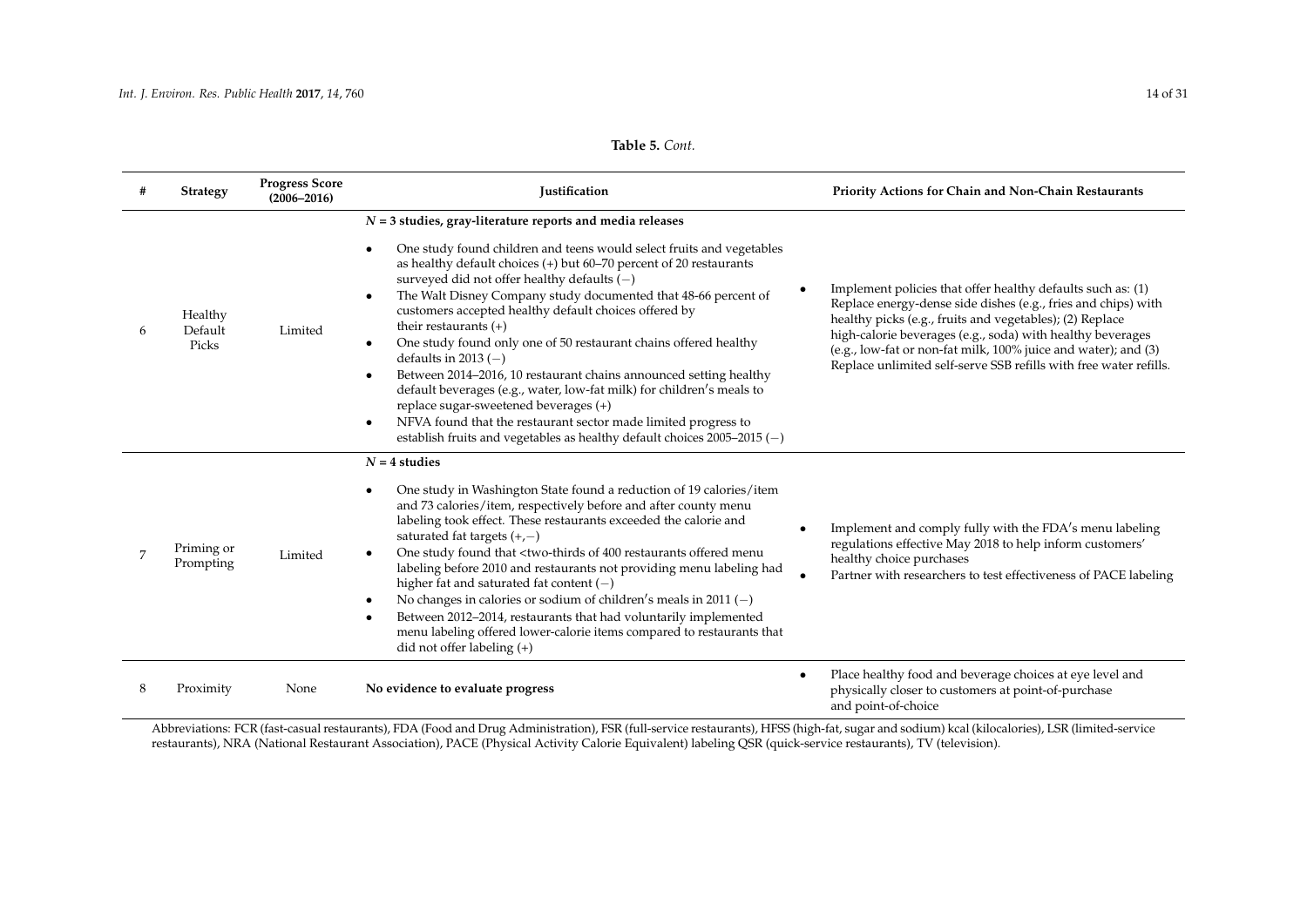In 2013, Cardello [\[47\]](#page-24-3) uniquely found that 17 of 21 QSR, FCR and FSR chains had expanded the availability and sales of lower-calorie items between 2006 and 2011 that were linked to increased customer purchases. Urban et al. [\[37\]](#page-24-4) documented that small and large non-chain ethnic restaurants (e.g., Mexican and Chinese) sold an average of 1327 calories/meal, and three-quarters of these restaurants sold at least 50 percent of the recommended energy requirement for an average adult (2000 calories/day) in one meal. Auchincloss et al. [\[38\]](#page-24-5) observed an average energy content of 800 calories/entree at QSR, FCRs and FSR that met healthy criteria 47 percent of the time; 30 percent of the *à la carte* entrees exceeded the daily recommended level for saturated fat; and only 20 percent of items met the dietary fiber target. Bleich et al. [\[39\]](#page-24-6) found no meaningful calorie reduction for existing restaurant menu items offered by 66 restaurant chains between 2012 and 2013, but a modest 26–67 calorie decline for newly introduced items. In a follow-up study of 37 QSR and FCR chains, Jarlenski et al. [\[40\]](#page-24-7) documented an average 22-calorie reduction in menu items between 2012 and 2014.

Between 2006 and 2013, Urban et al. [\[41\]](#page-24-8) documented a reduction in trans fats for selected items but no reduction in saturated fat for restaurant offerings. Between 2011 and 2014, Urban et al. [\[42\]](#page-24-9) found that non-chain restaurants offered an average of more than 1200 calories, and 92 percent of non-chain restaurants exceeded the recommended calories/meal for adult women., Schoffman et al. [\[43\]](#page-24-10) documented that in 2014 FCR provided more high-calorie entrees (≥750 calories/item) compared to QSR (≤600 calories/item). Sliwa et al. [\[44\]](#page-24-11) found that a majority of children's meal combinations in 2014 met the recommended ≤600 calories/meal, but fewer than a third (31.9 percent) met the recommendation for items ≤35 percent of calories from fat and ≤10 percent of calories from saturated fat. Bleich et al. [\[45\]](#page-24-12) observed a 30-calorie decline for newly introduced items, but most items sold between 2012 and 2015 had no significant calorie reduction.

Moran et al. [\[46\]](#page-24-0) found that 45 chain restaurants ( $n = 23$  QSR, 19 FCR and six FSR) had increased beverage calories offered with children's menu items ( $n = 4016$ ) between 2012 and 2014. From 2012 to 2015, these chains made no significant changes in beverage calories, total calories or saturated fat for children's meals and other menu items. Restaurants that participated in the NRA's Kids LiveWell Program (*n* = 15) were more likely to have reduced children's entrées by about 40 calories/meal between 2012 and 2014 [\[46\]](#page-24-0).

Nine studies [\[36,](#page-24-2)[38](#page-24-5)[,41](#page-24-8)[,44](#page-24-11)[,48–](#page-24-13)[52\]](#page-24-14) found either no reduction, a modest decline, or an increase in the sodium content of menu offerings for children, adolescents and parents between 2006 and 2014. Rudelt et al. [\[48\]](#page-24-13) found no change in sodium of offerings by 2010 among eight QSR chains. Jacobson et al. [\[49\]](#page-24-15) documented a 2.6 percent increase in sodium in 2011 among 16 QSR and FCR chains. Auchincloss et al. [\[38\]](#page-24-5) documented that 30 percent of entrees exceeded the daily sodium recommendation in 2011 among 22 QSR, FCR and FSR chains. Wu and Sturm [\[36\]](#page-24-2) found no significant change in the sodium of meals sold in 2011at 213 unidentified restaurants. Urban et al. [\[41\]](#page-24-8) found no sodium reduction for items between 2006 and 2013 in three major LSR chains. Ahuja et al. [\[50\]](#page-24-16) found that 88 percent of items exceeded the FDA's sodium limit in 2013 at four QSR chains and non-chain Chinese restaurants.

Gray-literature reports concurred with the findings summarized above. The Center for Science in the Public Interest (CSPI) [\[51\]](#page-24-17) conducted an evaluation in 2013 that found a 2.6 percent decrease in the average sodium content across all meals, but 44 percent of children's meals contained more than 1200 mg sodium among 17 QSR, FCR and FSR chains. Between 2012 and 2014, the CSPI [\[52\]](#page-24-14) documented a one percent sodium decline across all menu items, but children's meals and side dishes revealed a 2.8 percent increase in sodium at 25 QSR, FCR and FSR chains. In 2014, a separate analysis conducted by Sliwa et al. [\[44\]](#page-24-11) documented that less than one third (31.9 percent) of children's meal combinations provided 770 mg or less of sodium at 20 QSR and FSR chains.

## 3.2.2. Menu-Quality Changes to Restaurant Offerings

Nine studies [\[53–](#page-24-18)[61\]](#page-25-0) revealed that between one and 13 percent of meals sold to children, adolescent and their parents met healthy criteria recommended by authoritative bodies. Kirkpatrick et al. [\[53\]](#page-24-18)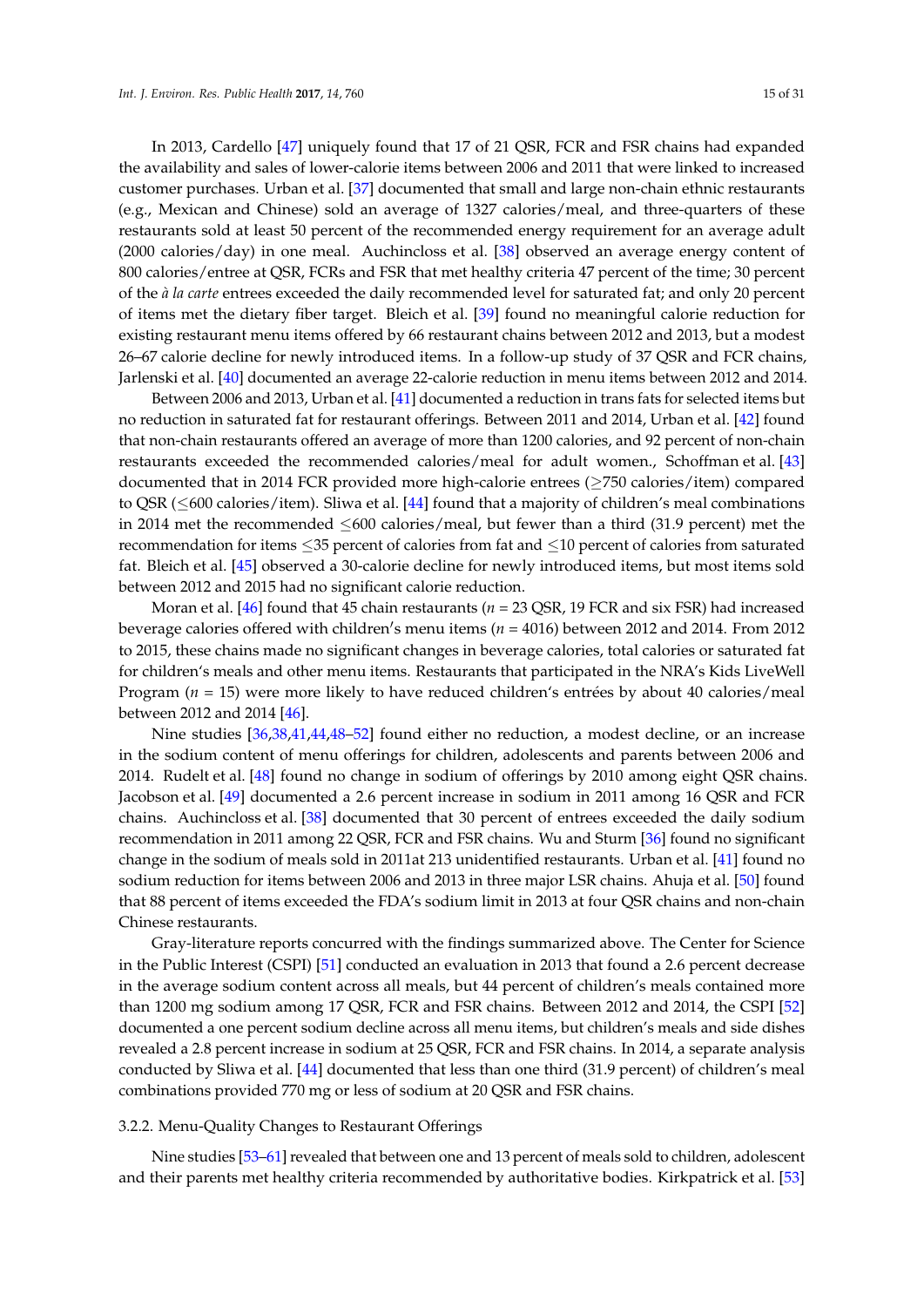(*n* = 5 QSR chains) found that in 2006 children's menu items scored higher than adult items, and those labeled "healthy or nutritious" had a higher HEI-2005 score than the full-menu items. Nevertheless, all items had poor nutritional scores despite variable diet quality [\[53\]](#page-24-18). O'Donnell et al. [\[54\]](#page-24-19) ( $n = 10 \text{ QSR}$ ) chains) documented that in 2007, only three percent of children's meal combinations met the USDA's nutrition standards. In 2008, Wootan et al. [\[55\]](#page-24-20) found that six of 25 restaurant chains did not offer any children's meals, and 93 percent of 19 different children's restaurants meals provided excessive calories, saturated fat and sodium.

Harris et al. [\[56\]](#page-25-1) (*n* = 12 QSR chains) documented that in 2009 less than one percent (12 out of 3039 children's meals) met recommended nutrient targets using the nutrient profiling index. Hearst et al. [\[57\]](#page-25-2) observed an increase in the HEI-2010 score for six of eight QSR chains between 2009 and 2010, yet the overall nutrition quality remained poor for most menu offerings. Krukowski et al. [\[58\]](#page-25-3) (*n* = 130 local QSR chains and non-chains) found that only 13 percent of children's menus provided healthy options between 2009 and 2010. Between 2012 and 2013, three studies [\[59–](#page-25-4)[61\]](#page-25-0) revealed that between one and 11 percent of children's meals met recommended nutrition criteria.

#### *3.3. Strategy 3: Reduce and Standardize Portions—Some Progress*

Portion changes involve restaurants reducing or standardizing meal size to meet healthy dietary guidelines and influencing customers' expectations about an appropriate single serving. Four studies suggested some progress was made to reduce meal portions to improve the nutrient profile of children's meals [\[62–](#page-25-5)[65\]](#page-25-6). The first study suggested that reducing the portion size of fries in a children's meal bundle could lead to 98 fewer calories consumed [\[62\]](#page-25-5). Restaurant owners identified several factors that affected the reduction of children's meal portions including: potential revenue losses, logistical barriers, lack of customer demand, different portion sizes, and desire to be a responsible industry leader [\[63\]](#page-25-7). However, a rural [\[64\]](#page-25-8) and urban [\[65\]](#page-25-6) study demonstrated that portions could be reduced if technical assistance and public recognition were offered to promote healthy restaurant programs. The fourth study was conducted in an urban city of Texas, and 12 of 17 restaurants reported using the healthy children's menus two years after the intervention had ended [\[66\]](#page-25-9).

# *3.4. Strategy 4: Pricing—Limited Progress*

Pricing involves restaurants influencing point-of-purchase behaviors to encourage customers to select healthy products and smaller portions while retaining profitable sales and revenue. Four studies suggested that increasing the price for healthier children's meals at two FSR chains could encourage parents to purchase the healthy meal options [\[67–](#page-25-10)[70\]](#page-25-11). This marketing-mix strategy received limited progress because no major QSR, FCR or FSR chains had reduced price promotions on large portions and package sizes or had used competitive pricing to encourage healthy meals during the review period.

A 2009 study compared price differences between children's meals rated to be healthy versus unhealthy in 15 FSR chains in Arkansas but found no significant price difference [\[67\]](#page-25-10). In 2012, Silver Diner, a New England FSR chain, made healthy children's menu improvements [\[68\]](#page-25-12). Despite the children's meal prices increasing by about 80 cents for breakfast and 20 cents for non-breakfast meals, the restaurant's revenue increased for parents ordering healthy children's meals and healthy-default side dishes. While the healthy children's menu led to a reduction in calories ordered from 684 to 621 calories/meal [\[68\]](#page-25-12), and changes were sustained over two years [\[69\]](#page-25-13), total energy still exceeded the NRA's and expert panel recommended target of ≤600 calories/meal. A third study examined The Walt Disney Company's restaurant sales (2010–2012) and found that customer purchases were not influenced by increasing the cost of more nutritious children's meals [\[70\]](#page-25-11).

#### *3.5. Strategy 5: Promotion–Limited Progress*

Promotion is a strategy that involves restaurants adhering to responsible marketing practices that promote products that meet recommended nutritional guidelines while concurrently restricting the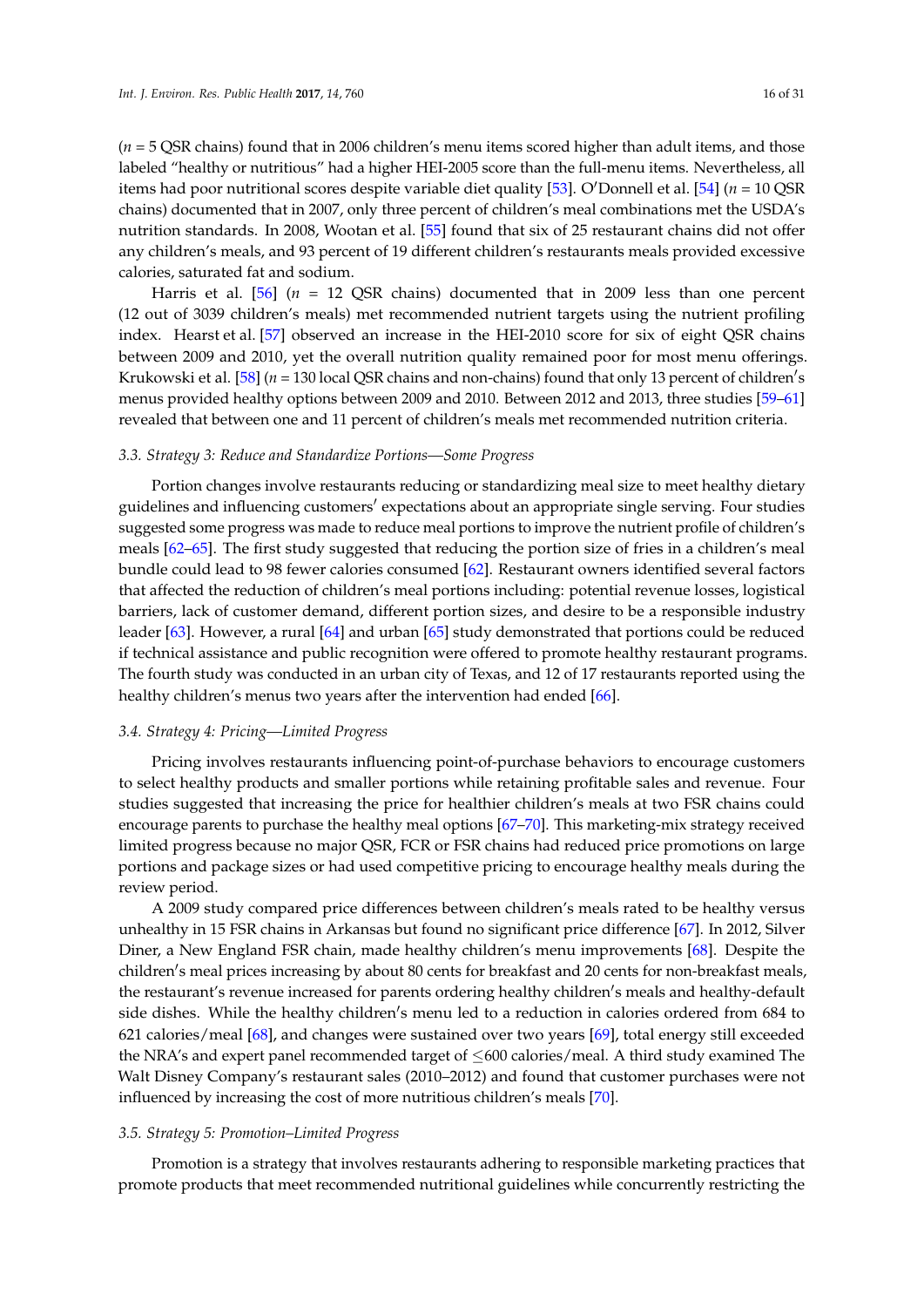promotion of HFSS products [\[23\]](#page-23-9) (Table [1\)](#page-4-0). For evidence published from January 2006 through January 2017, eight peer-reviewed studies (Table S1) and four gray-literature reports (Table S2) showed limited U.S. restaurant sector progress to implement comprehensive marketing practices to promote healthy meals and restrict HFSS product marketing. The evidence in the section below summarizes the U.S. restaurant sector's use of television (TV) advertising, toy premiums and incentives, brand mascots and media characters, celebrity endorsement, and child-directed marketing on the exterior of restaurants.

### 3.5.1. Responsible Marketing of Healthy Meals

In 2006, the NRA joined with Healthy Dining to offer a website to help parents select healthy children's meals [\[71\]](#page-25-14). In 2010, the NRA companies were encouraged by First Lady Michelle Obama to market healthy options to children [\[72\]](#page-25-15). The NRA responded by establishing the Kids LiveWell Program in 2011 [\[73\]](#page-25-16) to encourage participating restaurants to offer at least one healthy children's meal that provided  $\leq 600$  calories and aligned with recommended fat, saturated fat and sodium targets [\[74\]](#page-25-17). The Kids LiveWell Program also encouraged restaurants to offer more fruits and vegetables, whole grains, lean protein and low-fat dairy [\[74\]](#page-25-17). The NRA's program was honored by the industry in 2013 [\[75\]](#page-26-0). However, an analysis of nearly 3500 children's meals at 34 restaurants in 2013 found that only three percent met all of nutrition all of the program's guidelines [\[59\]](#page-25-4). A separate analysis of more than 4000 children's menu items found that participating restaurants had not significantly reduced calories, saturated fat and sodium in children's entrees, beverages, side dishes and desserts between 2012 and 2015 [\[46\]](#page-24-0). Moreover, Kids LiveWell restaurants had replaced soda in children's meals with other sugary beverages (e.g., flavored milk and sports drinks) [\[46\]](#page-24-0).

In 2011, Jack in the Box announced that it would no longer offer toys with children's meals [\[76\]](#page-26-1), followed by Yum Brands Announcement that Taco Bell would discontinued providing toys with children's meals at 6000 restaurants in 2013 [\[77\]](#page-26-2). These actions set important precedents since toy giveaways represent \$360 million spent by the restaurant industry on child-directed marketing [\[78\]](#page-26-3).

In 2012, McDonald's started a "balanced eating and active play" campaign to promote healthier Happy Meals [\[79](#page-26-4)[,80\]](#page-26-5) and announced five commitments in 2013 to improve the nutritional quality of the meals that was brokered through an agreement facilitated the Alliance for a Healthier Generation and Clinton Global Initiative [\[81\]](#page-26-6). By 2014, McDonald's and Burger King had adopted the CFBAI's uniform nutrition criteria for products marketed to children under 12 years [\[82,](#page-26-7)[83\]](#page-26-8). A 2015 progress evaluation [\[84\]](#page-26-9) showed that McDonald's had made progress between 2013 and 2014 to implement its commitments toward the 2020 goals [\[85\]](#page-26-10). In 2015, Walt Disney started using a "Mickey Check" icon to promote healthy options through packaging that aligned with its healthy restaurant guidelines [\[86\]](#page-26-11).

#### 3.5.2. Restrict Marketing of HFSS Products

In 2009, the QSR sector spent more than \$4.2 billion that increased to \$4.6 billion in 2012 to advertise through TV, digital, mobile and social media [\[78\]](#page-26-3). A 2012 FTC report that analyzed QSR expenditures in 2006 and 2009 found that these companies collectively spent \$714 million on youth marketing in 2009, a decrease from \$733 million in 2006 [\[78\]](#page-26-3). Between 2006 and 2009, the FTC reported a drop in child-directed QSR expenditures, attributed to reductions in toy premium spending, despite an increase in teen-directed QSR expenditures due to higher TV expenditures, and a modest increase in radio and new media advertising [\[78,](#page-26-3)[87\]](#page-26-12). Readers should note that these reported marketing expenditures from 2009 through 2012 are not comparative because they are not adjusted for inflation.

From 2005 through 2012, TV advertising by restaurants represented a high proportion of HFSS food and beverage products viewed by 21 percent of preschoolers, 34 percent of children ages 2–11 years, and 39 percent of adolescents ages 12–17 years [\[87\]](#page-26-12). Between 2014 and 2015, young people were exposed to more QSR TV advertisements than any other food category, representing 29 percent of TV advertisements viewed by children and more than 33 percent viewed by adolescents [\[88\]](#page-26-13).

In 2009, the expenditures on celebrity marketing by leading QSR chains was \$1 million dollars to children and \$7 million dollars to adolescents [\[78\]](#page-26-3). After 2009, McDonald's but not Burger King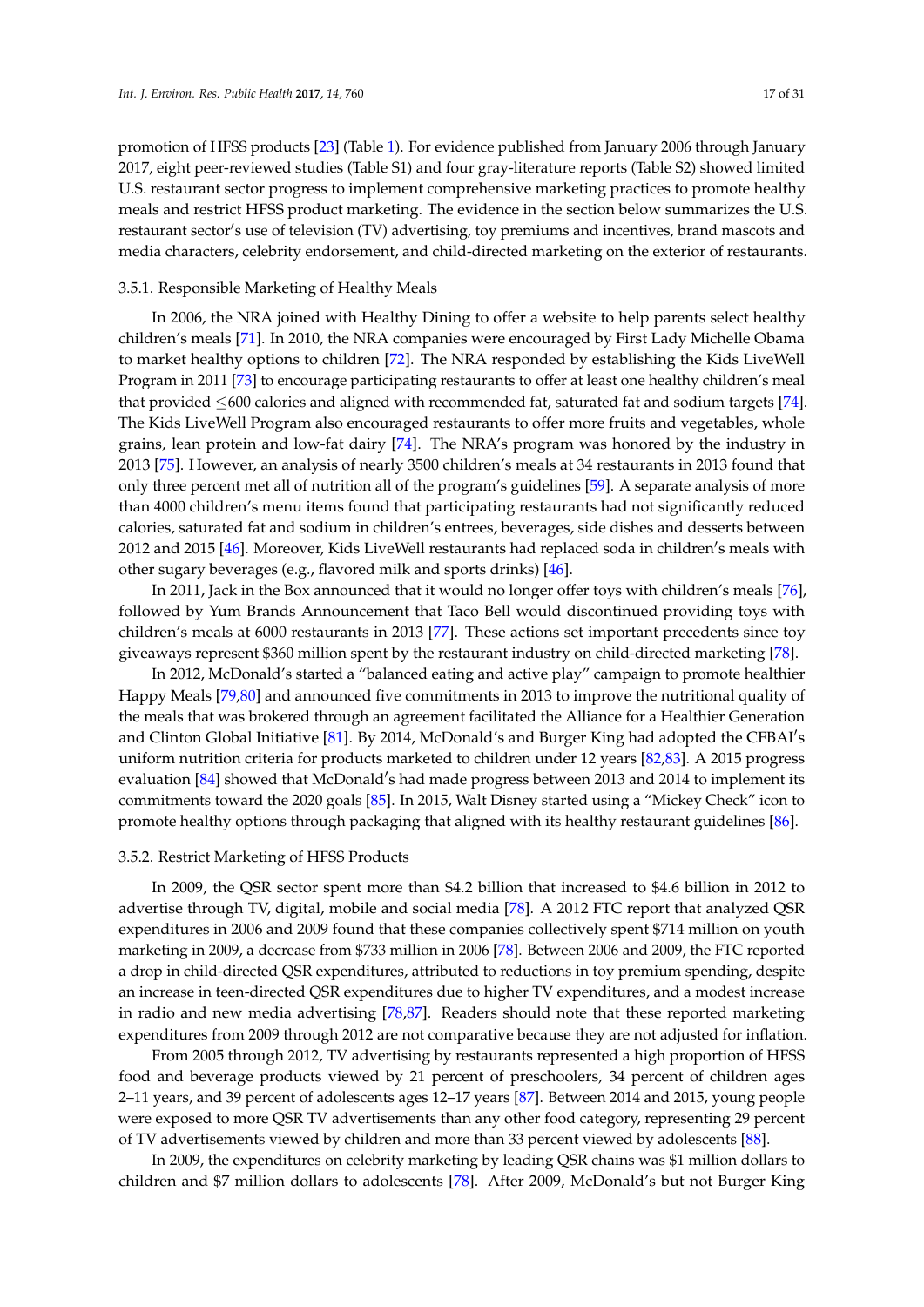had changed the company's communications messaging to promote apple dippers and low-fat milk in children's meals [\[89\]](#page-26-14). Between 2010 and 2013, African-American and Latino children and adolescents were still targeted by McDonald's TV advertisements, compared to white children and adolescents [\[56](#page-25-1)[,90\]](#page-26-15), despite earlier recommendations to stop targeted marketing [\[24\]](#page-23-10) (Table [3\)](#page-8-0). Moreover, more than 20 percent of 6716 QSR chains located near public middle and high schools continued child-directed marketing in 2013 either inside or on the exterior of the chains targeting African-Americans, rural and middle-income communities [\[91\]](#page-26-16).

In 2010, Santa Clara County and San Francisco passed an ordinance that required restaurants to distribute toys or incentives to children in restaurant meals only if they met nutrition standards [\[92\]](#page-27-0). An evaluation documented that McDonald's and Burger King had not expanded the number of healthy meal options or improve the nutritional quality of meals to meet these recommended standards [\[93\]](#page-27-1). These QSR chains responded to the ordinance by selling the toys separately from meals, and neither chain changed their menus to meet the specified nutrition criteria [\[94\]](#page-27-2). Offering a toy with smaller menu portions could be a potential strategy to provide a healthy meal and toy incentive [\[95\]](#page-27-3). However, a separate study identified McDonald's as the leading restaurant that used toy premiums to market to young children between 2013 and 2014, and reported that children's knowledge of fast food toys was associated with eating more frequently with parents at McDonald's [\[96\]](#page-27-4).

In 2011, several restaurants continued to use marketing practices that were not covered by the CFBAI's voluntary pledges including toy premiums, licensed media characters (e.g., *Dora*, *Scooby Doo* and *Shrek*) and brand mascots (e.g., *Ronald McDonald* and *Happy*, and *Chuck E Cheese*) [\[97,](#page-27-5)[98\]](#page-27-6). McDonald's continued to advertise to children that emphasized toy premiums rather than food [\[99\]](#page-27-7).

In 2010 San Francisco and Santa Clara County ordinances [\[100\]](#page-27-8) passed ordinances that required restaurants to meet specific nutrient criteria for children's meals that offered toy premiums. In 2015, the NYC Council proposed the "Healthy Happy Meals" bill to improve the nutritional quality of children's combo meals that would require specific nutritional criteria if toy premiums were offered. The CFBAI admonished McDonald's in 2015 to shift its TV advertising targeting children to food instead of the toy [\[101\]](#page-27-9). But in 2016, the NYC Health Commissioner rejected the Healthy Happy Meals bill, which McDonald's spent \$528,000 dollars to lobby members of the NYC Council to oppose it [\[102\]](#page-27-10), on grounds that restaurants would not comply with the ordinance, and it could not be easily enforced [\[102\]](#page-27-10).

#### *3.6. Strategy 6: Establish Healthy Default Picks—Limited Progress*

Healthy default picks involve establishing healthy default choices that are attractive and convenient for customers. Three studies supported limited progress made by selected restaurants to expand default healthy side dishes (e.g., fruits and vegetables) and beverages (e.g., low-fat or non-fat milk, 100 percent juice and water) with children's meals [\[70](#page-25-11)[,103](#page-27-11)[,104\]](#page-27-12). The first study surveyed children and adolescents (*n* = 1178; ages 8 to 18 years) and found they would select fruit or vegetables to replace fries, representing a 170-calorie reduction [\[103\]](#page-27-11). However, of 20 restaurants surveyed, 60 percent of QSR and 70 percent of FSR chains did not serve fruit or vegetable defaults with children's meals [\[103\]](#page-27-11). The second study examined sales data for children's meals sold by Walt Disney between 2010 and 2012 [\[70\]](#page-25-11), and found that 48 percent and 66 percent of customers accepted the healthy-default side dishes and beverages, respectively, for children's meals that reduced calories (21.4%), fat (43.9%) and sodium (43.4%) purchased but not added sugars [\[70\]](#page-25-11). The third study surveyed mothers of children, ages 3–8 years, and found that healthy default choices for bundled meals were favored if mothers could choose the items [\[104\]](#page-27-12).

Gray-literature reports and media stories reported mixed results for restaurants establishing healthy defaults during the review period. In 2013, CSPI released a restaurant monitoring report of 50 restaurant chains that found only Subway offered low-fat milk or bottled water as default beverages and apple slices as the default side dish [\[59\]](#page-25-4). In 2014, CSPI initiated a social media advocacy campaign to encourage all restaurant chains to remove soda and other SSBs from children's meals [\[105\]](#page-27-13). In 2015,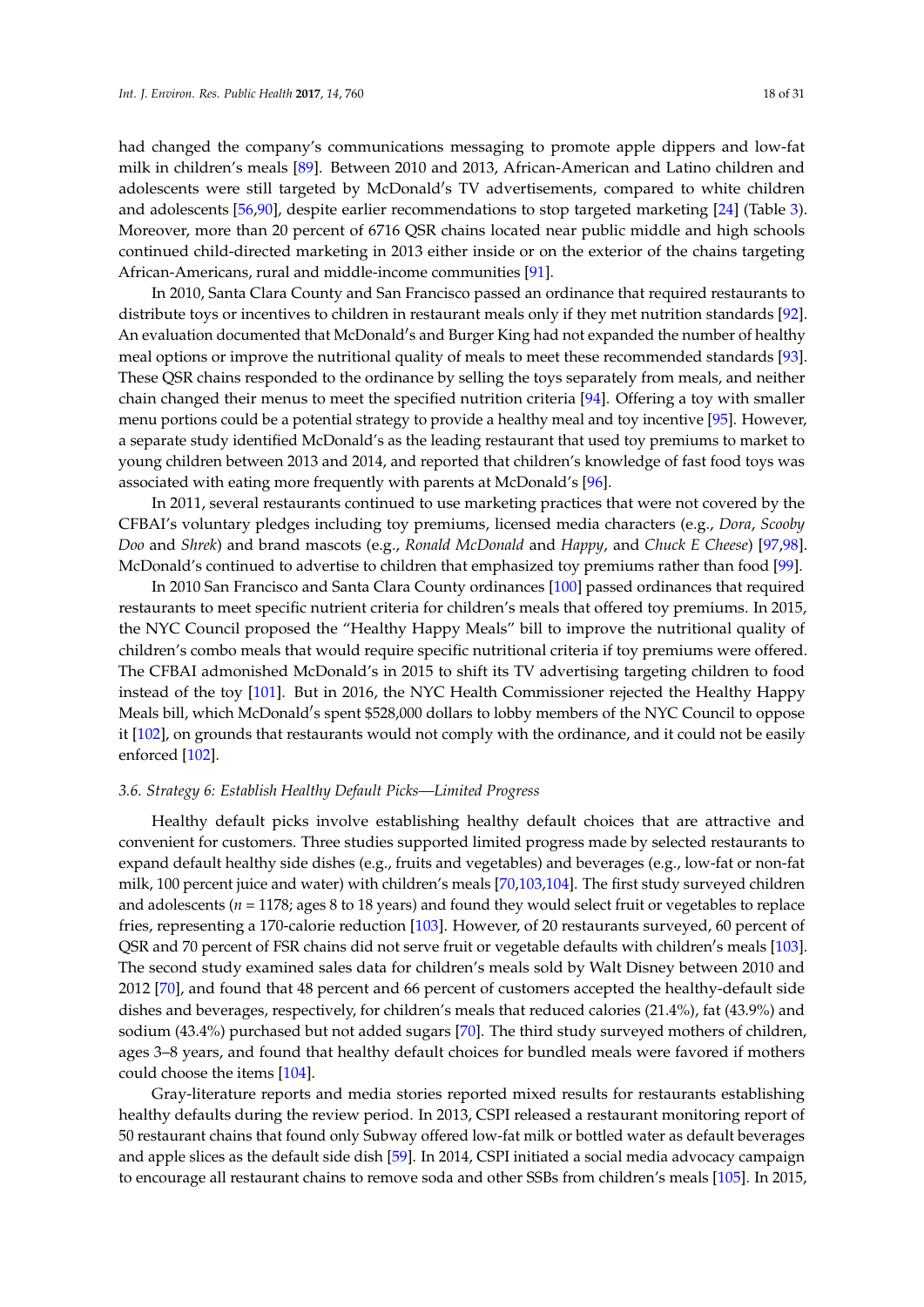McDonald's announced five commitments to offer only water, milk and juice as the Happy Meals' beverage; and a side salad, fruit or vegetables to replace fries in value meals [\[106\]](#page-27-14). Between 2015 and 2016, 10 chain restaurants (i.e., Applebee's, Burger King, Chipotle, Dairy Queen, IHOP, Jack in the Box, McDonald's, Panera Bread, Subway and Wendy's) announced plans to remove soda as the default beverage for children's meals [\[107,](#page-27-15)[108\]](#page-27-16). Between 2015 and 2016, the City Councils in Davis and Stockton (California) enacted ordinances to establish milk and water as default beverages for children's meals [\[109,](#page-27-17)[110\]](#page-28-0). By the end of 2016, most U.S. chain restaurants and independently owned non-chain restaurants continued to offer SSBs as the default beverage for children's meals [\[111\]](#page-28-1).

The food service industry announced a goal in 2009 to double the use of fruit and vegetables in menus and catering by 2019 [\[112\]](#page-28-2). Between 2013 and 2016, only a few QSR chains (i.e., McDonald's [\[113\]](#page-28-3) and Subway [\[114\]](#page-28-4), and the FCR chain, Panera Bread [\[115\]](#page-28-5)), had expanded fruits and vegetables as healthy side dishes for children's meals. The National Fruit and Vegetable Alliance released a scorecard in 2010 [\[116\]](#page-28-6) and 2015 [\[117\]](#page-28-7) for the restaurant sector and other food service establishments. In 2010, the restaurant sector received D and C grades for limited provision of fruits and vegetables, respectively; and a B- in 2015 for improved yet limited actions to expand the availability and sales of fruits and vegetables in entrees, value meals, and as side dishes for children's meals.

# *3.7. Strategy 7: Use Priming or Prompting for Healthy Choices—Limited Progress*

Priming or prompting encourages customers to purchase and consume healthy options or discourages less healthy options at restaurants. These strategies may include restaurants providing numerical or interpretive information through calorie labelling on menus, menu boards or online; front-of-packaging symbols or logos; health or safety warning messages or symbols on products to influence customers to avoid nutrients of concern such as excessive dietary sodium or added sugars; and restaurant staff offering customers verbal cues about healthy options.

In 2010, the Patient Protection and Affordable Care Act included a mandatory national restaurant menu-labeling provision [\[118\]](#page-28-8) that the NRA supported [\[119\]](#page-28-9). The law required U.S. restaurants with 20 or more outlets to modify their menu offerings and marketing practices that the FDA will enforce starting May 2018 [\[120\]](#page-28-10). The law also required restaurants to provide calorie labeling, specific language for the daily calorie requirements of adults and children, and additional nutrition information upon request [\[121,](#page-28-11)[122\]](#page-28-12).

Four studies (Table S1) summarize results for restaurant chains that provided calorie menu labeling or nutrition information to customers during the review period., Bruemmer et al. [\[31\]](#page-23-17) found that between 2009 and 2010 restaurant menu labeling in Washington state may have influenced 37 LSR and FSR chains to lower the energy content of meals by about 19 calories/item and 73 calories/item, respectively. Nevertheless, these restaurants still exceeded the calorie and saturated fat targets half of the time [\[31\]](#page-23-17). Wu and Sturm [\[35\]](#page-24-1) examined 400 restaurant chains between February and May 2010, and found that less than two-thirds offered customers nutrition information.

Moreover, restaurants that did not voluntarily provide menu labeling or nutrition information sold children's meals that were higher in fat and saturated fat [\[35\]](#page-24-1). In a follow up study, Wu and Sturm [\[36\]](#page-24-2) found no change in the energy or sodium content of children's meals at 213 restaurant chains one year after the 2010 national menu-labeling law enactment. Bleich et al. [\[123\]](#page-28-13) examined outlets from 66 restaurant chains between 2012 and 2014, and found that the mean per-item calorie content of food items sold by restaurants that voluntarily implemented menu labeling before it was mandated offered lower-calorie items compared to non-participating restaurants.

Warning labels are a type of priming or prompting used to discourage customers from purchasing or consuming products that are high in sodium or sugar. In December 2015, the NYC Department of Health and Mental Hygiene enacted an ordinance that required restaurant chains with at least 15 U.S. locations to post a black and white salt icon to warn customers about menu items providing 2300 milligrams of sodium [\[124,](#page-28-14)[125\]](#page-28-15). The NRA sued the NYC legislature over this sodium-labeling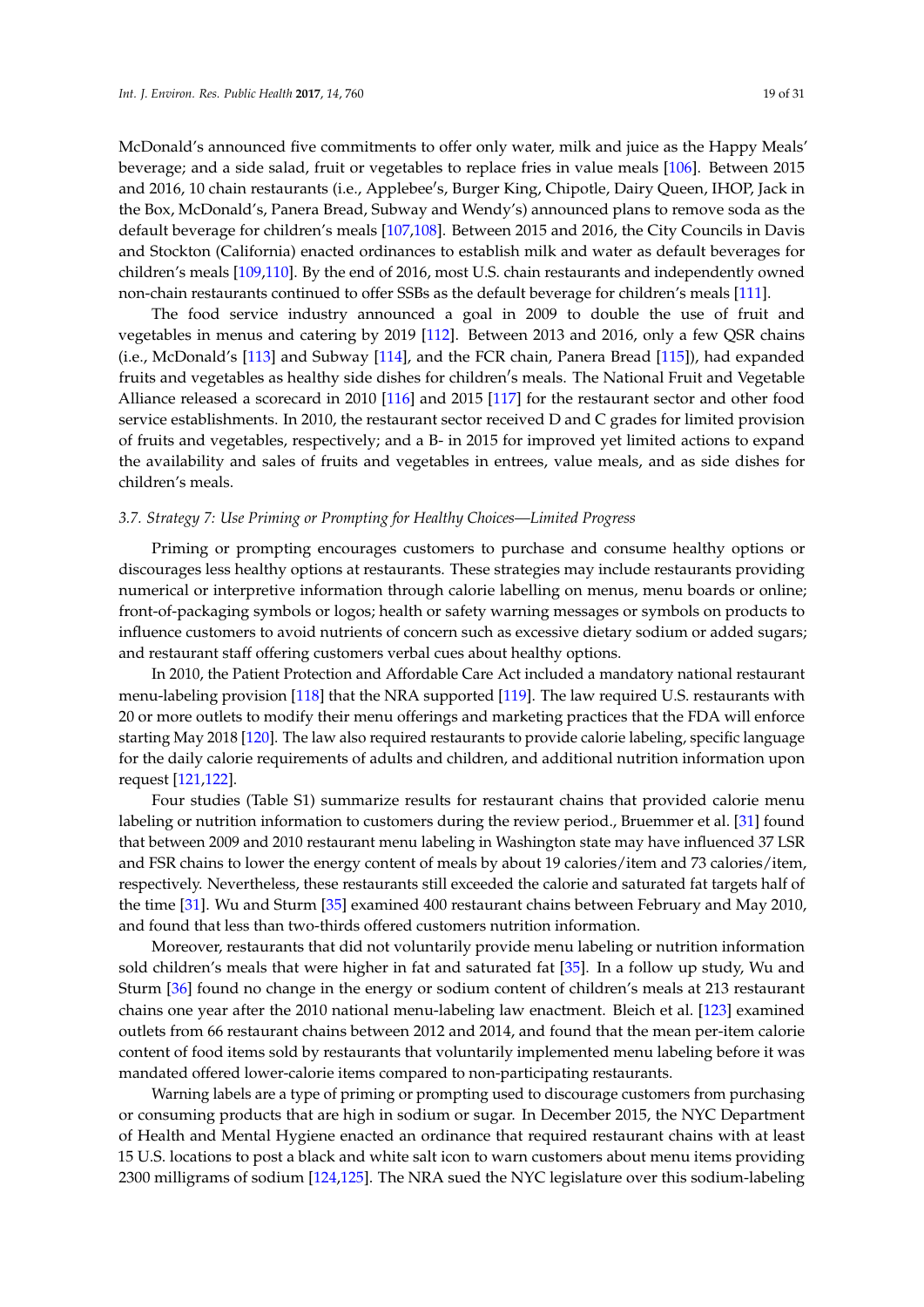mandate [\[126\]](#page-28-16), although Applebee's, TGI Friday's and Subway voluntarily complied with the NYC ordinance [\[127\]](#page-29-0). In May 2016, a court ruled in favor of the NYC ordinance to use the high-sodium warning label [\[127\]](#page-29-0).

#### *3.8. Strategy 8: Proximity—No Evidence to Assess Progress*

Proximity involves influencing the food and beverage choices and behaviors of restaurant customers by placing healthy choices at eye level and closer to point-of-purchase, and placing less healthy choices further from reach and point-of-choice or point-or-purchase. No evidence was identified to assess progress for restaurant chains using proximity or positioning to promote healthy choices for customers during the review period.

#### **4. Discussion**

This evaluation found that the U.S. restaurant sector made *limited progress* to use pricing, profile (reformulation), priming (healthy defaults), promotion (responsible marketing) and prompting (labeling), and *some progress* to reduce portions to encourage healthy choices for American consumers during the 10-year period reviewed (2006 to early 2017). No evidence was available to assess progress for place (ambience and atmospherics) and proximity (positioning). Table [5](#page-13-0) and the section below summarize suggested actions that the U.S. restaurant sector and individual companies could take to use comprehensive voluntary marketing mix and nudge interventions to promote healthy food environments for Americans.

To improve the place, restaurants can create an ambience or atmosphere to support a healthy eating culture, and use lighting and visual cues to make healthy choices appealing to young people and parents. To improve the profile, the NRA and CFBAI could encourage restaurants to offer 100 percent of entrees, bundled children's meals, value meals, side dishes, beverages and desserts that meet nutrition targets recommended by expert bodies [\[23\]](#page-23-9). This analysis found that 18 out of 25 studies documented either a modest or no reduction in total calories, fat and saturated fat in products served and sold. Nine studies found either no reduction, a modest decline, or an increase in the sodium content of menu offerings. Results from three studies revealed that less than 13 percent of children's meals met healthy criteria or guidelines recommended by authoritative bodies.

An important insight about the nutritional profiles of restaurant products is that investigators have used a variety of approaches to determine whether restaurants have made meaningful changes that meet recommended nutrient targets. Table [2](#page-7-0) and Supplemental Table S1 describe diverse data sources, many assessment tools and different dietary standards used to conduct monitoring and evaluations. Recent studies of nutrient composition changes have used the Menustat database, which is the most comprehensive public nutrition database for U.S. restaurant food and beverage products. However, there are still information gaps for serving sizes and weights for this database [\[128\]](#page-29-1). Restaurants could provide the NYC Department of Health with updated information on a periodic basis to enable researchers to conduct independent evaluations of the nutrient profiles of restaurant products [\[128\]](#page-29-1).

Recent research on trends in calorie changes made by large U.S. chain restaurants (2008–2015) [\[129\]](#page-29-2) suggests that restaurants are responding to the enforcement of the restaurant calorie labeling law to start in May 2018 [\[120\]](#page-28-10). However, restaurants will not be required to disclose other nutrients of concern including sodium, saturated fat and added sugars. This analysis showed that many large chain restaurants have not made meaningful progress to reduce the fat, saturated fat, added sugars and especially the sodium content of offerings to align with recommended targets for meals sold to children, adolescents and parents. Technical assistance is available to help restaurants meet these nutrient targets [\[130\]](#page-29-3). Some research suggests that consumers will accept restaurants making modest and gradual recipe changes to items over time to reduce total calorie, fat and sodium intake [\[131\]](#page-29-4).

Restaurants could also reduce and standardize *portions* to meet recommended nutrient targets for calories, fat, saturated fat, added sugars and sodium. The limited evidence from this evaluation suggested that the FSR chains, Silver Diner and Walt Disney, had made positive changes. However,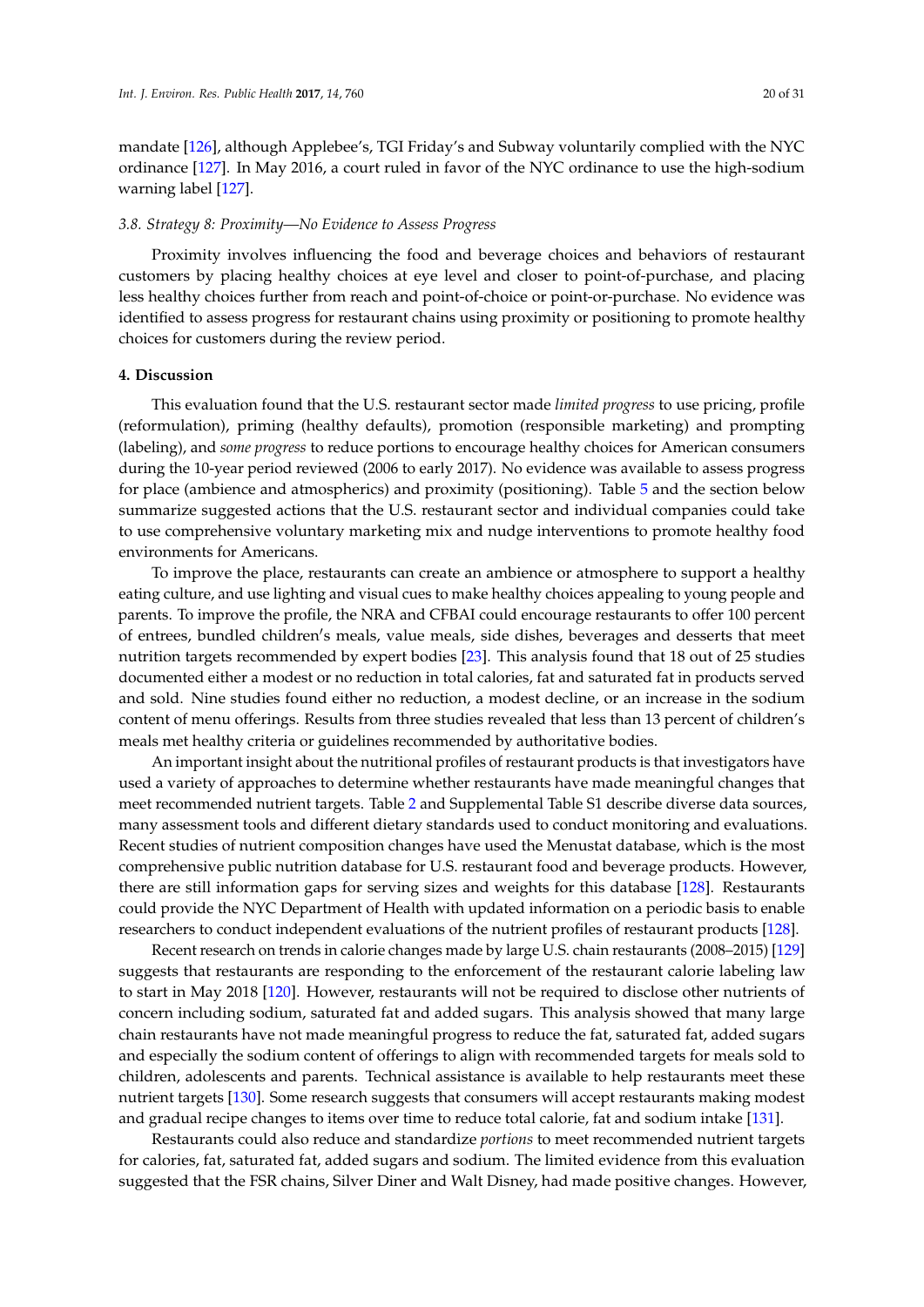the children's meals still exceeded the recommended ≤600 calories/meal target and did not fully meet other nutrient targets [\[68](#page-25-12)[–70\]](#page-25-11). Moreover, most parents are unaware of the energy recommendation of  $\leq 600$  calories/children's meal [\[132\]](#page-29-5), and many restaurant offerings exceed the recommended 700 calories/meal target for teens and adults.

Restaurants could make menu changes by adding new healthy items and changing existing items to have a broader impact to improve the dietary quality of children's restaurant meals [\[133\]](#page-29-6). Through the Kids LiveWell Program, the NRA should show leadership to incentivize members to reduce and standardize portions for *à la carte* components of children's "bundled meals" to meet 100 percent of their own nutrient criteria. An expert panel recently proposed the following standardized calorie portions: 300 calories for main dishes; 100 calories for fried potatoes; 150 calories for soups, appetizers and snacks; and 150 calories for vegetables and salads with added ingredients or sauces [\[134\]](#page-29-7).

The results from three pricing studies in selected restaurant settings suggest that parents will pay more for smaller portions of healthy meals and that restaurant businesses can profit from the increased purchases of healthy meals. Future research is needed across QSR, FCR and FSR chains, and non-chain restaurants, to understand how restaurant owners can use proportionate pricing, and combine pricing changes with other nudge and marketing strategies, to increase healthy product sales [\[135](#page-29-8)[,136\]](#page-29-9).

To improve promotion, restaurants should adopt comprehensive responsible food and beverage marketing policies that promote healthy offerings while also restricting HFSS food and beverage marketing through integrated marketing communications. This is an important finding because many QSR still market HFSS food and beverage products to preschool-aged children [\[89\]](#page-26-14), young children are more likely to recall meals with toy premiums [\[137\]](#page-29-10), and there is a direct relationship between TV advertising and fast food consumption by children under 5 years [\[138\]](#page-29-11). Additionally, more than a third of young people are exposed to more QSR TV advertisements than any other food category [\[87](#page-26-12)[,88\]](#page-26-13).

Our analysis found that between 2006 and early 2017, neither the CFBAI, Kids LiveWell Program nor any major chain restaurant had pledged to extend healthy nutrition criteria to food marketing practices targeted to adolescents, ages 12–18 years. A 2017 Rudd Center survey of 3600 parents with children and adolescents, ages 2 to 17 years, revealed that parents believe that young people's easy access to QSR foods and beverages contributed to undermining their eating behaviors [\[139\]](#page-29-12). Three quarters (74 percent) of parents surveyed want restaurants to enforce healthy children's meal policies [\[139\]](#page-29-12). Future evaluations are needed to explore how restaurants can combine responsible marketing in the form of many promotional strategies (e.g., toy incentives, signage and colorful placemats) with other marketing-mix and nudge strategies (e.g., pricing and prompting) to encourage children and their parents to purchase healthy meals that meet recommended calorie and other nutrient targets [\[140\]](#page-29-13).

To encourage healthy default picks, restaurants should establish policies that offer fruit or vegetable options as the default side dishes, low-fat milk or water as default beverages, and discontinue policies that promote free unlimited SSB refills. Healthy default beverages are expanding in some locations, such as Santa Clara County (California) that passed a law in 2017 that required restaurants to provide healthy default beverages with children's meals [\[141\]](#page-29-14). Nevertheless, our review showed that U.S. chain and non-restaurants have made limited progress to voluntarily establish healthy default picks, such as the replacement of fries with fruits or vegetables as a side dish; and no major chain has announced a policy to offer free unlimited self-serve water refills instead of full-calorie SSB refills. American customers who select unlimited SSB refills in chain restaurants may consume up to 250 beverage calories more than customers who do not choose refills [\[142\]](#page-29-15). Adopting both policies are important voluntary efforts that restaurants can make to change social norms about health default choices.

To maximize the use of priming and prompting, restaurants could partner with researchers to determine the effectiveness of training and incentivizing paid staff to prompt customers to select the nutrient-dense, healthy-default options. The need for such research is important because our study found that a majority of chain and on-chain restaurant meals sold to children, adolescents and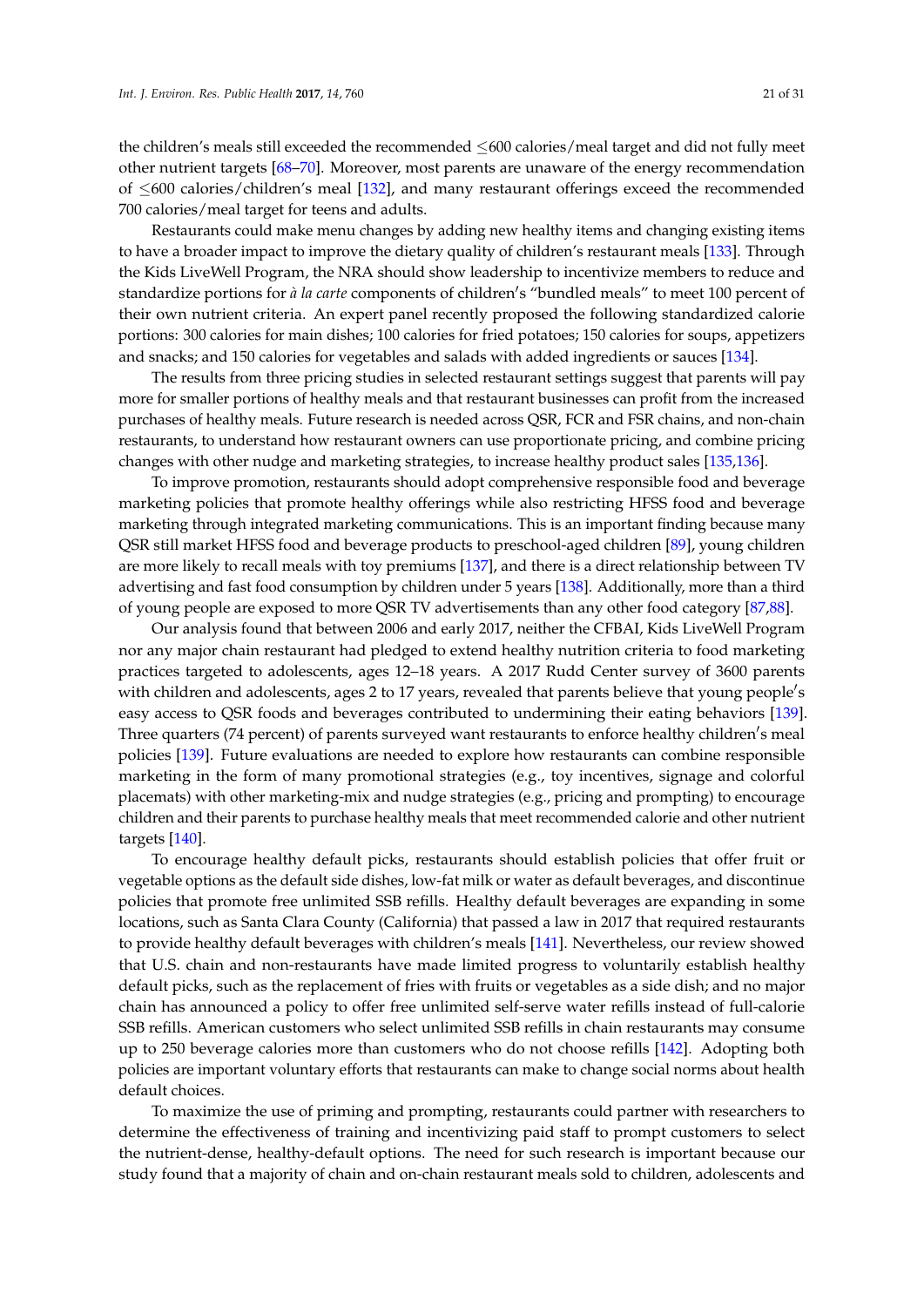their adult parents do not meet recommended nutrient targets for fat, saturated fat, added sugars and sodium. Moreover, consumer studies have shown either a positive purchasing trend [\[143\]](#page-29-16) or no association between U.S. restaurants providing nutrition information or different menu labeling formats to encourage customers to reduce their calories purchased or consumed [\[144](#page-29-17)[–147\]](#page-30-0).

In March 2017, Panera was the first FCR chain to voluntarily disclose the added sugars and calorie content of sodas and other self-serve fountain beverages to help customers make informed choices [\[148\]](#page-30-1). In May 2017, the New York City Department of Health and Mental Hygiene reported that nine out of ten chain restaurants had complied with the sodium warning rule requiring warning labels to be posted where customers placed their orders as a prompt to remind them that a high sodium intake can increase their blood pressure and risk of a heart attack [\[149\]](#page-30-2). Given these recent policy changes that occurred after our designated review period, we were unable to identify evidence to suggest that calorie labeling for soda and fountain beverages or the sodium-warning label enacted in NYC had inspired restaurants to reformulate high-sodium products or represented an effective priming or prompting influence on customers' choices. Evaluation of these policy changes are needed.

Children and adolescents consistently and substantially underestimate calories and sodium in QSR meals [\[150](#page-30-3)[,151\]](#page-30-4) and adolescents who visit QSR chains two or more times weekly are less likely to use menu labeling [\[152\]](#page-30-5). Therefore, research on physical activity calorie equivalent (PACE) labeling that conveys minutes or miles required to expend energy consumed at restaurants may be a promising strategy for children and adolescents. About 40 percent of parents are likely to encourage their child to be physically active when shown PACE labeling [\[153\]](#page-30-6). Restaurant owners could partner with researchers to test the effectiveness of PACE labeling on young customers' purchases with special attention to minimize any unintended consequences that may lead to disordered eating behaviors. Finally, restaurants could fund future research to explore how *proximity* and the order of choices can promote healthy options at point-of-choice and point-of-purchase. Evaluations are also needed to examine changes in energy selected and unanticipated compensatory behaviors that may neutralize healthy behaviors [\[154\]](#page-30-7).

#### *Study Strengths and Limitations*

This study is the first to apply a novel framework that takes a comprehensive approach to identify, categorize and examine the available evidence for the restaurant sector to create healthy environments for customers. We did not have access to proprietary restaurant-industry data that may have provided insights into business-related decisions. Moreover, several factors that may influence restaurant decisions were not examined. Children have favorite options before they arrive at restaurants, parents allow their children to select their own meals, adults share their meals with children, and restaurant staff who interact with young people and parents may not prompt healthy choices [\[155,](#page-30-8)[156\]](#page-30-9). One's peers influence restaurant ordering even when calorie labelling is used [\[157\]](#page-30-10). Future evaluations are needed to explore the perceptions of diverse stakeholders related to acceptability, feasibility and profitability of using marketing-mix and nudge strategies across different interventions [\[158,](#page-30-11)[159\]](#page-30-12); to examine the extent and effectiveness of using these combined strategies in food-retail settings, schools and worksites; and to identify factors that will facilitate consumers' use of restaurant menu labeling [\[160\]](#page-30-13).

#### **5. Conclusions**

The U.S. restaurant sector has many underutilized opportunities to combine marketing-mix and nudge strategies to promote healthy food environments. This study tested a novel marketing-mix and choice-architecture framework to evaluate the nature and extent of voluntary strategies used by U.S. chain and non-chain restaurants to promote healthy food environments for customers. This framework could serve as a useful planning tool for restaurant owners and managers, as well as an evaluation approach for other public- and private-sector stakeholders in the U.S. and other countries to monitor and evaluate progress of the restaurant sector to meet healthy targets.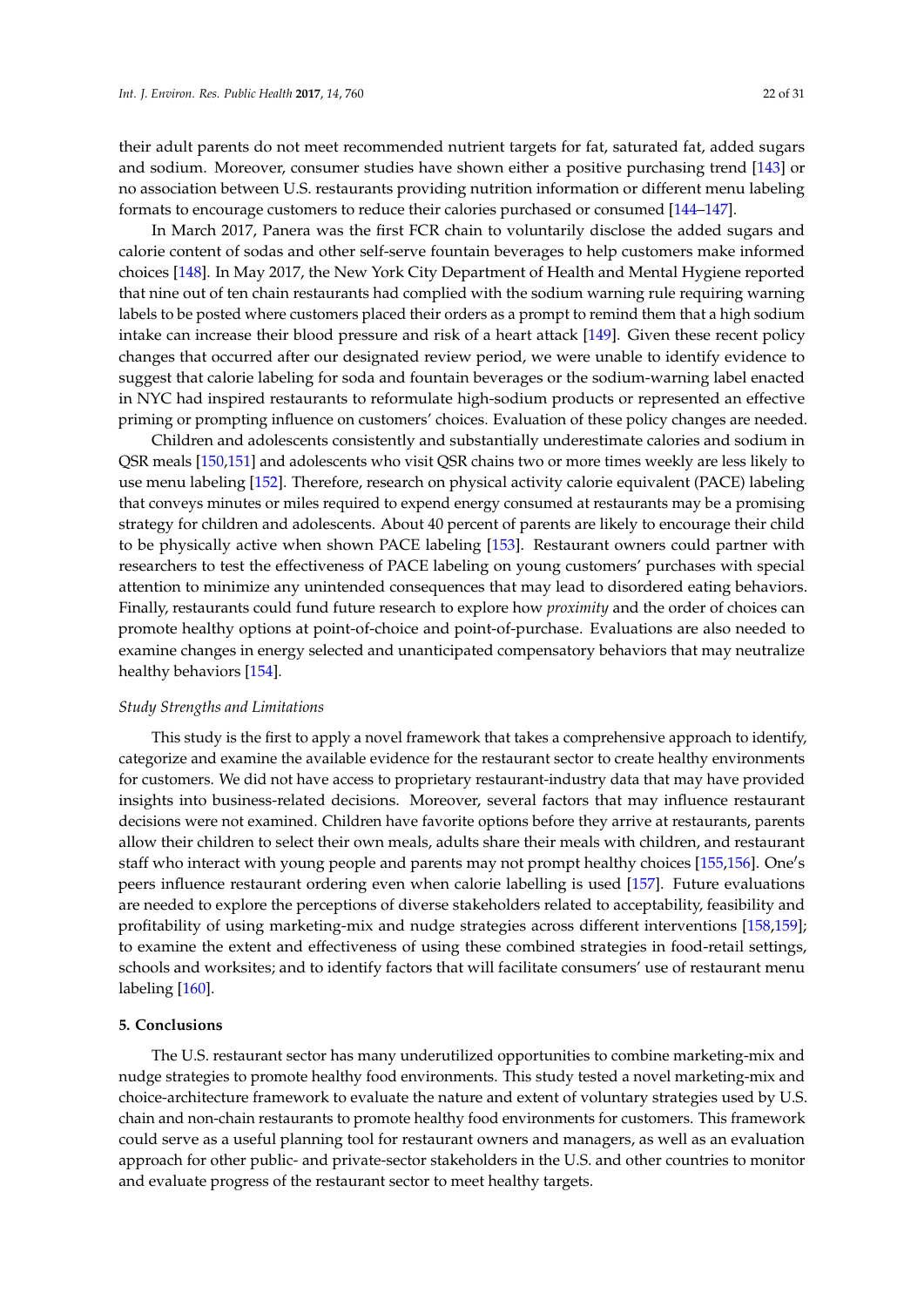**Supplementary Materials:** The following are available online at [www.mdpi.com/1660-4601/14/7/760/s1.](www.mdpi.com/1660-4601/14/7/760/s1) Table S1. Peer-reviewed articles used to evaluate the U.S. restaurant industry's progress to create healthy food environments, 1 January 2006–30 January 2017, Table S2. Gray-literature reports used to evaluate the U.S. restaurant industry's progress to create healthy food environments, 1 January 2006–30 January 2017, Table S3. Media stories or news releases used to evaluate the U.S. restaurant industry's progress to create healthy food environments, 1 January 2006–30 January 2017.

**Author Contributions:** Vivica Kraak developed the initial concept, designed the literature search strategy, led and conducted the evidence collection and analysis, prepared the first draft of the manuscript, coordinated feedback for subsequent revisions, and oversaw the submission process. Tessa Englund assisted with the literature search and completed the evidence tables. Tessa Englund, Sarah Misyak and Elena Serrano contributed to the independent evidence review and analysis, provided input into the design and data collection, developed further the concepts explored in the paper, and provided feedback on subsequent drafts of the manuscript. All authors approved the final manuscript.

**Conflicts of Interest:** The authors declare no conflict of interest.

# **References**

- <span id="page-22-0"></span>1. Flegal, K.M.; Kruszon-Moran, D.; Carroll, M.D.; Fryar, C.D.; Ogden, C.L. Trends in obesity among adults in the United States, 2005 to 2014. *JAMA* **2016**, *315*, 2284–2291. [\[CrossRef\]](http://dx.doi.org/10.1001/jama.2016.6458) [\[PubMed\]](http://www.ncbi.nlm.nih.gov/pubmed/27272580)
- <span id="page-22-1"></span>2. Ogden, C.L.; Carroll, M.D.; Lawman, H.G.; Fryar, C.D.; Kruszon-Moran, D.; Kit, B.K.; Flegal, K.M. Trends in obesity prevalence among children and adolescents in the United States, 1988–1994 through 2013–2014. *JAMA* **2016**, *315*, 2292–2299. [\[CrossRef\]](http://dx.doi.org/10.1001/jama.2016.6361) [\[PubMed\]](http://www.ncbi.nlm.nih.gov/pubmed/27272581)
- <span id="page-22-2"></span>3. Powell, L.M.; Nguyen, B.T. Fast-food and full-service restaurant consumption among children and adolescents: Effect on energy, beverage, and nutrient intake. *JAMA Pediatr.* **2013**, *167*, 14–20. [\[CrossRef\]](http://dx.doi.org/10.1001/jamapediatrics.2013.417) [\[PubMed\]](http://www.ncbi.nlm.nih.gov/pubmed/23128151)
- <span id="page-22-3"></span>4. Nago, E.S.; Lachat, C.K.; Dossa, R.A.; Kolsteren, P.W. Association of out-of-home eating with anthropometric changes: A systematic review of prospective studies. *Crit. Rev. Food Sci. Nutr.* **2014**, *54*, 1103–1116. [\[CrossRef\]](http://dx.doi.org/10.1080/10408398.2011.627095) [\[PubMed\]](http://www.ncbi.nlm.nih.gov/pubmed/24499144)
- <span id="page-22-4"></span>5. Technomic, Inc. Future of LSR: Fast-Food & Fast-Casual Restaurants. Consumer Trend Report. 2014. Available online: [https://www.technomic.com/Reports\\_and\\_Newsletters/Consumer\\_Trend\\_Reports/dyn\\_](https://www.technomic.com/Reports_and_Newsletters/Consumer_Trend_Reports/dyn_PubLoad.php?pID=60) [PubLoad.php?pID=60](https://www.technomic.com/Reports_and_Newsletters/Consumer_Trend_Reports/dyn_PubLoad.php?pID=60) (accessed on 15 May 2017).
- <span id="page-22-5"></span>6. Vikraman, S.; Fryar, C.D.; Ogden, C.L. Calorie Intake from Fast Food among Children and Adolescents in the United States, 2011–2012. NCHS Data Brief. Number 213, September 2015. Available online: <http://www.cdc.gov/nchs/data/databriefs/db213.pdf> (accessed on 15 May 2017).
- <span id="page-22-6"></span>7. U.S. Department of Health and Human Services; U.S. Department of Agriculture. *2015–2020 Dietary Guidelines for Americans*, 8th ed.; U.S. Government Printing Office: Washington, DC, USA, 2015. Available online: <https://health.gov/dietaryguidelines/2015/> (accessed on 15 May 2017).
- <span id="page-22-7"></span>8. Drewnowski, A.; Rehm, C.D. Sodium intakes of US children and adults from foods and beverages by location of origin and by specific food source. *Nutrients* **2013**, *5*, 1840–1855. [\[CrossRef\]](http://dx.doi.org/10.3390/nu5061840) [\[PubMed\]](http://www.ncbi.nlm.nih.gov/pubmed/23760055)
- <span id="page-22-8"></span>9. Rehm, C.D.; Drewnowski, A. Trends in energy intakes by type of fast food restaurant among US children from 2003 to 2010. *JAMA Pediatr.* **2015**, *169*, 502–504. [\[CrossRef\]](http://dx.doi.org/10.1001/jamapediatrics.2015.38) [\[PubMed\]](http://www.ncbi.nlm.nih.gov/pubmed/25822144)
- <span id="page-22-9"></span>10. Poti, J.M.; Slining, M.M.; Popkin, B.M. Where are kids getting their empty calories? Stores, schools, and fast-food restaurants each played an important role in empty calorie intake among US children during 2009–2010. *J. Acad. Nutr. Diet.* **2014**, *114*, 908–917. [\[CrossRef\]](http://dx.doi.org/10.1016/j.jand.2013.08.012) [\[PubMed\]](http://www.ncbi.nlm.nih.gov/pubmed/24200654)
- <span id="page-22-10"></span>11. Cantor, J.; Breck, A.; Elbel, B. Correlates of sugar-sweetened beverages purchased for children at fast-food restaurants. *Am. J. Public Health.* **2016**, *106*, 2038–2041. [\[CrossRef\]](http://dx.doi.org/10.2105/AJPH.2016.303427) [\[PubMed\]](http://www.ncbi.nlm.nih.gov/pubmed/27715306)
- <span id="page-22-11"></span>12. Rehm, C.D.; Drewnowski, A. Trends in consumption of solid fats, added sugars, sodium, sugar-sweetened beverages, and fruit from fast food restaurants and by fast food restaurant type among U.S. children, 2003–2010. *Nutrients* **2016**, *8*, 804. [\[CrossRef\]](http://dx.doi.org/10.3390/nu8120804) [\[PubMed\]](http://www.ncbi.nlm.nih.gov/pubmed/27983573)
- <span id="page-22-12"></span>13. Quader, Z.S.; Zhao, L.; Gillespie, C.; Cogswell, M.E.; Terry, A.L.; Moshfegh, A.; Rhodes, D. Sodium intake among persons aged ≥2 years—United States, 2013–2014. *Morb. Mortal. Wkly. Rep.* **2017**, *66*, 324–328. [\[CrossRef\]](http://dx.doi.org/10.15585/mmwr.mm6612a3) [\[PubMed\]](http://www.ncbi.nlm.nih.gov/pubmed/28358799)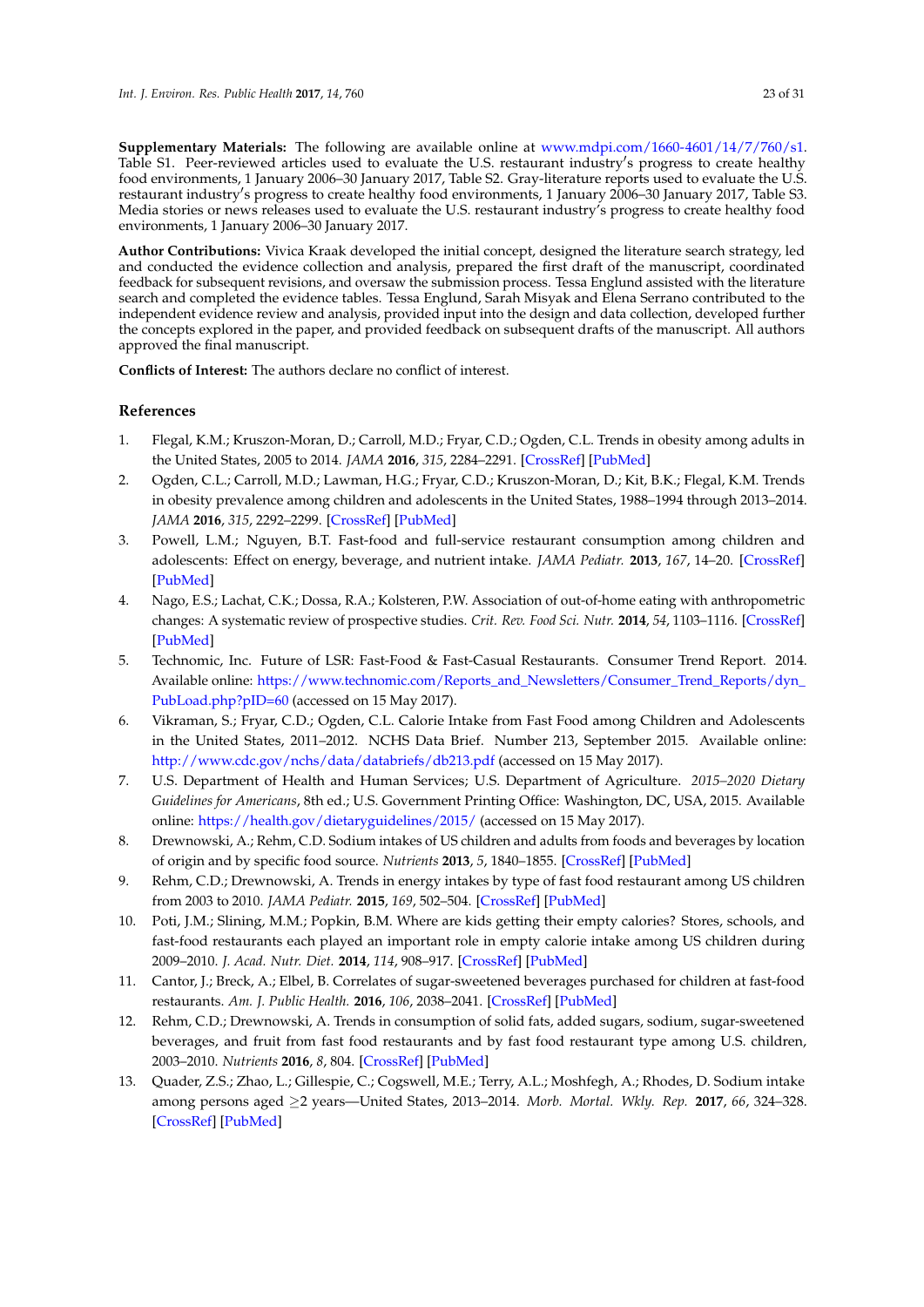- <span id="page-23-0"></span>14. Altman, M.; Cahill Holland, J.; Lundeen, D.; Kolko, R.P.; Stein, R.I.; Saelens, B.E.; Welch, R.R.; Perri, M.G.; Schechtman, K.B.; Epstein, L.H.; et al. Reduction in food away from home is associated with improved child relative weight and body composition outcomes and this relation is mediated by changes in diet quality. *J. Acad. Nutr. Diet.* **2015**, *115*, 1400–1407. [\[CrossRef\]](http://dx.doi.org/10.1016/j.jand.2015.03.009) [\[PubMed\]](http://www.ncbi.nlm.nih.gov/pubmed/25963602)
- <span id="page-23-1"></span>15. Hollands, G.J.; Shemilt, I.; Marteau, T.M.; Jebb, S.A.; Kelly, M.P.; Nakamura, R.; Suhrcke, M.; Ogilvie, D. Altering micro-environments to change population health behaviour: Towards an evidence base for choice architecture interventions. *BMC Public Health* **2013**, *13*, 1218. [\[CrossRef\]](http://dx.doi.org/10.1186/1471-2458-13-1218) [\[PubMed\]](http://www.ncbi.nlm.nih.gov/pubmed/24359583)
- <span id="page-23-2"></span>16. Thaler, R.H.; Sunstein, C.R. *Nudge: Improving Decisions about Health, Wealth and Happiness*; Yale University Press: New Haven, CT, USA, 2008.
- <span id="page-23-3"></span>17. McGill, R.; Anwar, E.; Orton, L.; Bromley, H.; Lloyd-Williams, F.; O'Flaherty, M.; Taylor-Robinson, D.; Guzman-Castillo, M.; Gillespie, D.; Moreira, P.; et al. Are interventions to promote healthy eating equally effective for all? Systematic review of socioeconomic inequalities in impact. *BMC Public Health* **2015**, *15*, 457.
- <span id="page-23-4"></span>18. Olstad, D.L.; Teychenne, M.; Minaker, L.M.; Taber, D.R.; Raine, K.D.; Nykiforuk, C.I.; Ball, K. Can policy ameliorate socioeconomic inequities in obesity and obesity-related behaviours? A systematic review of the impact of universal policies on adults and children. *Obes. Rev.* **2016**, *17*, 1198–1217. [\[CrossRef\]](http://dx.doi.org/10.1111/obr.12457) [\[PubMed\]](http://www.ncbi.nlm.nih.gov/pubmed/27484468)
- <span id="page-23-5"></span>19. Kotler, P.; Armstrong, G. *Principles of Marketing*, 13th ed.; Prentice Hall, Inc.: Upper Sadler River, NJ, USA, 2010.
- <span id="page-23-6"></span>20. Meyer, P. McDonald's Marketing Mix: 4Ps Analysis. Available online: [http://panmore.com/mcdonalds](http://panmore.com/mcdonalds-marketing-mix-4ps-analysis)[marketing-mix-4ps-analysis](http://panmore.com/mcdonalds-marketing-mix-4ps-analysis) (accessed on 15 May 2017).
- <span id="page-23-7"></span>21. Wilson, A.L.; Buckley, E.; Buckley, J.D.; Bogomolova, S. Nudging healthier food and beverage choices through salience and priming. Evidence from a systematic review. *Food Qual. Preference* **2016**, *51*, 47–64. [\[CrossRef\]](http://dx.doi.org/10.1016/j.foodqual.2016.02.009)
- <span id="page-23-8"></span>22. Biswas, D.; Szocs, C.; Wansink, B.; Chacko, R. Shining light on atmospherics: How ambient light influences food choices. *J. Mark. Res.* **2017**, *54*, 111–123. [\[CrossRef\]](http://dx.doi.org/10.1509/jmr.14.0115)
- <span id="page-23-9"></span>23. Kraak, V.I.; Englund, T.; Misyak, S.; Serrano, E.L. A novel marketing mix and choice architecture framework to nudge restaurant customers toward healthy food environments to reduce obesity in the United States. *Obes. Rev.* **2017**, *18*, 852–868. [\[CrossRef\]](http://dx.doi.org/10.1111/obr.12553) [\[PubMed\]](http://www.ncbi.nlm.nih.gov/pubmed/28560794)
- <span id="page-23-10"></span>24. World Health Organization. *Fiscal Policies for Diet and the Prevention of Noncommunicable Diseases*; Technical Meeting Report. 5–6 May 2015; World Health Organization: Geneva, Switzerland, 2015; Available online: <http://apps.who.int/iris/bitstream/10665/250131/1/9789241511247-eng.pdf> (accessed on 7 July 2017).
- <span id="page-23-11"></span>25. Kraak, V.I.; Swinburn, B.; Lawrence, M.; Harrison, P. An accountability framework to promote healthy food environments. *Public Health Nutr.* **2014**, *17*, 2467–2483. [\[CrossRef\]](http://dx.doi.org/10.1017/S1368980014000093) [\[PubMed\]](http://www.ncbi.nlm.nih.gov/pubmed/24564894)
- <span id="page-23-12"></span>26. Kumanyika, S.K.; Parker, L.; Sim, L.J. (Eds.) Committee on an Evidence Framework for Obesity Prevention Decision Making; Institute of Medicine. In *Bridging the Evidence Gap in Obesity Prevention: A Framework to Inform Decision Making*; The National Academies Press: Washington, DC, USA, 2010.
- <span id="page-23-13"></span>27. National Restaurant Association. 2016 Restaurant Industry Forecast, February 2016. Available online: <http://www.restaurant.org/News-Research/Research/Forecast-2016> (accessed on 15 May 2017).
- <span id="page-23-14"></span>28. Cohen, D.J.; Crabtree, B.F. Evaluative criteria for qualitative research in health care: Controversies and recommendations. *Ann. Fam. Med.* **2008**, *6*, 331–339. [\[CrossRef\]](http://dx.doi.org/10.1370/afm.818) [\[PubMed\]](http://www.ncbi.nlm.nih.gov/pubmed/18626033)
- <span id="page-23-15"></span>29. Serrano, E.L.; Jedda, V.B. Comparison of fast-food and non-fast-food children's menu items. *J. Nutr. Educ. Behav.* **2009**, *41*, 132–137. [\[CrossRef\]](http://dx.doi.org/10.1016/j.jneb.2008.02.005) [\[PubMed\]](http://www.ncbi.nlm.nih.gov/pubmed/19304259)
- <span id="page-23-16"></span>30. Dumanovsky, T.; Nonas, C.A.; Huang, C.Y.; Silver, L.D.; Bassett, M.T. What people buy from fast-food restaurants: Caloric content and menu item selection, New York City 2007. *Obesity (Silver Spring)* **2009**, *17*, 1369–1374. [\[CrossRef\]](http://dx.doi.org/10.1038/oby.2009.90) [\[PubMed\]](http://www.ncbi.nlm.nih.gov/pubmed/19343015)
- <span id="page-23-17"></span>31. Bruemmer, B.; Krieger, J.; Saelens, B.E.; Chan, N. Energy, saturated fat, and sodium were lower in entrées at chain restaurants at 18 months compared with 6 months following the implementation of mandatory menu labeling regulation in King County, Washington. *J. Assoc. Nutr. Diet.* **2012**, *112*, 1169–1176. [\[CrossRef\]](http://dx.doi.org/10.1016/j.jand.2012.04.019) [\[PubMed\]](http://www.ncbi.nlm.nih.gov/pubmed/22704898)
- <span id="page-23-18"></span>32. Bauer, K.W.; Hearst, M.O.; Earnest, A.A.; French, S.A.; Oakes, J.M.; Harnack, L.J. Energy content of U.S. fast-food restaurant offerings: 14-year trends. *Am. J. Prev. Med.* **2012**, *43*, 490–497. [\[CrossRef\]](http://dx.doi.org/10.1016/j.amepre.2012.06.033) [\[PubMed\]](http://www.ncbi.nlm.nih.gov/pubmed/23079171)
- <span id="page-23-19"></span>33. Urban, L.E.; McCrory, M.A.; Dallal, G.E.; Das, S.K.; Saltzman, E.; Weber, J.L.; Roberts, S.B. Accuracy of stated energy contents of restaurant foods. *J. Am. Diet. Assoc.* **2011**, *306*, 287–293. [\[CrossRef\]](http://dx.doi.org/10.1001/jama.2011.993) [\[PubMed\]](http://www.ncbi.nlm.nih.gov/pubmed/21771989)
- <span id="page-23-20"></span>34. Urban, L.E.; McCrory, M.A.; Dallal, G.E.; Das, S.K.; Saltzman, E.; Weber, J.L.; Roberts, S.B. Accuracy of stated energy contents of restaurant foods. *J. Am. Diet. Assoc.* **2011**, *306*, 933. [\[CrossRef\]](http://dx.doi.org/10.1001/jama.2011.993) [\[PubMed\]](http://www.ncbi.nlm.nih.gov/pubmed/21771989)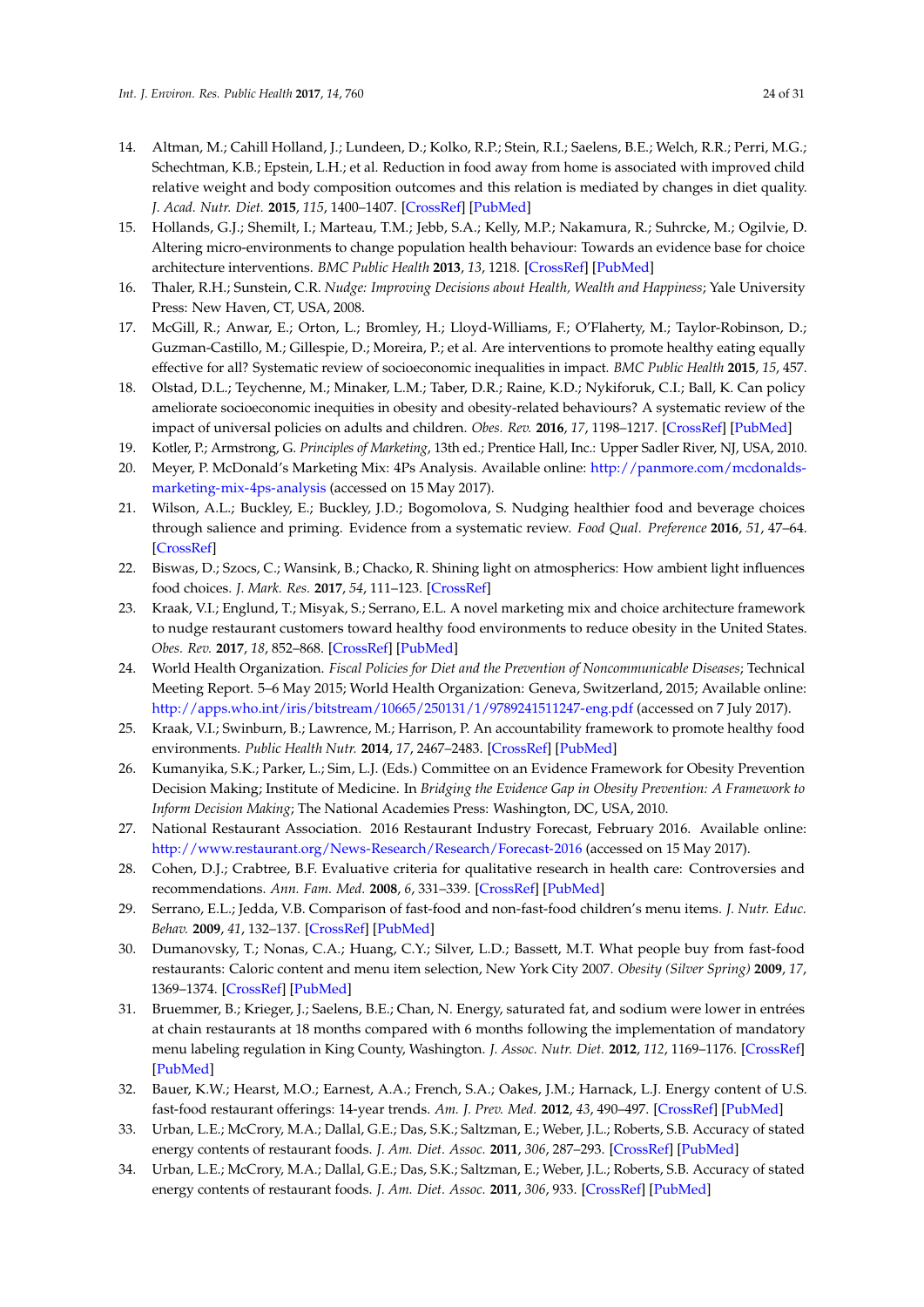- <span id="page-24-1"></span>35. Wu, H.W.; Sturm, R. What's on the menu? A review of the energy and nutritional content of US chain restaurant menus. *Public Health Nutr.* **2013**, *16*, 87–96. [\[CrossRef\]](http://dx.doi.org/10.1017/S136898001200122X) [\[PubMed\]](http://www.ncbi.nlm.nih.gov/pubmed/22575557)
- <span id="page-24-2"></span>36. Wu, H.W.; Sturm, R. Changes in the energy and sodium content of main entrées in US chain restaurants from 2010 to 2011. *J. Acad. Nutr. Diet.* **2014**, *114*, 209–219. [\[CrossRef\]](http://dx.doi.org/10.1016/j.jand.2013.07.035) [\[PubMed\]](http://www.ncbi.nlm.nih.gov/pubmed/24095622)
- <span id="page-24-4"></span>37. Urban, L.E.; Lichtenstein, A.H.; Gary, C.E.; Fierstein, J.L.; Equi, A.; Kussmaul, C.; Dallal, G.E.; Roberts, S.B. The energy content of restaurant foods without stated calorie information. *JAMA Intern. Med.* **2013**, *173*, 1292–1299. [\[CrossRef\]](http://dx.doi.org/10.1001/jamainternmed.2013.6163) [\[PubMed\]](http://www.ncbi.nlm.nih.gov/pubmed/23700076)
- <span id="page-24-5"></span>38. Auchincloss, A.H.; Leonberg, B.L.; Glanz, K.; Bellitz, S.; Ricchezza, A.; Jervis, A. Nutritional value of meals at full-service restaurant chains. *J. Nutr. Educ. Behav.* **2014**, *46*, 75–81. [\[CrossRef\]](http://dx.doi.org/10.1016/j.jneb.2013.10.008) [\[PubMed\]](http://www.ncbi.nlm.nih.gov/pubmed/24369812)
- <span id="page-24-6"></span>39. Bleich, S.N.; Wolfson, J.A.; Jarlenski, M.P. Calorie changes in chain restaurant menu items: Implications for obesity and evaluations of menu labeling. *Am. J. Prev. Med.* **2015**, *48*, 70–75. [\[CrossRef\]](http://dx.doi.org/10.1016/j.amepre.2014.08.026) [\[PubMed\]](http://www.ncbi.nlm.nih.gov/pubmed/25306397)
- <span id="page-24-7"></span>40. Jarlenski, M.P.; Wolfson, J.A.; Bleich, S.N. Macronutrient composition of menu offerings in fast food restaurants in the U.S. *Am. J. Prev. Med.* **2016**, *51*, e91–e97. [\[CrossRef\]](http://dx.doi.org/10.1016/j.amepre.2016.03.023) [\[PubMed\]](http://www.ncbi.nlm.nih.gov/pubmed/27180027)
- <span id="page-24-8"></span>41. Urban, L.E.; Roberts, S.B.; Fierstein, J.L.; Gary, C.E.; Lichtenstein, A.H. Sodium, saturated fat, and trans fat content per 1000 kilocalories: Temporal trends in fast-food restaurants, United States, 2000–2013. *Prev. Chronic Dis.* **2014**, *11*, E228. [\[CrossRef\]](http://dx.doi.org/10.5888/pcd11.140335) [\[PubMed\]](http://www.ncbi.nlm.nih.gov/pubmed/25551183)
- <span id="page-24-9"></span>42. Urban, L.E.; Weber, J.L.; Heyman, M.B.; Schichtl, R.L.; Verstraete, S.; Lowery, N.S.; Das, S.K.; Schleicher, M.M.; Rogers, G.; Economos, C.; et al. Energy contents of frequently ordered restaurant meals and comparison with human energy requirements and US Department of Agriculture database information: A multisite randomized study. *J. Acad. Nutr. Diet.* **2016**, *116*, 590–598.e6. [\[CrossRef\]](http://dx.doi.org/10.1016/j.jand.2015.11.009) [\[PubMed\]](http://www.ncbi.nlm.nih.gov/pubmed/26803805)
- <span id="page-24-10"></span>43. Schoffman, D.E.; Davidson, C.R.; Hales, S.B.; Crimarco, A.E.; Dahl, A.A.; Turner-McGrievy, G.M. The fast-casual conundrum: Fast-casual restaurant entrees are higher in calories than fast food. *J. Acad. Nutr. Diet.* **2016**, *116*, 1606–1612. [\[CrossRef\]](http://dx.doi.org/10.1016/j.jand.2016.03.020) [\[PubMed\]](http://www.ncbi.nlm.nih.gov/pubmed/27179672)
- <span id="page-24-11"></span>44. Sliwa, S.; Anzman-Frasca, S.; Lynskey, V.; Washburn, K.; Economos, C. Assessing the availability of healthier children's meals at leading quick-serve and full-service restaurants. *J. Nutr. Educ. Behav.* **2016**, *48*, 242–249. [\[CrossRef\]](http://dx.doi.org/10.1016/j.jneb.2016.01.004) [\[PubMed\]](http://www.ncbi.nlm.nih.gov/pubmed/27059312)
- <span id="page-24-12"></span>45. Bleich, S.N.; Wolfson, J.A.; Jarlenski, M.P. Calorie changes in large chain restaurants: Declines in new menu items but room for improvement. *Am. J. Prev. Med.* **2016**, *50*, e1–e8. [\[CrossRef\]](http://dx.doi.org/10.1016/j.amepre.2015.05.007) [\[PubMed\]](http://www.ncbi.nlm.nih.gov/pubmed/26163168)
- <span id="page-24-0"></span>46. Moran, A.J.; Block, J.P.; Goshev, S.G.; Bleich, S.N.; Roberto, C.A. Trends in nutrient content of children's menu items in U.S. chain restaurants. *Am. J. Prev. Med.* **2017**, *52*, 284–291. [\[CrossRef\]](http://dx.doi.org/10.1016/j.amepre.2016.11.007) [\[PubMed\]](http://www.ncbi.nlm.nih.gov/pubmed/28089130)
- <span id="page-24-3"></span>47. Cardello, H. *Lower-Calorie Foods: It's Just Good Business. Obesity Solutions Initiative*; Hudson Institute: Washington, DC, USA, 2013; Available online: [http://www.rwjf.org/content/dam/farm/reports/reports/](http://www.rwjf.org/content/dam/farm/reports/reports/2013/rwjf404136) [2013/rwjf404136](http://www.rwjf.org/content/dam/farm/reports/reports/2013/rwjf404136) (accessed on 15 May 2017).
- <span id="page-24-13"></span>48. Rudelt, A.; French, S.; Harnack, L. Fourteen-year trends in sodium content of menu offerings at eight leading fast-food restaurants in the USA. *Public Health Nutr.* **2014**, *17*, 1682–1688. [\[CrossRef\]](http://dx.doi.org/10.1017/S136898001300236X) [\[PubMed\]](http://www.ncbi.nlm.nih.gov/pubmed/24018166)
- <span id="page-24-15"></span>49. Jacobson, M.F.; Havas, S.; McCarter, R. Changes in sodium levels in processed and restaurant foods, 2005 to 2011. *JAMA Intern. Med.* **2013**, *173*, 1285–1291. [\[CrossRef\]](http://dx.doi.org/10.1001/jamainternmed.2013.6154) [\[PubMed\]](http://www.ncbi.nlm.nih.gov/pubmed/23699927)
- <span id="page-24-16"></span>50. Ahuja, J.K.; Wasswa-Kintu, S.; Haytowitz, D.B.; Daniel, M.; Thomas, R.; Showell, B.; Nickle, M.; Roseland, J.M.; Gunn, J.; Cogswell, M.; et al. Sodium content of popular commercially processed and restaurant foods in the United States. *Prev. Med. Rep.* **2015**, *2*, 962–967. [\[CrossRef\]](http://dx.doi.org/10.1016/j.pmedr.2015.11.003) [\[PubMed\]](http://www.ncbi.nlm.nih.gov/pubmed/26844175)
- <span id="page-24-17"></span>51. Center for Science in the Public Interest. Stalling on Salt. Restaurant Meals Still Loaded with Sodium, June 2014. Available online: [http://cspinet.org/new/pdf/stalling\\_on\\_salt.pdf](http://cspinet.org/new/pdf/stalling_on_salt.pdf) (accessed on 15 May 2017).
- <span id="page-24-14"></span>52. Center for Science in the Public Interest. Restaurants Can't Shake the Salt. 2014. Available online: [http:](http://cspinet.org/images/salt-report-draft.pdf) [//cspinet.org/images/salt-report-draft.pdf](http://cspinet.org/images/salt-report-draft.pdf) (accessed on 15 May 2017).
- <span id="page-24-18"></span>53. Kirkpatrick, S.I.; Reedy, J.; Kahle, L.L.; Harris, J.L.; Ohri-Vachaspati, P.; Krebs-Smith, S.M. Fast-food menu offerings vary in dietary quality, but are consistently poor. *Public Health Nutr.* **2014**, *17*, 924–931. [\[CrossRef\]](http://dx.doi.org/10.1017/S1368980012005563) [\[PubMed\]](http://www.ncbi.nlm.nih.gov/pubmed/23317511)
- <span id="page-24-19"></span>54. O'Donnell, S.I. Nutrient quality of fast food kids meals. *Am. J. Clin. Nutr.* **2008**, *88*, 1388–1395. [\[PubMed\]](http://www.ncbi.nlm.nih.gov/pubmed/18996876)
- <span id="page-24-20"></span>55. Wootan, M.; Batada, A.; Marchlewicz, E. *Kids' Meals: Obesity on the Menu*; Center for Science in Public Interest: Washington, DC, USA, 2008; Available online: <www.cspinet.org/kidsmeals> (accessed on 15 May 2017).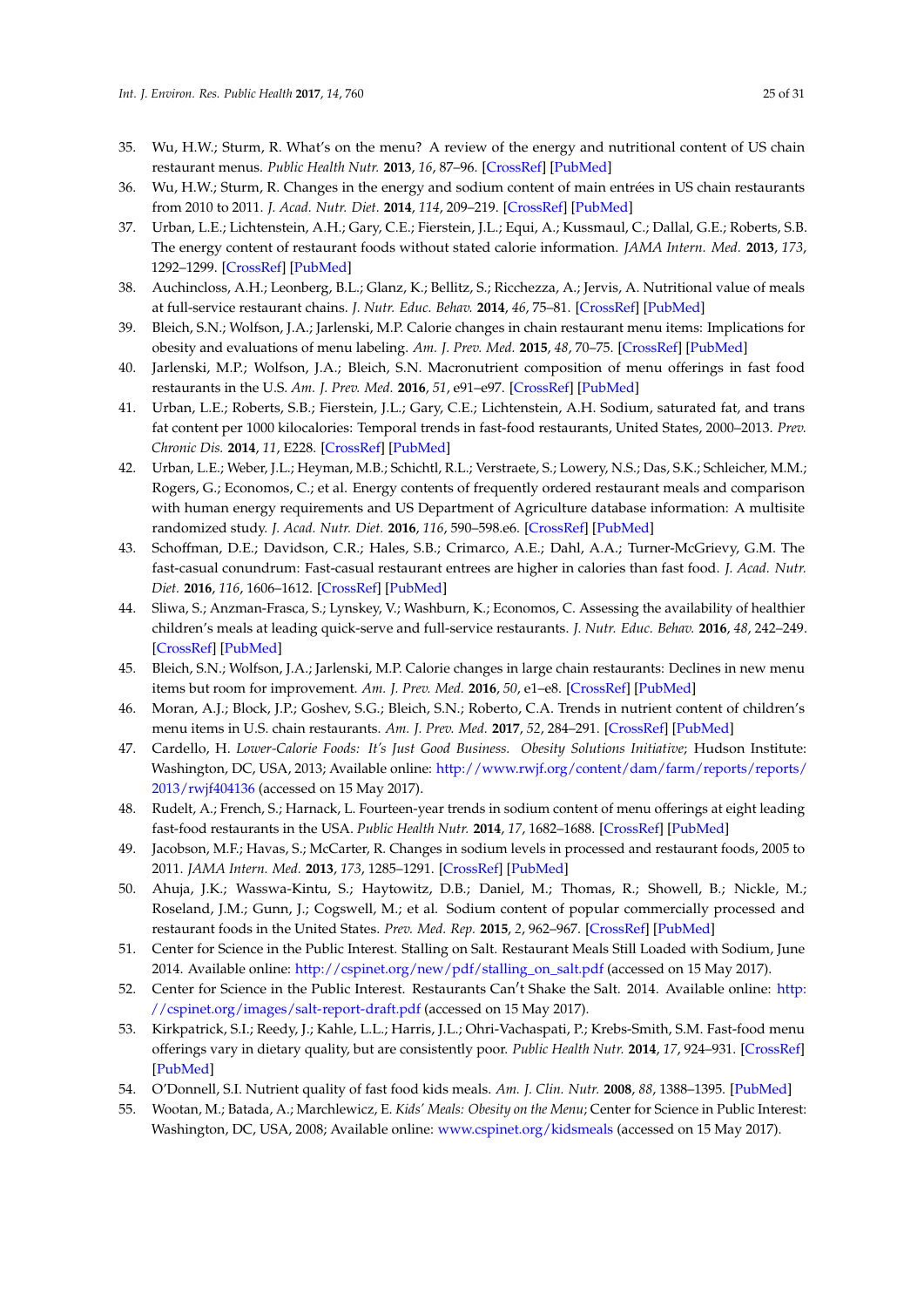- <span id="page-25-1"></span>56. Harris, J.; Schwartz, M.B.; Brownell, K.D.; Sarda, V.; Ustjanauskas, A.; Javadizadeh, J.; Weinberg, M.; Munsell, C.; Speers, S.; Bukofzer, E.; et al. Fast Food FACTS: Evaluating Fast Food Nutrition and Marketing to Youth. Available online: <http://www.rwjf.org/content/dam/farm/reports/reports/2010/rwjf68794> (accessed on 15 May 2017).
- <span id="page-25-2"></span>57. Hearst, M.O.; Harnack, L.J.; Bauer, K.W.; Earnest, A.A.; French, S.A.; Michael Oakes, J. Nutritional quality at eight U.S. fast-food chains: 14-year trends. *Am. J. Prev. Med.* **2013**, *44*, 589–594. [\[CrossRef\]](http://dx.doi.org/10.1016/j.amepre.2013.01.028) [\[PubMed\]](http://www.ncbi.nlm.nih.gov/pubmed/23683976)
- <span id="page-25-3"></span>58. Krukowski, R.A.; Eddings, K.; West, D.S. The children's menu assessment: Development, evaluation, and relevance of a tool for evaluating children's menus. *J. Am. Diet. Assoc.* **2011**, 111, 884–888. [\[CrossRef\]](http://dx.doi.org/10.1016/j.jada.2011.03.018) [\[PubMed\]](http://www.ncbi.nlm.nih.gov/pubmed/21616202)
- <span id="page-25-4"></span>59. Batada, A. *Kids<sup>I</sup> Meals: Obesity on the Menu*; Center for Science in the Public Interest: Washington, DC, USA, 2013; Available online: <http://cspinet.org/new/pdf/cspi-kids-meals-2013.pdf> (accessed on 15 May 2017).
- 60. Harris, J.L.; Schwartz, M.B.; Munsell, C.R.; Dembek, C.; Liu, S.; LoDolce, M.; Heard, A.; Fleming-Milici, F. Fast Food Facts 2013: Measuring Progress in the Nutritional Quality and Marketing of Fast Food to Children and Teens. Available online: <http://www.rwjf.org/content/dam/farm/reports/reports/2013/rwjf408549> (accessed on 15 May 2017).
- <span id="page-25-0"></span>61. Hill, J.L.; Olive, N.C.; Waters, C.N.; Estabrooks, P.A.; You, W.; Zoellne, J.M. Lack of healthy food options on children's menus of restaurants in the health-disparate Dan River region of Virginia and North Carolina, 2013. *Prev. Chronic Dis.* **2015**, *12*, 140400. [\[CrossRef\]](http://dx.doi.org/10.5888/pcd12.140400) [\[PubMed\]](http://www.ncbi.nlm.nih.gov/pubmed/25811495)
- <span id="page-25-5"></span>62. Wansink, B.; Hanks, A.S. Calorie reductions and within-meal calorie compensation in children's meal combos. *Obesity (Silver Spring)* **2014**, *22*, 630–632. [\[CrossRef\]](http://dx.doi.org/10.1002/oby.20668) [\[PubMed\]](http://www.ncbi.nlm.nih.gov/pubmed/24376232)
- <span id="page-25-7"></span>63. Gase, L.; Dunning, L.; Kuo, T.; Simon, P.; Fielding, J.E. Restaurant owners' perspectives on a voluntary program to recognize restaurants for offering reduced-size portions, Los Angeles County, 2012. *Prev. Chronic Dis.* **2014**, *11*, E44. [\[CrossRef\]](http://dx.doi.org/10.5888/pcd11.130310) [\[PubMed\]](http://www.ncbi.nlm.nih.gov/pubmed/24650622)
- <span id="page-25-8"></span>64. Escaron, A.L.; Martinez-Donate, A.P.; Riggall, A.J.; Meinen, A.; Hall, B.; Javier Nieto, F.; Nitzke, S. Developing and implementing "Waupaca Eating Smart": A restaurant and supermarket intervention to promote healthy eating through changes in the food environment. *Health Promot. Pract.* **2016**, *17*, 265–277. [\[CrossRef\]](http://dx.doi.org/10.1177/1524839915612742) [\[PubMed\]](http://www.ncbi.nlm.nih.gov/pubmed/26546508)
- <span id="page-25-6"></span>65. Gase, L.N.; Kaur, M.; Dunning, L.; Montes, C.; Kuo, T. What menu changes do restaurants make after joining a voluntary restaurant recognition program? *Appetite* **2015**, *89*, 131–135. [\[CrossRef\]](http://dx.doi.org/10.1016/j.appet.2015.01.026) [\[PubMed\]](http://www.ncbi.nlm.nih.gov/pubmed/25661094)
- <span id="page-25-9"></span>66. Crixell, S.H.; Friedman, B.; Fisher, D.T.; Biediger-Friedman, L. Improving children's menus in community restaurants: Best food for families, infants, and toddlers (Best Food FITS) intervention, South Central Texas, 2010–2014. *Prev. Chronic Dis.* **2014**, *11*, E223. [\[CrossRef\]](http://dx.doi.org/10.5888/pcd11.140361) [\[PubMed\]](http://www.ncbi.nlm.nih.gov/pubmed/25539127)
- <span id="page-25-10"></span>67. Krukowski, R.A.; West, D. No financial disincentive for choosing more healthful entrées on children's menus in full-service restaurants. *Prev. Chronic Dis.* **2013**, *10*, E94. [\[CrossRef\]](http://dx.doi.org/10.5888/pcd10.120266) [\[PubMed\]](http://www.ncbi.nlm.nih.gov/pubmed/23742942)
- <span id="page-25-12"></span>68. Anzman-Frasca, S.; Mueller, M.P.; Sliwa, S.; Dolan, P.R.; Harelick, L.; Roberts, S.B.; Washburn, K.; Economos, C.D. Changes in children's meal orders following healthy menu modifications at a regional US restaurant chain. *Obesity (Silver Spring)* **2015**, *23*, 1055–1062. [\[CrossRef\]](http://dx.doi.org/10.1002/oby.21061) [\[PubMed\]](http://www.ncbi.nlm.nih.gov/pubmed/25919925)
- <span id="page-25-13"></span>69. Anzman-Frasca, S.; Mueller, M.P.; Lynskey, V.M.; Harelick, L.; Economos, C.D. Orders of healthier children's items remain high more than two years after menu changes at a regional restaurant chain. *Health Aff.* **2015**, *34*, 1885–1892. [\[CrossRef\]](http://dx.doi.org/10.1377/hlthaff.2015.0651) [\[PubMed\]](http://www.ncbi.nlm.nih.gov/pubmed/26526246)
- <span id="page-25-11"></span>70. Peters, J.C.; Beck, J.; Lande, J.; Pan, Z.; Cardel, M.; Ayoob, K.; Hill, J. Using healthy defaults in Walt Disney World restaurants to improve nutritional choices. *J. Assoc. Consum. Res.* **2016**, *1*, 92–103. [\[CrossRef\]](http://dx.doi.org/10.1086/684364)
- <span id="page-25-15"></span><span id="page-25-14"></span>71. Fast Casual. NRA joins Healthy Dining to promote healthful menu choices. *Fast Casual*, 17 July 2006.
- 72. The White House Office of the First Lady. Remarks by the First Lady in Address to the National Restaurant Association Meeting (Press Release), 13 September 2010. Available online: [http://www.whitehouse.gov/the](http://www.whitehouse.gov/the-press-office/2010/09/13/remarks-first-lady-address-national-restaurant-association-meeting)[press-office/2010/09/13/remarks-first-lady-address-national-restaurant-association-meeting](http://www.whitehouse.gov/the-press-office/2010/09/13/remarks-first-lady-address-national-restaurant-association-meeting) (accessed on 15 May 2017).
- <span id="page-25-16"></span>73. National Restaurant Association. Kids, Parents Praise NRA's Kids LiveWell Program, 13 July 2011 (Media Release). Available online: [http://www.restaurant.org/News-Research/News/Kids,-parents-praise-NRA](http://www.restaurant.org/News-Research/News/Kids,-parents-praise-NRA-s-Kids-LiveWell-program)[s-Kids-LiveWell-program](http://www.restaurant.org/News-Research/News/Kids,-parents-praise-NRA-s-Kids-LiveWell-program) (accessed on 15 May 2017).
- <span id="page-25-17"></span>74. National Restaurant Association. Kids LiveWell Nutritional Criteria, 2017. Available online: [http://www.](http://www.restaurant.org/Industry-Impact/Food-Healthy-Living/Kids-LiveWell/About) [restaurant.org/Industry-Impact/Food-Healthy-Living/Kids-LiveWell/About](http://www.restaurant.org/Industry-Impact/Food-Healthy-Living/Kids-LiveWell/About) (accessed on 15 May 2017).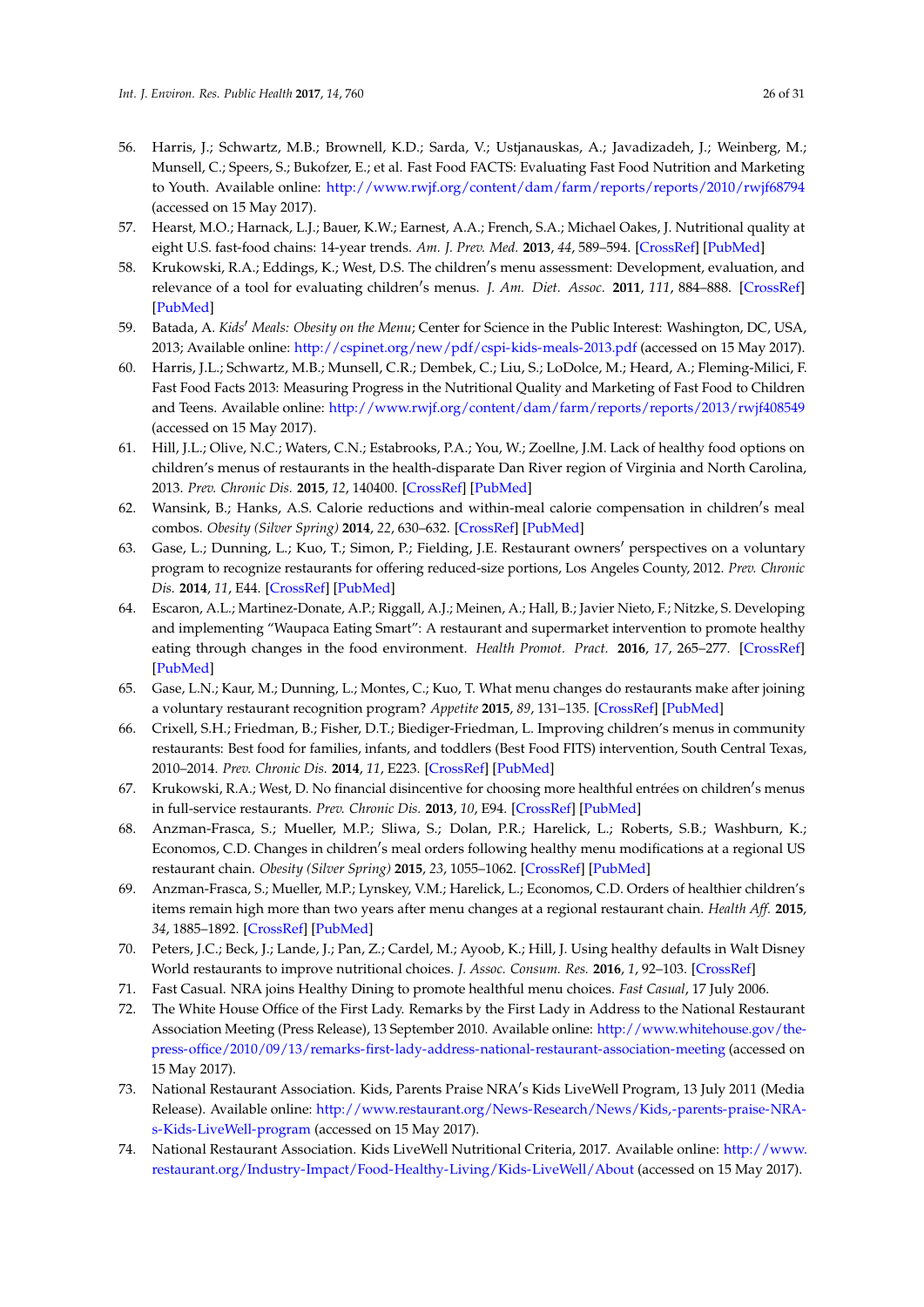- <span id="page-26-0"></span>75. National Restaurant Association. NRA Honored for Kids LiveWell Campaign, National Restaurant Association: 26 February 2013 (Media Release). Available online: [http://www.restaurant.org/News-](http://www.restaurant.org/News-Research/News/NRA-honored-for-Kids-LiveWell-campaign)[Research/News/NRA-honored-for-Kids-LiveWell-campaign](http://www.restaurant.org/News-Research/News/NRA-honored-for-Kids-LiveWell-campaign) (accessed on 15 May 2017).
- <span id="page-26-1"></span>76. Slossen, M. Jack in the Box Yanks Toy from Kids<sup>'</sup> Meals. *Reuters*. 22 June 2011. Available online: [http:](http://www.reuters.com/article/us-toys-fastfood-idUSTRE75K6RZ20110622) [//www.reuters.com/article/us-toys-fastfood-idUSTRE75K6RZ20110622](http://www.reuters.com/article/us-toys-fastfood-idUSTRE75K6RZ20110622) (accessed on 15 May 2017).
- <span id="page-26-2"></span>77. Taco Bell. *Taco Bell Becomes First Quick Service Restaurant to Discontinue Kid's Meals and Toys Nationally*; Taco Bell: Irvine, CA, USA, 2013; Available online: [http://www.tacobell.com/Company/newsreleases/Kids\\_](http://www.tacobell.com/Company/newsreleases/Kids_Meals_Discontinued) Meals Discontinued (accessed on 15 May 2017).
- <span id="page-26-3"></span>78. Leibovitz, J.; Rosch, J.T.; Ramirez, E.; Brill, J.; Ohlhausen, M. *A Review of Food Marketing to Children and Adolescents: Follow-up Report*; Federal Trade Commission: Washington, DC, USA, 2012. Available online: <http://www.ftc.gov/os/2012/12/121221foodmarketingreport.pdf> (accessed on 15 May 2017).
- <span id="page-26-4"></span>79. BlackPRWire (BPRW). McDonald's USA's New Happy Meal Campaign to Engage Families in the Benefits of Active Play, Balanced Eating, 6 March 2012. Available online: [http://news.mcdonalds.com/US/news](http://news.mcdonalds.com/US/news-stories/McDonalds-USA-S-New-Happy-Meal-Campaign-to-Engage)[stories/McDonalds-USA-S-New-Happy-Meal-Campaign-to-Engage](http://news.mcdonalds.com/US/news-stories/McDonalds-USA-S-New-Happy-Meal-Campaign-to-Engage) (accessed on 15 May 2017).
- <span id="page-26-5"></span>80. Bryson, Y.E. McDonald's to Kids: Eat Fruit, Drink Milk, Visit Arches. New Ads That Include Nutritional, Physical Activity Message to Debut Friday. *Chicago Tribune*. 5 March 2012. Available online: [http://www.](http://www.chicagotribune.com/business/ct-biz-0305-mcds-kids-ads-20120305,0,2269544.story) [chicagotribune.com/business/ct-biz-0305-mcds-kids-ads-20120305,0,2269544.story](http://www.chicagotribune.com/business/ct-biz-0305-mcds-kids-ads-20120305,0,2269544.story) (accessed on 15 May 2017).
- <span id="page-26-6"></span>81. Elks, J. McDonald's announces commitment to promote balanced food and beverage choices. Sustainable *Brands*. 30 September 2013. Available online: [http://www.sustainablebrands.com/news\\_and\\_views/](http://www.sustainablebrands.com/news_and_views/communications/mcdonalds-announces-commitment-promote-balanced-food-beverage-choices) [communications/mcdonalds-announces-commitment-promote-balanced-food-beverage-choices](http://www.sustainablebrands.com/news_and_views/communications/mcdonalds-announces-commitment-promote-balanced-food-beverage-choices) (accessed on 11 July 2017).
- <span id="page-26-7"></span>82. Council of Better Business Bureaus, Inc. (CBBB). The National Partner Program. Welcome to the Children's Food and Beverage Advertising Initiative, 2016. Available online: [http:](http://www.bbb.org/council/the-national-partner-program/national-advertising-review-services/childrens-food-and-beverage-advertising-initiative/) [//www.bbb.org/council/the-national-partner-program/national-advertising-review-services/childrens](http://www.bbb.org/council/the-national-partner-program/national-advertising-review-services/childrens-food-and-beverage-advertising-initiative/)[food-and-beverage-advertising-initiative/](http://www.bbb.org/council/the-national-partner-program/national-advertising-review-services/childrens-food-and-beverage-advertising-initiative/) (accessed on 15 May 2017).
- <span id="page-26-8"></span>83. Council of Better Business Bureaus, Inc. (CBBB). Children's Food & Beverage Advertising Initiative. Foods and Beverages That Meet the CFBAI Category-Specific Uniform Nutrition Criteria that May Be in Child-Directed Advertising, 2014. Available online: [http://www.bbb.org/globalassets/local-bbbs/](http://www.bbb.org/globalassets/local-bbbs/council-113/media/cfbai/cfbai-product-list-january-2014.pdf) [council-113/media/cfbai/cfbai-product-list-january-2014.pdf](http://www.bbb.org/globalassets/local-bbbs/council-113/media/cfbai/cfbai-product-list-january-2014.pdf) (accessed on 15 May 2017).
- <span id="page-26-9"></span>84. Wescott, R.F.; Fitzpatrick, B.; Phillips, E. 2014 Progress Report. McDonald's-Alliance for a Healthier Generation *Partnership: Clinton Global Initiative Commitment to Action*; Keybridge: Washington, DC, USA, 15 June 2015; Available online: [https://www.healthiergeneration.org/\\_asset/qqj3bi/2014-Progress-Report\\_McDonalds-](https://www.healthiergeneration.org/_asset/qqj3bi/2014-Progress-Report_McDonalds-Alliance-Partnership-on-CGI-Commitment-t---.pdf)[Alliance-Partnership-on-CGI-Commitment-t---.pdf](https://www.healthiergeneration.org/_asset/qqj3bi/2014-Progress-Report_McDonalds-Alliance-Partnership-on-CGI-Commitment-t---.pdf) (accessed on 15 May 2017).
- <span id="page-26-10"></span>85. McDonald's Corporation. McDonald's and Alliance for a Healthier Generation Announce Progress on Commitment to Promote Balanced Food and Beverage Choices, 25 June 2015 (Media Release). Available online: [http://news.mcdonalds.com/press-releases/mcdonald-s-and-alliance-for-a-healthier-generation](http://news.mcdonalds.com/press-releases/mcdonald-s-and-alliance-for-a-healthier-generation-announce-progress-on-commitme-nyse-mcd-1203234)[announce-progress-on-commitme-nyse-mcd-1203234](http://news.mcdonalds.com/press-releases/mcdonald-s-and-alliance-for-a-healthier-generation-announce-progress-on-commitme-nyse-mcd-1203234) (accessed on 15 May 2017).
- <span id="page-26-11"></span>86. Disney. Mickey Check, 2016. Available online: <http://citizenship.disney.com/try-it/mickey-check> (accessed on 15 May 2017).
- <span id="page-26-12"></span>87. Powell, L.M.; Szczpka, G.; Chaloupka, F.J. Trends in exposure to television food advertisements among children and adolescents in the United States. *Arch. Pediatr. Adolesc. Med.* **2010**, *164*, 878–879. [\[CrossRef\]](http://dx.doi.org/10.1001/archpediatrics.2010.139) [\[PubMed\]](http://www.ncbi.nlm.nih.gov/pubmed/20603457)
- <span id="page-26-13"></span>88. Frazer, W.C., III; Harris, J.L. Trends in Television Food Advertising to Young People: 2015 Update, June 2016. Available online: <http://www.uconnruddcenter.org/files/TVAdTrends2016.pdf> (accessed on 15 May 2017).
- <span id="page-26-14"></span>89. Bernhardt, A.M.; Wilking, C.; Gottlieb, M.; Emond, J.; Sargent, J.D. Children's reaction to depictions of healthy foods in fast-food television advertisements. *JAMA Pediatr.* **2014**, *168*, 422–426. [\[CrossRef\]](http://dx.doi.org/10.1001/jamapediatrics.2014.140) [\[PubMed\]](http://www.ncbi.nlm.nih.gov/pubmed/24686476)
- <span id="page-26-15"></span>90. Harris, J.L.; Shehan, C.; Gross, R.; Kumanyika, S.; Lassiter, V.; Ramirez, A.G.; Gallion, K. Food Advertising Targeted to Hispanic and Black Youth: Contributing to Health Disparities, 2015. Available online: [http://uconnruddcenter.org/files/Pdfs/272-7%20%20Rudd\\_Targeted%20Marketing%20Report\\_](http://uconnruddcenter.org/files/Pdfs/272-7%20%20Rudd_Targeted%20Marketing%20Report_Release_081115%5B1%5D.pdf) [Release\\_081115%5B1%5D.pdf](http://uconnruddcenter.org/files/Pdfs/272-7%20%20Rudd_Targeted%20Marketing%20Report_Release_081115%5B1%5D.pdf) (accessed on 15 May 2017).
- <span id="page-26-16"></span>91. Ohri-Vachaspati, P.; Isgor, Z.; Rimkus, L.; Powell, L.M.; Barker, D.C.; Chaloupka, F.J. Child-directed marketing inside and on the exterior of fast food restaurants. *Am. J. Prev. Med.* **2015**, *48*, 22–30. [\[CrossRef\]](http://dx.doi.org/10.1016/j.amepre.2014.08.011) [\[PubMed\]](http://www.ncbi.nlm.nih.gov/pubmed/25441231)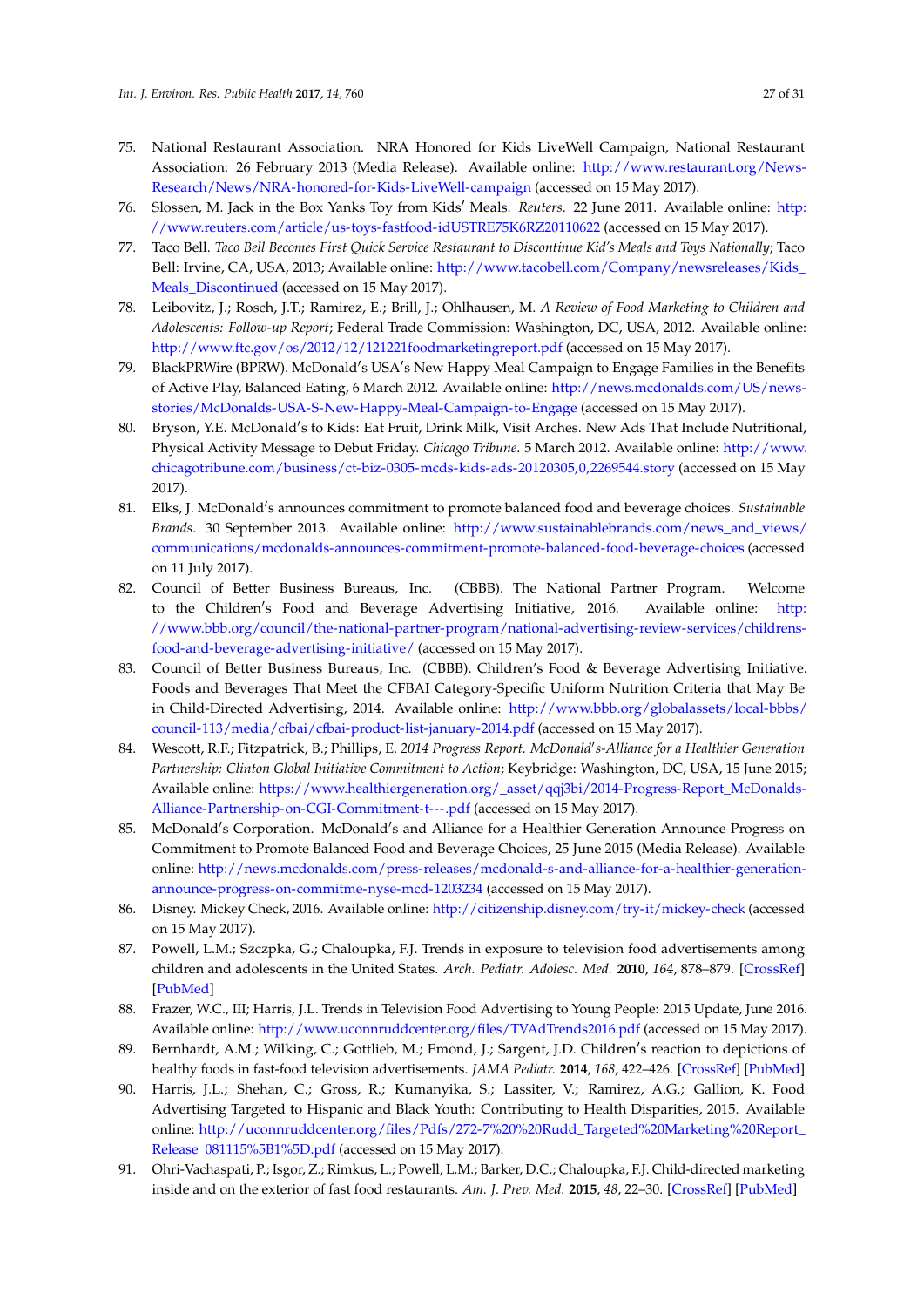- <span id="page-27-0"></span>92. Kraak, V.I.; Story, M.; Wartella, E.A.; Ginter, J. Industry progress to market a healthful diet to American children and adolescents. *Am. J. Prev. Med.* **2011**, *41*, 322–333. [\[CrossRef\]](http://dx.doi.org/10.1016/j.amepre.2011.05.029) [\[PubMed\]](http://www.ncbi.nlm.nih.gov/pubmed/21855748)
- <span id="page-27-1"></span>93. Otten, J.J.; Hekler, E.B.; Krukowski, R.A.; Buman, M.P.; Saelens, B.E.; Gardner, C.D.; King, A.C. Food marketing to children through toys response of restaurants to the first U.S. toy ordinance. *Am. J. Prev. Med.* **2012**, *42*, 56–60. [\[CrossRef\]](http://dx.doi.org/10.1016/j.amepre.2011.08.020) [\[PubMed\]](http://www.ncbi.nlm.nih.gov/pubmed/22176847)
- <span id="page-27-2"></span>94. Otten, J.J.; Saelens, B.E.; Kapphahn, K.I.; Hekler, E.B.; Buman, M.P.; Goldstein, B.A.; Krukowski, R.A.; O'Donnhue, L.S.; Gardner, C.D.; King, A.C. Impact of San Francisco's toy ordinance on restaurants and children's food purchases, 2011–2012. *Prev. Chronic Dis.* 2014, 11, 140026. [\[CrossRef\]](http://dx.doi.org/10.5888/pcd11.140026) [\[PubMed\]](http://www.ncbi.nlm.nih.gov/pubmed/25032837)
- <span id="page-27-3"></span>95. Reimann, M.; MacInnis, D.; Bechara, A. Can smaller meals make you happy? Behavioral, neurophysiological, and psychological insights into motivating smaller portion choice. *J. Assoc. Consum. Res.* **2016**, *1*, 71–91. [\[CrossRef\]](http://dx.doi.org/10.1086/684285)
- <span id="page-27-4"></span>96. Longacre, M.R.; Drake, K.M.; Titus, L.J.; Cleveland, L.P.; Langeloh, G.; Hendricks, K.; Dalton, M.A. A toy story: Association between young children's knowledge of fast food toy premiums and their fast food consumption. *Appetite* **2016**, *96*, 473–480. [\[CrossRef\]](http://dx.doi.org/10.1016/j.appet.2015.10.006) [\[PubMed\]](http://www.ncbi.nlm.nih.gov/pubmed/26471803)
- <span id="page-27-5"></span>97. Emond, J.A.; Bernhardt, A.M.; Gilbert-Diamond, D.; Li, Z.; Sargent, J.D. Commercial television exposure, fast food toy collecting, and family visits to fast food restaurants among families living in rural communities. *J. Pediatr.* **2016**, *168*, 158–163. [\[CrossRef\]](http://dx.doi.org/10.1016/j.jpeds.2015.09.063) [\[PubMed\]](http://www.ncbi.nlm.nih.gov/pubmed/26526362)
- <span id="page-27-6"></span>98. Kraak, V.I.; Story, M. An accountability evaluation for industry's responsible use of brand mascots and licensed media characters to market a healthy diet to American children. *Obes. Rev.* **2015**, *16*, 433–453. [\[CrossRef\]](http://dx.doi.org/10.1111/obr.12279) [\[PubMed\]](http://www.ncbi.nlm.nih.gov/pubmed/25875469)
- <span id="page-27-7"></span>99. Bernhardt, A.M.; Wilking, C.; Adachi-Mejia, A.M.; Bergamini, E.; Marijnissen, J.; Sargent, J.D. How television fast food marketing aimed at children compares with adult advertisements. *PLoS ONE* **2013**, *8*, e72479. [\[CrossRef\]](http://dx.doi.org/10.1371/journal.pone.0072479) [\[PubMed\]](http://www.ncbi.nlm.nih.gov/pubmed/24015250)
- <span id="page-27-8"></span>100. Elbel, B.; Mijanovich, T.; Cantor, J.; Bragg, M.A. New York City "Healthy Happy Meals" Bill: Potential impact on fast food purchases. *Am. J. Prev. Med.* **2015**, *49*, e45–e46. [\[CrossRef\]](http://dx.doi.org/10.1016/j.amepre.2015.05.030) [\[PubMed\]](http://www.ncbi.nlm.nih.gov/pubmed/26337115)
- <span id="page-27-9"></span>101. O'Reilly, L. McDonald's Slapped Down for Focusing Its Happy Meal Advertising on the Toy and Not the Food. *Business Insider*. 15 May 2015. Available online: [http://www.businessinsider.sg/mcdonalds](http://www.businessinsider.sg/mcdonalds-told-to-change-ads-by-childrens-advertising-review-unit-2015-5/#b2B8gIPuvGk0fT8o.97)[told-to-change-ads-by-childrens-advertising-review-unit-2015-5/#b2B8gIPuvGk0fT8o.97](http://www.businessinsider.sg/mcdonalds-told-to-change-ads-by-childrens-advertising-review-unit-2015-5/#b2B8gIPuvGk0fT8o.97) (accessed on 15 May 2017).
- <span id="page-27-10"></span>102. Gartland, M. Lawmakers Attempt at "Healthy" Happy Meals Falls Short. *New York Post*. 27 January 2016. Available online: <http://nypost.com/2016/01/27/lawmakers-attempt-at-healthy-happy-meals-falls-short/> (accessed on 15 May 2017).
- <span id="page-27-11"></span>103. Anzman-Frasca, S.; Dawes, F.; Sliwa, S.; Dolan, P.R.; Nelson, M.E.; Washburn, K.; Economos, C.D. Healthier side dishes at restaurants: An analysis of children's perspectives, menu content, and energy impacts. *Int. J. Behav. Nutr. Phys. Act.* **2014**, *11*, 81. [\[CrossRef\]](http://dx.doi.org/10.1186/1479-5868-11-81) [\[PubMed\]](http://www.ncbi.nlm.nih.gov/pubmed/24996545)
- <span id="page-27-12"></span>104. Henry, H.K.; Borzekowski, D.L. Well, that's what came with it. A qualitative study of U.S. mothers' perceptions of healthier default options for children's meals at fast-food restaurants. *Appetite* 2015, 87, 108–115. [\[CrossRef\]](http://dx.doi.org/10.1016/j.appet.2014.12.201) [\[PubMed\]](http://www.ncbi.nlm.nih.gov/pubmed/25529818)
- <span id="page-27-13"></span>105. Center for Science in the Public Interest. Restaurant Chains Urged to Dump Soda from Kids' Menus, 30 January 2014 (Media Release). Available online: <http://cspinet.org/new/201401301.html> (accessed on 15 May 2017).
- <span id="page-27-14"></span>106. Clinton Global Initiative. ID 1620022. 2013 CGI Commitment to Action. Commitment by McDonald's Corporation, September 2013. Available online: [https://www.healthiergeneration.org/\\_asset/t5xpix/2013-](https://www.healthiergeneration.org/_asset/t5xpix/2013-AM_Health_McDonalds_Happier-Happy-Meals_1620022_Final_AB.pdf) [AM\\_Health\\_McDonalds\\_Happier-Happy-Meals\\_1620022\\_Final\\_AB.pdf](https://www.healthiergeneration.org/_asset/t5xpix/2013-AM_Health_McDonalds_Happier-Happy-Meals_1620022_Final_AB.pdf) (accessed on 15 May 2017).
- <span id="page-27-15"></span>107. Center for Science in the Public Interest. Applebee's to Remove Soda from Kids Menus, 30 November 2015 (Media Release). Available online: <http://www.cspinet.org/new/201511302.html> (accessed on 15 May 2017).
- <span id="page-27-16"></span>108. Center for Science in the Public Interest. Jack in the Box Removes Soda from Its Kids' Menus, 10 February 2016 (Media Release). Available online: <http://cspinet.org/new/201602101.html> (accessed on 15 May 2017).
- <span id="page-27-17"></span>109. Center for Science in the Public Interest. City of Davis, CA Takes Soda off Kids' Menus, 27 May 2015 (News Release). Available online: <http://cspinet.org/new/201505271.htm> (accessed on 15 May 2017).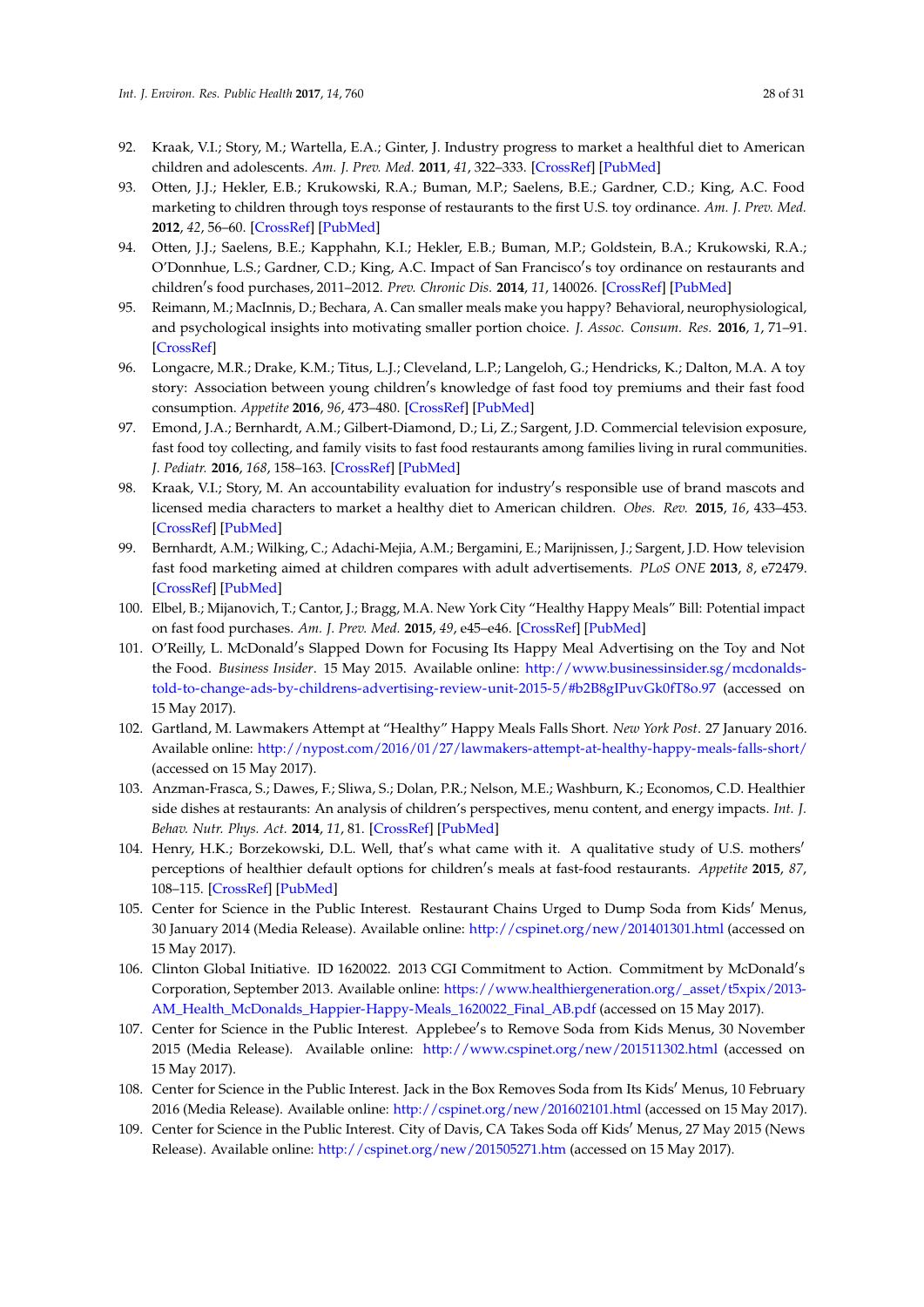- <span id="page-28-0"></span>110. Kick the Can. City of Stockton CA Passes Kids' Beverage Ordinance, 8 June 2016 (Media Release). Available online: [http://www.kickthecan.info/city-stockton-ca-passes-kids%E2%80%99](http://www.kickthecan.info/city-stockton-ca-passes-kids%E2%80%99-beverage-ordinance) [beverage-ordinance](http://www.kickthecan.info/city-stockton-ca-passes-kids%E2%80%99-beverage-ordinance) (accessed on 15 May 2017).
- <span id="page-28-1"></span>111. Robakoe, S. Progress toward Healthier Beverages for Children, 30 November 2016. Available online: [https://www.voicesactioncenter.org/progress\\_towards\\_healthier\\_beverages\\_for\\_children](https://www.voicesactioncenter.org/progress_towards_healthier_beverages_for_children) (accessed on 15 May 2017).
- <span id="page-28-2"></span>112. National Restaurant Association. Produce and Foodservice Leaders Set Goal to Double Produce Use in 10 Years (Press Release), 27 July 2009. Available online: [http://www.restaurant.org/Pressroom/Press-](http://www.restaurant.org/Pressroom/Press-Releases/Produce-and-Foodservice-Leaders-Set-Goal-to-Double)[Releases/Produce-and-Foodservice-Leaders-Set-Goal-to-Double](http://www.restaurant.org/Pressroom/Press-Releases/Produce-and-Foodservice-Leaders-Set-Goal-to-Double) (accessed on 15 May 2017).
- <span id="page-28-3"></span>113. Madhani, A. McDonald's Nears Sale of 2 Billion Servings of Fruit, Yogurt. *USA Today*. 19 January 2016. Available online: [http://www.usatoday.com/story/money/2016/01/19/mcdonalds-nears-sale-2-billion](http://www.usatoday.com/story/money/2016/01/19/mcdonalds-nears-sale-2-billion-servings-fruit-yogurt/79018448/)[servings-fruit-yogurt/79018448/](http://www.usatoday.com/story/money/2016/01/19/mcdonalds-nears-sale-2-billion-servings-fruit-yogurt/79018448/) (accessed on 15 May 2017).
- <span id="page-28-4"></span>114. Subway. Subway Restaurants Answers First Lady Michelle Obama's Call to Market Healthier Choices to Kids. (Press Release). *Subway*. 23 January 2014. Available online: [http://www.subway.com/PressReleases/](http://www.subway.com/PressReleases/PHA.pdf) [PHA.pdf](http://www.subway.com/PressReleases/PHA.pdf) (accessed on 15 May 2017).
- <span id="page-28-5"></span>115. Aguayo, J. Panera Bread Debuts 'Kids Meal Promise', 12 August 2016. Available online: [https://www.](https://www.fastcasual.com/news/panera-bread-debuts-kids-meal-promise/) [fastcasual.com/news/panera-bread-debuts-kids-meal-promise/](https://www.fastcasual.com/news/panera-bread-debuts-kids-meal-promise/) (accessed on 15 May 2017).
- <span id="page-28-6"></span>116. National Fruit and Vegetable Alliance. National Action Plan to Promote Health through Increased Fruit and Vegetable Consumption 2010 Report Card, 2010. Available online: [http://www.nfva.org/pdfs/nfva/](http://www.nfva.org/pdfs/nfva/FINALNAP2010.pdf) [FINALNAP2010.pdf](http://www.nfva.org/pdfs/nfva/FINALNAP2010.pdf) (accessed on 15 May 2017).
- <span id="page-28-7"></span>117. National Fruit and Vegetable Alliance. National Action Plan to Promote Health through Increased Fruit and Vegetable Consumption 2015 Report Card, 2015. Available online: [http://www.nfva.org/national\\_action\\_](http://www.nfva.org/national_action_plan.html) [plan.html](http://www.nfva.org/national_action_plan.html) (accessed on 15 May 2017).
- <span id="page-28-8"></span>118. Section 4205 "Nutrition Labeling of Standard Menu Items at Chain Restaurants" of the Patient Protection and Affordable Care Act of 2010, Public Law 111–148 (H.R. 3590). 23 March 2010. Available online: [http:](http://www.gpo.gov/fdsys/pkg/PLAW-111publ148/pdf/PLAW-111publ148.pdf) [//www.gpo.gov/fdsys/pkg/PLAW-111publ148/pdf/PLAW-111publ148.pdf](http://www.gpo.gov/fdsys/pkg/PLAW-111publ148/pdf/PLAW-111publ148.pdf) (accessed on 15 May 2017).
- <span id="page-28-9"></span>119. National Restaurant Association. National Restaurant Association Says Nutrition Information Provision is Win for Consumers and Restaurants, 22 March 2010 (News Release). Available online: [http://www.prnewswire.com/news-releases/national-restaurant-association-says-nutrition](http://www.prnewswire.com/news-releases/national-restaurant-association-says-nutrition-information-provision-is-win-for-consumers-and-restaurants-88841057.html)[information-provision-is-win-for-consumers-and-restaurants-88841057.html](http://www.prnewswire.com/news-releases/national-restaurant-association-says-nutrition-information-provision-is-win-for-consumers-and-restaurants-88841057.html) (accessed on 15 May 2017).
- <span id="page-28-10"></span>120. U.S. Department of Health and Human Services. Food and Drug Administration. Food labeling: Nutrition Labeling of Standard Menu Items in Restaurants and Similar Retail Food Establishments. *Fed. Regist.* **2017**, *82*, 20825–20829.
- <span id="page-28-11"></span>121. U.S. Food and Drug Administration. FDA Statement on Extension of Menu Labeling Compliance Date (Media Release), 9 July 2015. Available online: [http://www.fda.gov/Food/NewsEvents/](http://www.fda.gov/Food/NewsEvents/ConstituentUpdates/ucm453529.htm) [ConstituentUpdates/ucm453529.htm](http://www.fda.gov/Food/NewsEvents/ConstituentUpdates/ucm453529.htm) (accessed on 15 May 2017).
- <span id="page-28-12"></span>122. U.S. Food and Drug Administration. Guidance for Industry: A Labeling Guide for Restaurants and Retail Establishments Selling Away-From-Home Foods—Part II (Menu Labeling Requirements in Accordance with 21 CFR 101.11), 6 May 2016. Available online: [http://www.fda.gov/Food/GuidanceRegulation/](http://www.fda.gov/Food/GuidanceRegulation/GuidanceDocumentsRegulatoryInformation/ucm461934.htm) [GuidanceDocumentsRegulatoryInformation/ucm461934.htm](http://www.fda.gov/Food/GuidanceRegulation/GuidanceDocumentsRegulatoryInformation/ucm461934.htm) (accessed on 15 May 2017).
- <span id="page-28-13"></span>123. Bleich, S.N.; Wolfson, J.A.; Jarlenski, M.P.; Block, J.P. Restaurants with calories displayed on menus had lower calorie counts compared to restaurants without such labels. *Health Aff.* **2015**, *34*, 1877–1884. [\[CrossRef\]](http://dx.doi.org/10.1377/hlthaff.2015.0512) [\[PubMed\]](http://www.ncbi.nlm.nih.gov/pubmed/26526245)
- <span id="page-28-14"></span>124. New York City Department of Health and Mental Hygiene. Sodium Initiatives. Available online: <https://www1.nyc.gov/site/doh/health/health-topics/national-salt-reduction-initiative.page> (accessed on 15 May 2017).
- <span id="page-28-15"></span>125. Aubrey, A.; Godoy, M. High-Sodium Warnings Hit New York City Menus. *National Public Radio*. 1 December 2015. Available online: [http://www.npr.org/sections/thesalt/2015/12/01/458031755/in-new-york-city](http://www.npr.org/sections/thesalt/2015/12/01/458031755/in-new-york-city-that-salty-combo-meal-now-comes-with-a-warning)[that-salty-combo-meal-now-comes-with-a-warning](http://www.npr.org/sections/thesalt/2015/12/01/458031755/in-new-york-city-that-salty-combo-meal-now-comes-with-a-warning) (accessed on 15 May 2017).
- <span id="page-28-16"></span>126. National Restaurant Association. NRA Sues NYC over Sodium-Labeling Mandate (Press Release), 4 December 2015. Available online: [http://www.restaurant.org/News-Research/News/NRA-sues-NYC](http://www.restaurant.org/News-Research/News/NRA-sues-NYC-over-sodium-labeling-mandate)[over-sodium-labeling-mandate](http://www.restaurant.org/News-Research/News/NRA-sues-NYC-over-sodium-labeling-mandate) (accessed on 15 May 2017).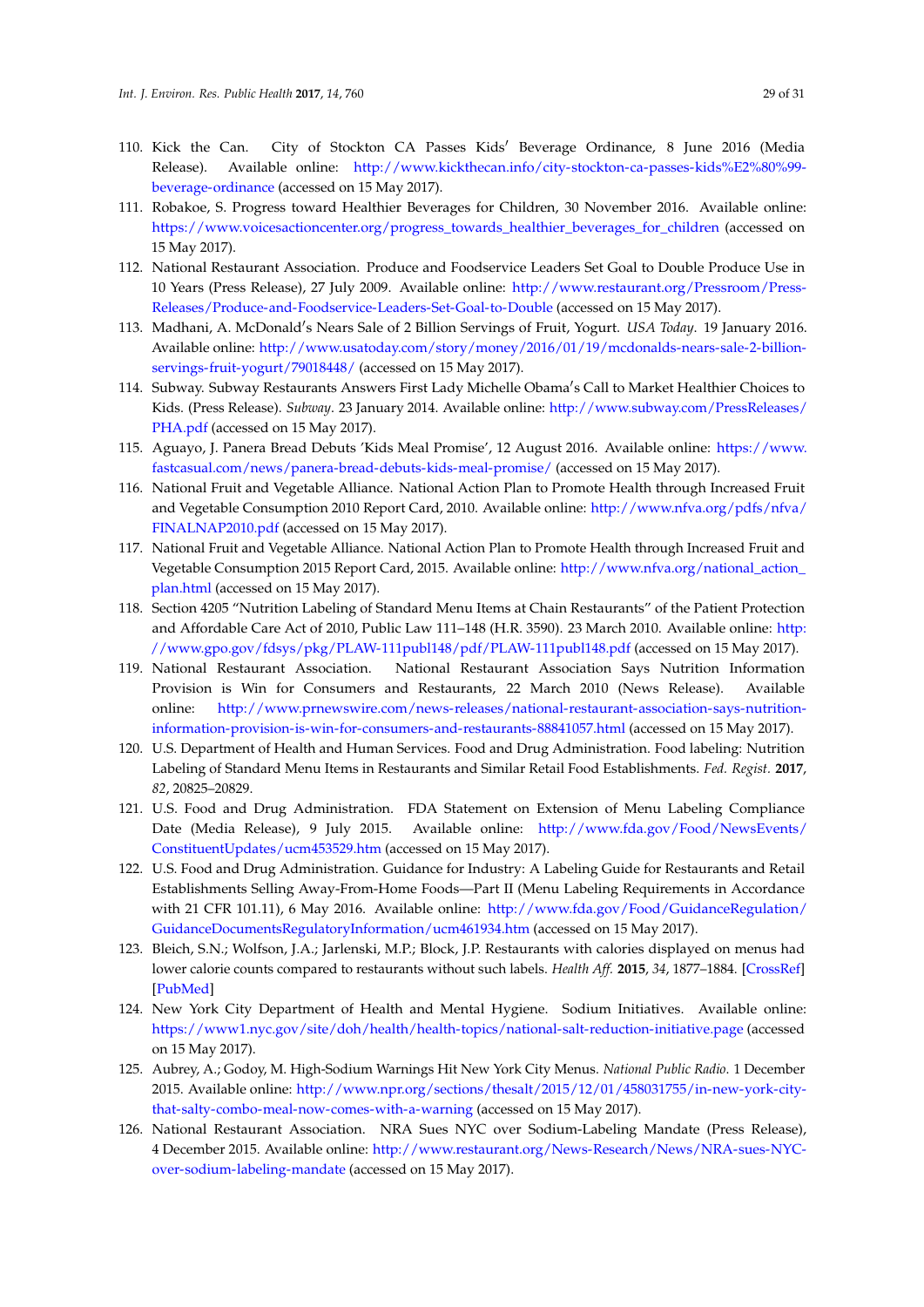- <span id="page-29-0"></span>127. Newman, W. New York City Can Enforce Salt Warnings on Menus, Court Says. *The New York Times*. 26 May 2016. Available online: [http://www.nytimes.com/2016/05/27/nyregion/new-york-city-can-enforce-salt](http://www.nytimes.com/2016/05/27/nyregion/new-york-city-can-enforce-salt-warnings-on-menus-court-says.html?_r=0)[warnings-on-menus-court-says.html?\\_r=0](http://www.nytimes.com/2016/05/27/nyregion/new-york-city-can-enforce-salt-warnings-on-menus-court-says.html?_r=0) (accessed on 15 May 2017).
- <span id="page-29-1"></span>128. Niederman, S.A.; Leonard, E.; Clapp, J.E. Restaurant nutrition reporting and impact on surveillance. *J. Food Compos. Anal.* **2017**, in press. [\[CrossRef\]](http://dx.doi.org/10.1016/j.jfca.2017.04.011)
- <span id="page-29-2"></span>129. Bleich, S.N.; Wolfson, J.A.; Jarlenski, M.P. Calorie changes in large chain restaurants from 2008 to 2015. *Prev. Med.* **2017**, *100*, 112–116. [\[CrossRef\]](http://dx.doi.org/10.1016/j.ypmed.2017.04.004) [\[PubMed\]](http://www.ncbi.nlm.nih.gov/pubmed/28389331)
- <span id="page-29-3"></span>130. Levings, J.L.; Gunn, J.P. From menu to mouth: Opportunities for sodium reduction in restaurants. *Prev. Chronic Dis.* **2014**, *11*, 130237. [\[CrossRef\]](http://dx.doi.org/10.5888/pcd11.130237) [\[PubMed\]](http://www.ncbi.nlm.nih.gov/pubmed/24456646)
- <span id="page-29-4"></span>131. Patel, A.A.; Lopez, N.V.; Lawless, H.T.; Njike, V.; Beleche, M.; Katz, D.L. Reducing calories, fat, saturated fat, and sodium in restaurant menu items: Effects on consumer acceptance. *Obesity (Silver Spring)* **2016**, *12*, 2497–2508. [\[CrossRef\]](http://dx.doi.org/10.1002/oby.21684) [\[PubMed\]](http://www.ncbi.nlm.nih.gov/pubmed/27891828)
- <span id="page-29-5"></span>132. Lynskey, V.M.; Anzman-Frasca, S.; Harelick, L.; Korn, A.; Sharma, S.; Simms, S.; Economos, C.D. Low parental awareness about energy (calorie) recommendations for children's restaurant meals: Findings from a national survey in the USA. *Public Health Nutr.* **2017**. [\[CrossRef\]](http://dx.doi.org/10.1017/S1368980017000647) [\[PubMed\]](http://www.ncbi.nlm.nih.gov/pubmed/28449726)
- <span id="page-29-6"></span>133. Mueller, M.P.; Anzman-Frasca, S.; Blakeley, C.E.; Folta, S.C.; Wilde, P.; Economos, C.D. Ordering patterns following the implementation of a healthier children's restaurant menu: A latent class analysis. *Obesity (Silver Spring)* **2017**, *25*, 192–199. [\[CrossRef\]](http://dx.doi.org/10.1002/oby.21708) [\[PubMed\]](http://www.ncbi.nlm.nih.gov/pubmed/27860318)
- <span id="page-29-7"></span>134. Cohen, D.A.; Lesser, L.I.; Wright, C.; Story, M.; Economos, C. Kid's menu portion sizes: How much should children be served? *Nutr. Today* **2016**, *51*, 273–280. [\[CrossRef\]](http://dx.doi.org/10.1097/NT.0000000000000179)
- <span id="page-29-8"></span>135. Valdivia Espino, J.N.; Guerrero, N.; Rhoads, N.; Simon, N.J.; Escaron, A.L.; Meinen, A.; Nieto, F.J.; Martinez-Donate, A.P. Community-based restaurant interventions to promote healthy eating: A systematic review. *Prev. Chronic Dis.* **2015**, *12*, E78. [\[CrossRef\]](http://dx.doi.org/10.5888/pcd12.140455) [\[PubMed\]](http://www.ncbi.nlm.nih.gov/pubmed/25996986)
- <span id="page-29-9"></span>136. Haws, K.L.; Liu, P.J. Half-size me? How calorie and price information influence ordering on restaurant menus with both half and full entrée portion sizes. *Appetite* **2016**, *97*, 127–137. [\[CrossRef\]](http://dx.doi.org/10.1016/j.appet.2015.11.031) [\[PubMed\]](http://www.ncbi.nlm.nih.gov/pubmed/26654889)
- <span id="page-29-10"></span>137. Bernhardt, A.M.; Wilking, C.; Gilbert-Diamond, D.; Emond, J.A.; Sargent, J.D. Children's recall of fast food television advertising-testing the adequacy of food marketing regulation. *PLoS ONE* **2015**, *10*, e0119300. [\[CrossRef\]](http://dx.doi.org/10.1371/journal.pone.0119300) [\[PubMed\]](http://www.ncbi.nlm.nih.gov/pubmed/25738653)
- <span id="page-29-11"></span>138. Dalton, M.A.; Longacre, M.R.; Drake, K.M.; Cleveland, L.P.; Harris, J.L.; Hendricks, K.; Titus, L.J. Child-targeted fast-food television advertising exposure is linked with fast-food intake among pre-school children. *Public Health Nutr.* **2017**, *20*, 1548–1556. [\[CrossRef\]](http://dx.doi.org/10.1017/S1368980017000520) [\[PubMed\]](http://www.ncbi.nlm.nih.gov/pubmed/28416041)
- <span id="page-29-12"></span>139. Harris, J.L.; Haraghey, K.S.; Choi, Y.Y.; Fleming-Milici, F. Parents' Attitudes about Food Marketing to Children: 2012 to 2015. Opportunities and Challenges to Creating Demand for a Healthier Food Environment, April 2017. Available online: [http://www.uconnruddcenter.org/files/Pdfs/Rudd%20Center%20Parent%](http://www.uconnruddcenter.org/files/Pdfs/Rudd%20Center%20Parent%20Attitudes%20Report%202017.pdf) [20Attitudes%20Report%202017.pdf](http://www.uconnruddcenter.org/files/Pdfs/Rudd%20Center%20Parent%20Attitudes%20Report%202017.pdf) (accessed on 15 May 2017).
- <span id="page-29-13"></span>140. Lopez, N.V.; Folta, S.C.; Glenn, M.E.; Lynskey, V.M.; Patel, A.A.; Anzman-Frasca, S. Promoting healthier children's meals at quick-service and full-service restaurants: Results from a pilot and feasibility study. *Appetite* **2017**, *117*, 91–97. [\[CrossRef\]](http://dx.doi.org/10.1016/j.appet.2017.06.015) [\[PubMed\]](http://www.ncbi.nlm.nih.gov/pubmed/28625854)
- <span id="page-29-14"></span>141. Stavem, C. Santa Clara County Restricts Availability of Sugar Sweetened Beverages (Media Release), 26 April 2017. Available online: [https://www.sccgov.org/sites/sccphd/en-us/Media/Documents/2017%](https://www.sccgov.org/sites/sccphd/en-us/Media/Documents/2017%20News%20Releases/sugar-drinks-042617.pdf) [20News%20Releases/sugar-drinks-042617.pdf](https://www.sccgov.org/sites/sccphd/en-us/Media/Documents/2017%20News%20Releases/sugar-drinks-042617.pdf) (accessed on 15 May 2017).
- <span id="page-29-15"></span>142. Breck, A.; Cantor, J.H.; Elbel, B. Energy contribution of sugar-sweetened beverage refills at fast food restaurants. *Public Health Nutr.* **2017**. [\[CrossRef\]](http://dx.doi.org/10.1017/S1368980017000611) [\[PubMed\]](http://www.ncbi.nlm.nih.gov/pubmed/28485266)
- <span id="page-29-16"></span>143. Domoff, S.E.; Kiefner-Burmeister, A.; Hoffmann, D.A.; Musher-Eizenman, D. Maternal feeding goals and restaurant menu choices for young children. *Child Obes.* **2015**, *11*, 484–488. [\[CrossRef\]](http://dx.doi.org/10.1089/chi.2015.0014) [\[PubMed\]](http://www.ncbi.nlm.nih.gov/pubmed/26511386)
- <span id="page-29-17"></span>144. Tandon, P.S.; Zhou, C.; Chan, N.L.; Lozano, P.; Couch, S.C.; Glanz, K.; Krieger, J.; Saelens, B.E. The impact of menu labeling on fast-food purchases for children and parents. *Am. J. Prev. Med.* **2011**, *41*, 434–438. [\[CrossRef\]](http://dx.doi.org/10.1016/j.amepre.2011.06.033) [\[PubMed\]](http://www.ncbi.nlm.nih.gov/pubmed/21961472)
- 145. Evans, A.E.; Weiss, S.R.; Meath, K.J.; Chow, S.; Vandewater, E.A.; Ness, R.B. Adolescents' awareness and use of menu labels in eating establishments: Results from a focus group study. *Public Health Nutr.* **2016**, *19*, 830–840. [\[CrossRef\]](http://dx.doi.org/10.1017/S1368980015001044) [\[PubMed\]](http://www.ncbi.nlm.nih.gov/pubmed/25895733)
- 146. Elbel, B.; Gyamfi, J.; Kersh, R. Child and adolescent fast-food choice and the influence of calorie labeling: A natural experiment. *Int. J. Obes.* **2011**, *35*, 493–500. [\[CrossRef\]](http://dx.doi.org/10.1038/ijo.2011.4) [\[PubMed\]](http://www.ncbi.nlm.nih.gov/pubmed/21326209)